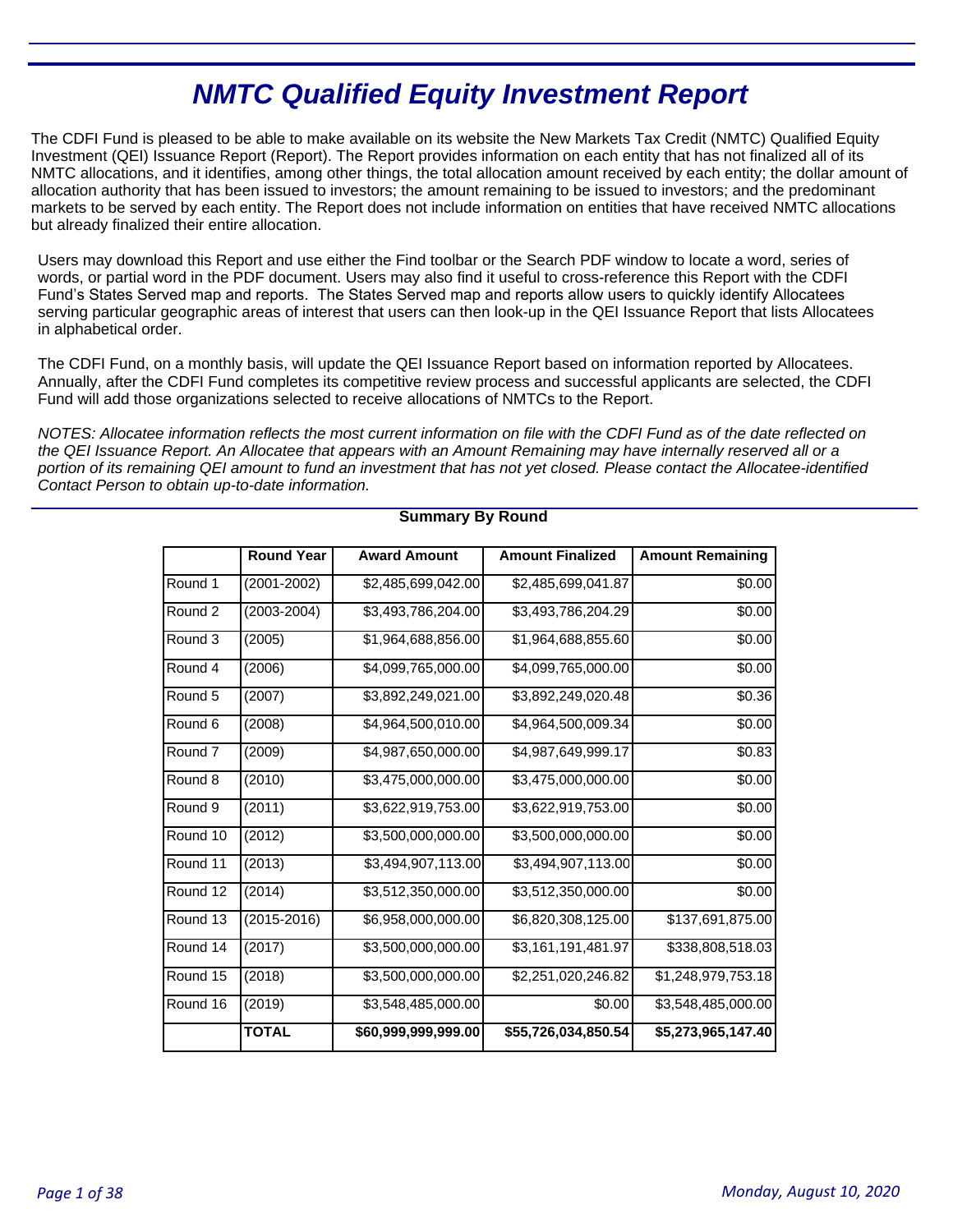\*\*The Total Allocation for Round 5 includes \$9 million of NMTC allocation authority that was reclaimed by the CDFI Fund from two prior Round 1 allocatees and subsequently reallocated in Round 5.

\*\*The Total Allocation for Round 9 includes \$123 million of NMTC allocation authority that was rescinded or surrendered to the CDFI Fund from prior Rounds and subsequently reallocated in Round 9.

\*\*The Total Allocation for Round 11 includes \$1.39 million of NMTC allocation authority that was rescinded or surrendered to the CDFI Fund from prior Rounds and subsequently reallocated in Round 11.

\*\*The Total Allocation for Round 12 includes \$12.35 million of NMTC allocation authority that was rescinded or surrendered to the CDFI Fund from prior Rounds and subsequently reallocated in Round 12.

\*\*Total Allocation for Round 16 includes \$48.485 million of NMTC allocation authority that was rescinded to the CDFI Fund from prior Rounds and subsequently *reallocated in Round 16.* 

**Total Allocation:**

**Non-Metro Commitment: Amount Remaining: Amount Finalized:**

### *Name of Allocatee:* **Advantage Capital Community Development Fund, LLC**

**Year of Award:** 2019 **Service Area: National service area** *Controlling Entity: Contact Person:* Michael Johnson, (504) 522-4850, mjohnson@advantagecap.com **Predominant Financing: Operating Business Financing** *Predominant Market Served:* AR,FL,GA,KY,NV,OH,TX

**Innovative Activities:** Making QLICIs with an original term less than or equal to 60 months, Providing QLICIs for Non-Real Estate Activities, Providing QLICIs of \$2 million or less, Targeting Identified States

### *Name of Allocatee:* **AMCREF Community Capital, LLC**

**Year of Award:** 2018 **Service Area: National service area** *Controlling Entity: Contact Person:* Knox Clark, (504) 495-1084, knox@amcref.com **Predominant Financing: Operating Business Financing** *Predominant Market Served:* AL,GA,LA,MS,TN,TX,VA *Innovative Activities:* Providing QLICIs for Non-Real Estate Activities

#### *Name of Allocatee:* **AMCREF Community Capital, LLC**

**Year of Award:** 2019 **Service Area: National service area** *Controlling Entity: Contact Person:* Knox Clark, (504) 495-1084, knox@amcref.com *Predominant Financing:* Operating Business Financing *Predominant Market Served:* AR,FL,GA,MS,SC,TN,TX **Innovative Activities:** Providing QLICIs for Non-Real Estate Activities

#### *Name of Allocatee:* **Atlanta Emerging Markets, Inc.**

**Year of Award:** 2015-2016 *Service Area:* Local *Controlling Entity:* Atlanta Development Authority, d/b/a Invest Atlanta *Contact Person:* Stephen McRae, (404) 588-5470, smcrae@investatlanta.com **Predominant Financing:** Real estate financing: Community Facilities *Predominant Market Served:* DeKalb and Fulton County

| <b>Innovative Activities: Identified States</b> |  |
|-------------------------------------------------|--|
|-------------------------------------------------|--|

| <b>Total Allocation:</b>     | \$50,000,000,00 |
|------------------------------|-----------------|
| <b>Amount Finalized:</b>     | \$42,500,000,00 |
| <b>Amount Remaining:</b>     | \$7,500,000,00  |
| <b>Non-Metro Commitment:</b> | $0\%$           |
|                              |                 |

60% **Total Allocation: Non-Metro Commitment: Amount Remaining: Amount Finalized:**

\$70,000,000.00 \$52,537,200.00 \$17,462,800.00

\$60,000,000.00

\$60,000,000.00

\$0.00

10%

**Total Allocation: Non-Metro Commitment: Amount Remaining: Amount Finalized:**

\$60,000,000.00 \$0.00 \$60,000,000.00 60%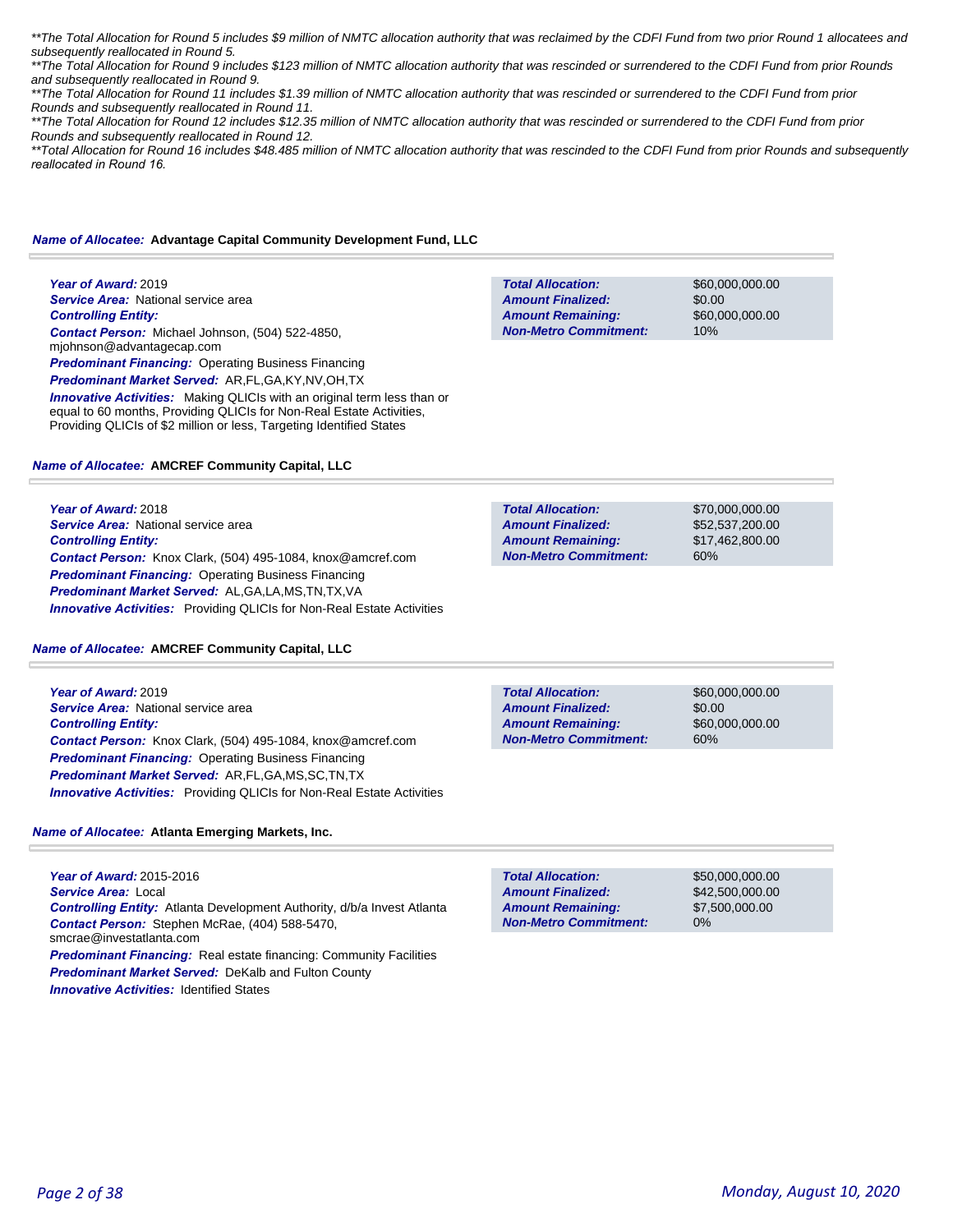#### **Year of Award:** 2017

*Service Area:* Local *Controlling Entity:* Atlanta Development Authority, d/b/a Invest Atlanta *Contact Person:* Stephen McRae, (404) 588-5470, smcrae@investatlanta.com

**Predominant Financing:** Real estate financing: Community Facilities

*Predominant Market Served:* GA-Barrow County, GA-Bartow County, GA-Carroll County, GA-Cherokee County, GA-Clayton County, GA-Cobb County, GA-Coweta County, GA-DeKalb County, GA-Douglas County, GA-Fayette County, GA-Forsyth County, GA-Fulton County, GA-Gwinnett County, GA-Henry County, GA-Newton County, GA-Paulding County, GA-Pickens County, GA-Rockdale County, GA-Spalding County, GA-Walton County

*Innovative Activities:* 

#### *Name of Allocatee:* **Black Business Investment Fund, Inc.**

**Year of Award:** 2019 *Service Area:* Statewide (or territory-wide) service area *Controlling Entity: Contact Person:* Jasmine Gebon, (407) 649-4780, jgebon@bbif.com **Predominant Financing: Operating Business Financing** *Predominant Market Served:* FL **Innovative Activities:** Targeting Identified States

*Name of Allocatee:* **BMO Harris New Markets Fund, LLC**

**Year of Award:** 2019 *Service Area:* Multi-state service area *Controlling Entity: Contact Person:* Pamela Daniels-Halisi, (312) 461-5660, pamela.danielshalisi@bmo.com *Predominant Financing:* Real Estate Financing - Community Facilities *Predominant Market Served:* AZ, FL, IL, IN, KS, MN, MO, WI *Innovative Activities:* 

### *Name of Allocatee:* **Border Communities Capital Company, LLC**

**Year of Award:** 2019 *Service Area:* Multi-state service area *Controlling Entity: Contact Person:* Jerry Hannon, (760) 585-7090, jhannon@chelseainvestco.com *Predominant Financing:* Real Estate Financing - Community Facilities *Predominant Market Served:* AZ, CA, NM, TX *Innovative Activities:* 

### *Name of Allocatee:* **BREMER CDE, LLC**

**Year of Award:** 2019 *Service Area:* Multi-state service area *Controlling Entity: Contact Person:* Vassil Zanev, (651) 312-3554, vezanev@bremer.com **Predominant Financing:** Real Estate Financing - Community Facilities *Predominant Market Served:* MN, ND, WI *Innovative Activities:* Providing QLICIs of \$2 million or less

**Total Allocation: Non-Metro Commitment: Amount Remaining: Amount Finalized:**

\$60,000,000.00 \$52,000,000.00 \$8,000,000.00 0%

**Total Allocation: Non-Metro Commitment: Amount Remaining: Amount Finalized:**

\$33,485,000.00 \$0.00 \$33,485,000.00 0%

**Total Allocation: Non-Metro Commitment: Amount Remaining: Amount Finalized:**

\$55,000,000.00 \$0.00 \$55,000,000.00 0%

\$0.00 0% **Total Allocation: Non-Metro Commitment: Amount Remaining: Amount Finalized:**

\$30,000,000.00 \$30,000,000.00

\$35,000,000.00

\$35,000,000.00

\$0.00

60%

**Total Allocation: Non-Metro Commitment: Amount Remaining: Amount Finalized:**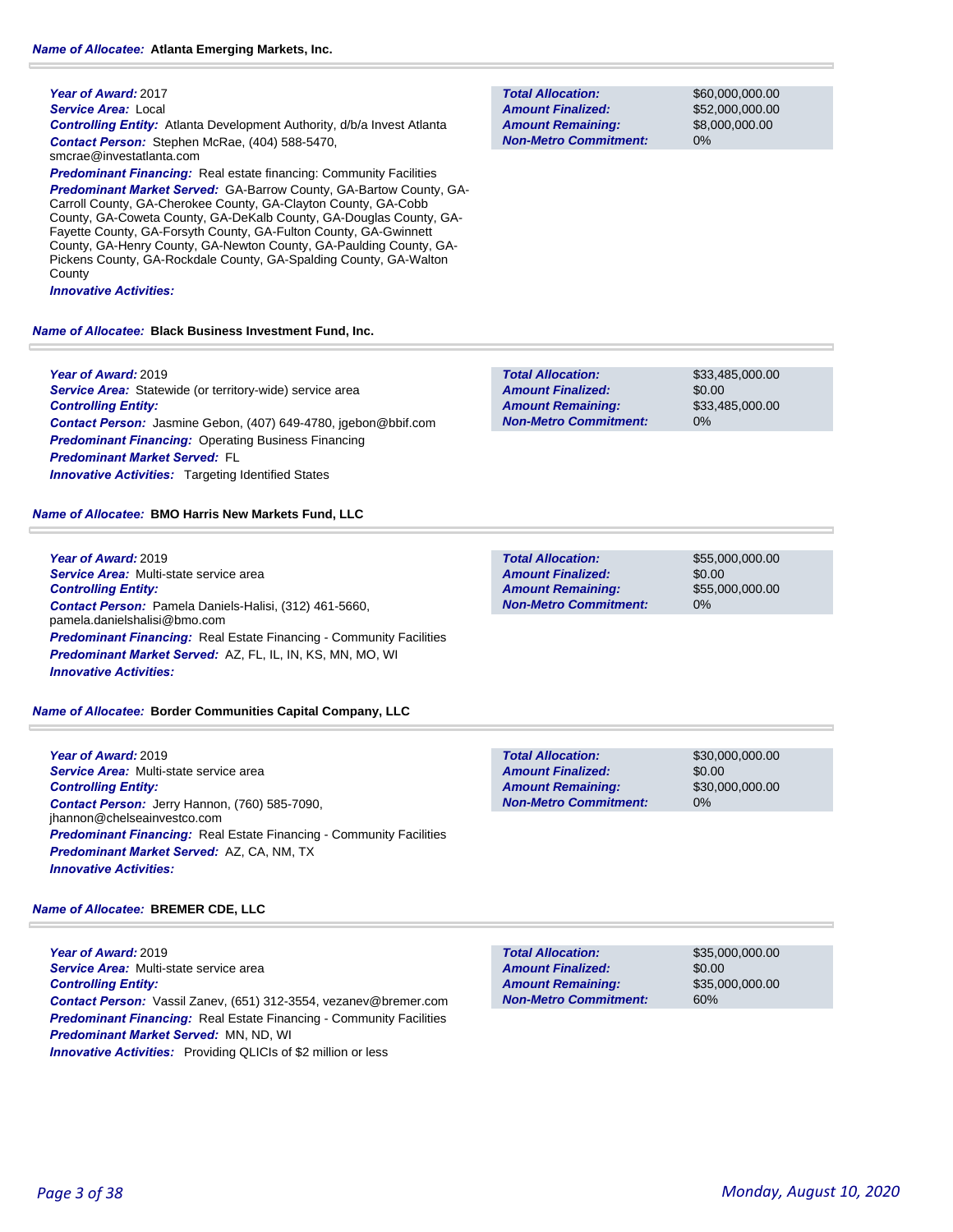**Year of Award:** 2018 *Service Area:* National service area *Controlling Entity:* Cherokee Investment Partners, LLC *Contact Person:* Bret Batchelder, (919) 743-2530, bbatchelder@cherokeefund.com **Predominant Financing: Operating Business Financing** *Predominant Market Served:* CO,FL,MO,NY,PA,RI,TX **Innovative Activities:** Targeting Identified States

### *Name of Allocatee:* **CAHEC New Markets, LLC**

### **Year of Award:** 2018

*Service Area:* Multi-state service area *Controlling Entity:* Community Affordable Housing Equity Corporation *Contact Person:* Brian Oxford, (919) 420-0063, boxford@cahec.com *Predominant Financing:* Real Estate Financing - Community Facilities *Predominant Market Served:* DC, FL, GA, KY, MD, NC, SC, TN, VA, WV **Innovative Activities:** Targeting Identified States

#### *Name of Allocatee:* **Capital Impact Partners**

**Year of Award:** 2017 *Service Area:* National *Controlling Entity: Contact Person:* Diane Borradaile, (646) 989-1102, dborradaile@capitalimpact.org **Predominant Financing:** Real estate financing: Community Facilities *Predominant Market Served:* California, District of Columbia, Michigan, New Jersey, Oregon, Tennessee, Texas **Innovative Activities:** Targeting Identified States

#### *Name of Allocatee:* **Capital One Community Renewal Fund, LLC**

**Year of Award:** 2015-2016 *Service Area:* National *Controlling Entity:* Capital One Financial Corporation *Contact Person:* Spencer Gagnet, (504) 533-5717, spencer.gagnet@capitalone.com **Predominant Financing:** Real estate financing: Community Facilities *Predominant Market Served:* California, Louisiana, New York, Ohio, Texas, Virginia **Innovative Activities: Identified States** 

# *Name of Allocatee:* **Capital One Community Renewal Fund, LLC**

**Year of Award:** 2018 **Service Area: National service area** *Controlling Entity:* Capital One Financial Corporation *Contact Person:* Spencer Gagnet, (504) 533-5717, spencer.gagnet@capitalone.com *Predominant Financing:* Operating Business Financing *Predominant Market Served:* CA,FL,MD,OH,OR,PR,TX **Innovative Activities:** Targeting Identified States

**Total Allocation: Non-Metro Commitment: Amount Remaining: Amount Finalized:**

\$60,000,000.00 \$47,200,000.00 \$12,800,000.00 0%

**Total Allocation: Non-Metro Commitment: Amount Remaining: Amount Finalized:**

\$50,000,000.00 \$41,500,000.00 \$8,500,000.00 0%

\$65,000,000.00 \$56,000,000.00 \$9,000,000.00 0% **Total Allocation: Non-Metro Commitment: Amount Remaining: Amount Finalized:**

**Total Allocation: Non-Metro Commitment: Amount Remaining: Amount Finalized:**

\$90,000,000.00 \$78,150,000.00 \$11,850,000.00 0%

**Total Allocation: Non-Metro Commitment: Amount Remaining: Amount Finalized:**

\$60,000,000.00 \$29,000,000.00 \$31,000,000.00 0%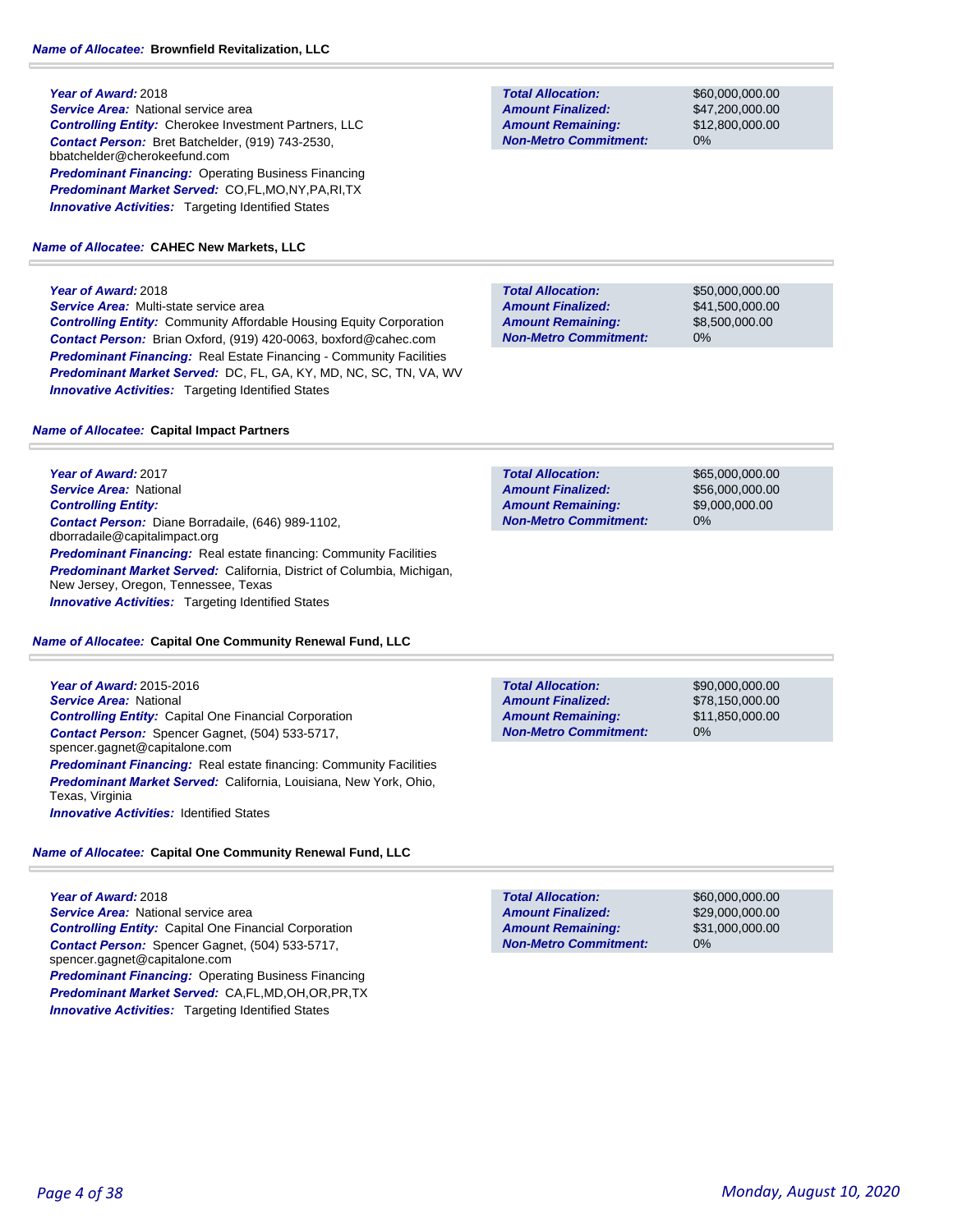**Year of Award:** 2019 **Service Area:** National service area *Controlling Entity: Contact Person:* Robert James II, (912) 447-4217, rjamesii@carverstatebank.com *Predominant Financing:* Real Estate Financing - Industrial/Manufacturing *Predominant Market Served:* GA **Innovative Activities:** Providing QLICIs of \$2 million or less, Targeting Identified States

### *Name of Allocatee:* **CBKC CDC, L.L.C.**

**Year of Award:** 2018 *Service Area:* Multi-state service area *Controlling Entity:* Central Bancshares of Kansas City, Inc. *Contact Person:* William Dana, (816) 483-1210, bdana@centralbankkc.com *Predominant Financing:* Real Estate Financing - Industrial/Manufacturing *Predominant Market Served:* IL, KS, MO **Innovative Activities:** Targeting Identified States

### *Name of Allocatee:* **CCG Community Partners, LLC**

**Year of Award:** 2019 **Service Area:** National service area *Controlling Entity: Contact Person:* William Hoffman, (609) 951-2200, bill@cityscapecapital.com *Predominant Financing:* Other Real Estate Financing *Predominant Market Served:* FL,GA,MS,NV,NJ,NY,TX *Innovative Activities:* 

*Name of Allocatee:* **Central States Development Partners, Inc.**

**Year of Award:** 2019 *Service Area:* National service area *Controlling Entity: Contact Person:* Cindy Berg, (309) 794-6711, cberg@growthcorp.org *Predominant Financing:* Real Estate Financing - Industrial/Manufacturing *Predominant Market Served:* CO,FL,IL,KS,KY,TN,TX *Innovative Activities:* 

*Name of Allocatee:* **Central Valley NMTC Fund, LLC**

**Year of Award:** 2017 *Service Area:* Local *Controlling Entity:* The Penstar Group *Contact Person:* Lillian Weiland, (559) 264-5000, lweiland@cvnmtc.com **Predominant Financing:** Real estate financing: Community Facilities *Predominant Market Served:* CA-Fresno County, CA-Kern County, CA-Kings County, CA-Madera County, CA-Merced County, CA-San Joaquin County, CA-Stanislaus County, CA-Tulare County *Innovative Activities:* 

**Total Allocation: Non-Metro Commitment: Amount Remaining: Amount Finalized:**

\$50,000,000.00 \$0.00 \$50,000,000.00 20%

**Total Allocation: Non-Metro Commitment: Amount Remaining: Amount Finalized:**

\$50,000,000.00 \$29,000,000.00 \$21,000,000.00 0%

\$30,000,000.00 \$0.00 \$30,000,000.00 25% **Total Allocation: Non-Metro Commitment: Amount Remaining: Amount Finalized:**

\$30,000,000.00 \$0.00 \$30,000,000.00 20% **Total Allocation: Non-Metro Commitment: Amount Remaining: Amount Finalized:**

\$55,000,000.00 \$30,000,000.00 \$25,000,000.00 0% **Total Allocation: Non-Metro Commitment: Amount Remaining: Amount Finalized:**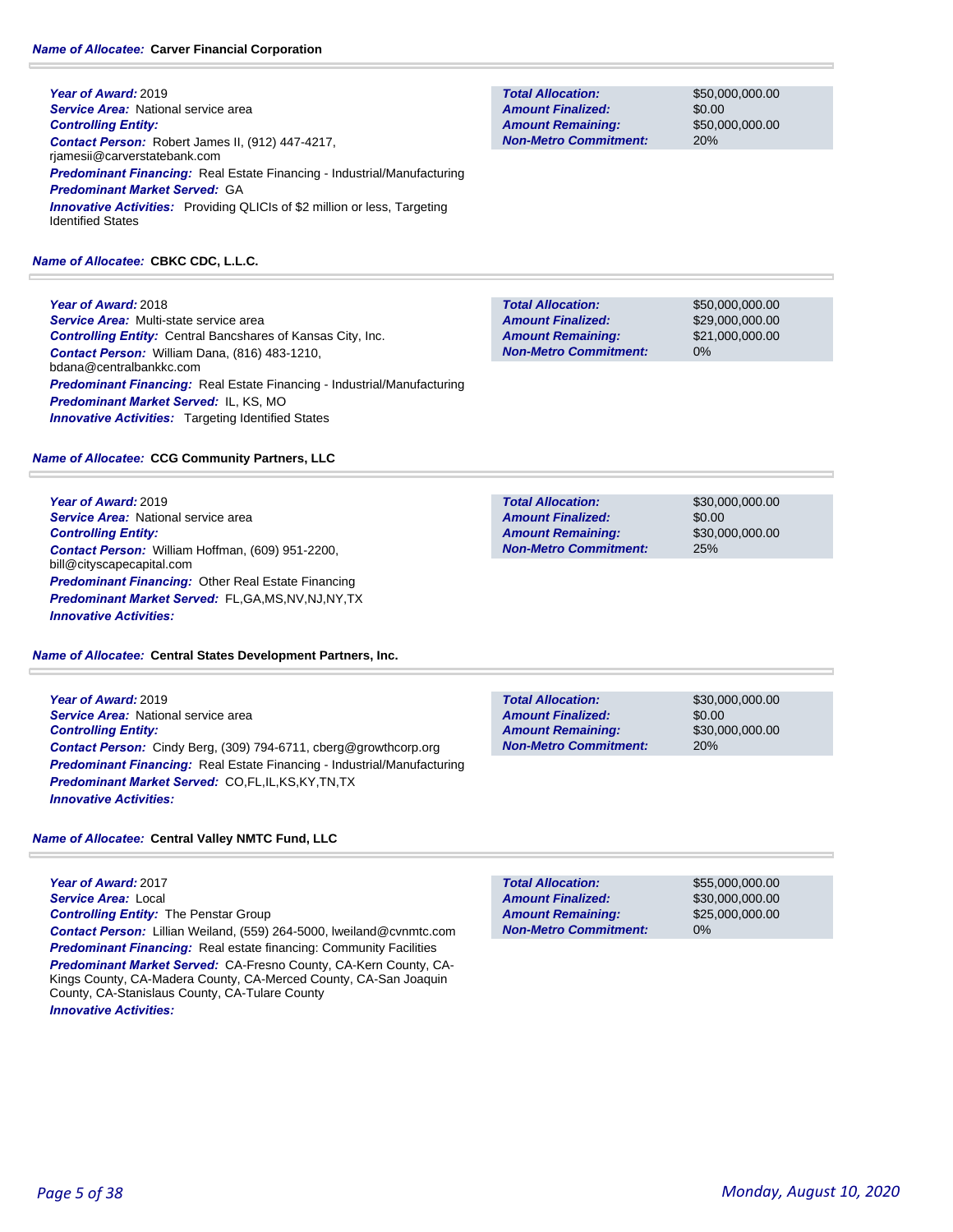### **Year of Award:** 2019

*Service Area:* Local service area (e.g., neighborhoods, cities, a county or contiguous counties, or metropolitan areas) within a state or territory *Controlling Entity: Contact Person:* Lillian Weiland, (559) 264-5000, lweiland@cvnmtc.com

**Predominant Financing:** Real Estate Financing - Community Facilities *Predominant Market Served:* CA *Innovative Activities:* 

### *Name of Allocatee:* **Chase New Markets Corporation**

**Year of Award:** 2015-2016 *Service Area:* National *Controlling Entity:* JPMorgan Chase Bank, N.A. *Contact Person:* Kevin Goldsmith, (312) 325-5069, kevin.r.goldsmith@chase.com **Predominant Financing: Operating Business financing** *Predominant Market Served:* California, Florida, Illinois, Michigan, New York, Ohio, Texas *Innovative Activities:* Identified States, Non-Real Estate Activities QLICIs

# *Name of Allocatee:* **Chase New Markets Corporation**

**Year of Award:** 2019 **Service Area:** National service area *Controlling Entity: Contact Person:* Kevin Goldsmith, (312) 325-5069, kevin.r.goldsmith@chase.com *Predominant Financing:* Operating Business Financing *Predominant Market Served:* CA,FL,GA,IL,MI,NY,TX *Innovative Activities:* Providing QLICIs for Non-Real Estate Activities, Targeting Identified States

# *Name of Allocatee:* **Chicago Development Fund**

# **Year of Award:** 2019

*Service Area:* Local service area (e.g., neighborhoods, cities, a county or contiguous counties, or metropolitan areas) within a state or territory *Controlling Entity:* 

*Contact Person:* Anthony Smith, (312) 424-4254, tsmith@sbfriedman.com **Predominant Financing:** Real Estate Financing - Community Facilities *Predominant Market Served:* IL

*Innovative Activities:* Providing QLICIs for Non-Real Estate Activities

# *Name of Allocatee:* **Cincinnati Development Fund, Inc.**

**Year of Award:** 2017 *Service Area:* Multi-State *Controlling Entity:* 

*Contact Person:* Joe Huber, (513) 977-7283, jhuber@cindevfund.org *Predominant Financing:* Real estate financing: Mixed-used (housing, commercial, or retail)

*Predominant Market Served:* IN-Brown County, IN-Dearborn County, IN-Franklin County, IN-Ohio County, KY-Boone County, KY-Bracken County, KY-Campbell County, KY-Gallatin County, KY-Grant County, KY-Kenton County, KY-Pendleton County, OH-Brown County, OH-Butler County, OH-Clermont County, OH-Franklin County, OH-Hamilton County, OH-Warren **County** 

*Innovative Activities:* 

**Total Allocation: Non-Metro Commitment: Amount Remaining: Amount Finalized:**

\$25,000,000.00 \$0.00 \$25,000,000.00 0%

\$80,000,000.00 \$78,500,000.00 \$1,500,000.00 25% **Total Allocation: Non-Metro Commitment: Amount Remaining: Amount Finalized:**

| <b>Total Allocation:</b>     | \$65,000,000.00 |
|------------------------------|-----------------|
| <b>Amount Finalized:</b>     | \$0.00          |
| <b>Amount Remaining:</b>     | \$65,000,000,00 |
| <b>Non-Metro Commitment:</b> | 20%             |

**Total Allocation: Non-Metro Commitment: Amount Remaining: Amount Finalized:**

\$55,000,000.00 \$0.00 \$55,000,000.00 0%

| <b>Total Allocation:</b>     | \$50,000,000,00 |
|------------------------------|-----------------|
| <b>Amount Finalized:</b>     | \$38,000,000,00 |
| <b>Amount Remaining:</b>     | \$12,000,000,00 |
| <b>Non-Metro Commitment:</b> | $0\%$           |
|                              |                 |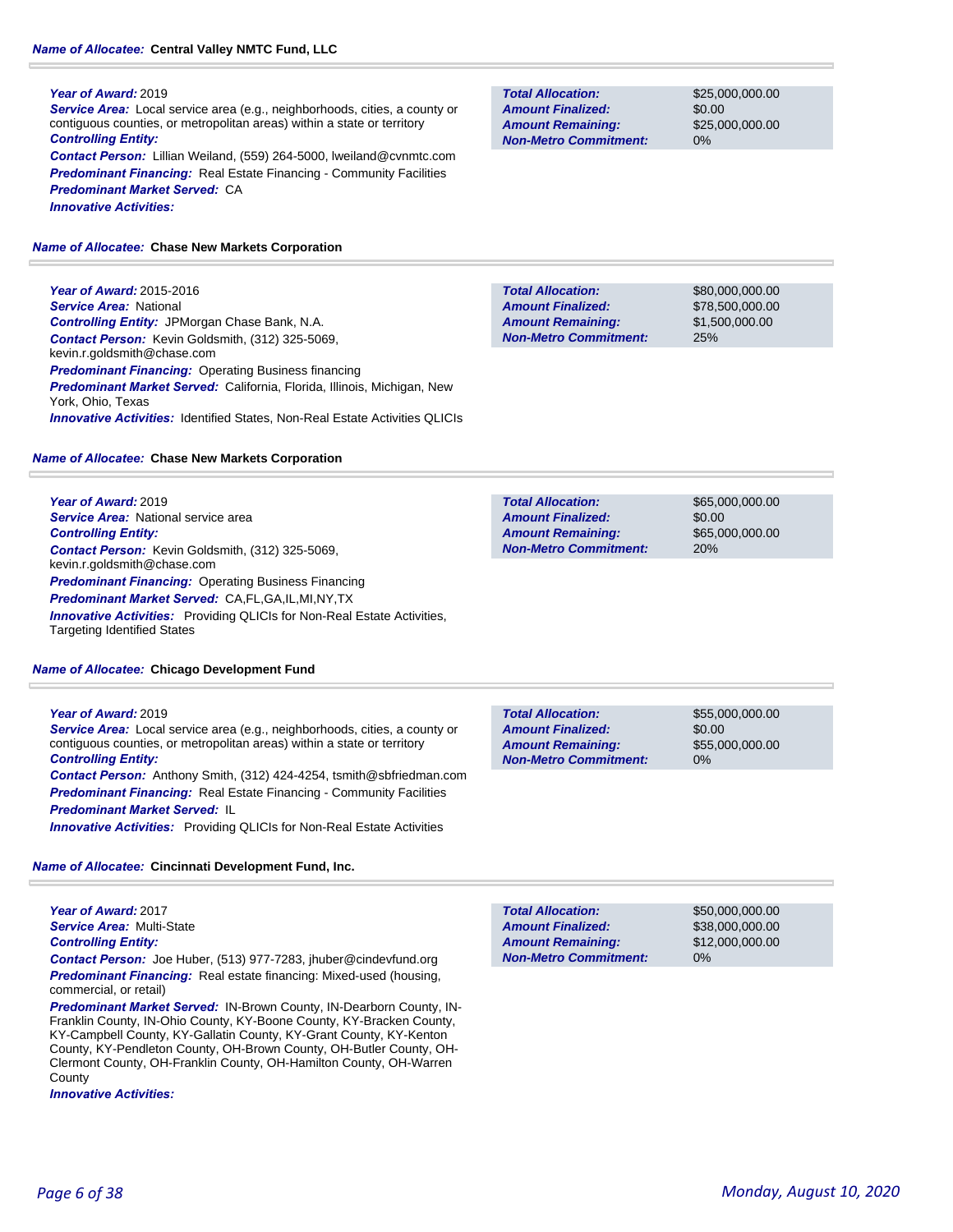#### *Name of Allocatee:* **Cincinnati Development Fund, Inc.**

**Year of Award:** 2018 *Service Area:* Multi-state service area *Controlling Entity: Contact Person:* Joe Huber, (513) 977-7283, jhuber@cindevfund.org *Predominant Financing:* Real Estate Financing - Mixed-use (housing, commercial, or retail) *Predominant Market Served:* IN, KY, OH *Innovative Activities:* 

*Name of Allocatee:* **Cincinnati Development Fund, Inc.**

**Year of Award:** 2019 *Service Area:* Multi-state service area *Controlling Entity: Contact Person:* Joe Huber, (513) 977-7283, jhuber@cindevfund.org *Predominant Financing:* Real Estate Financing - Mixed-use (housing, commercial, or retail) *Predominant Market Served:* IN, KY, OH *Innovative Activities:* 

*Name of Allocatee:* **Cinnaire New Markets LLC**

**Year of Award:** 2017 *Service Area:* Multi-State *Controlling Entity:* Cinnaire Corporation *Contact Person:* Peter Giles, (517) 364-8944, pgiles@cinnaire.com **Predominant Financing:** Real estate financing: Community Facilities *Predominant Market Served:* Delaware, Illinois, Indiana, Maryland, Michigan, New Jersey, Pennsylvania, Wisconsin **Innovative Activities:** Targeting Identified States

*Name of Allocatee:* **Cinnaire New Markets LLC**

**Year of Award:** 2018 *Service Area:* Multi-state service area *Controlling Entity:* Cinnaire Corporation *Contact Person:* Peter Giles, (517) 364-8944, pgiles@cinnaire.com *Predominant Financing:* Operating Business Financing *Predominant Market Served:* DE, IL, IN, MD, MI, NJ, PA, WI **Innovative Activities:** Targeting Identified States

#### *Name of Allocatee:* **Civic Builders, Inc.**

**Year of Award:** 2019 *Service Area:* National service area *Controlling Entity: Contact Person:* Sajan Philip, (212) 659-1060, philip@civicbuilders.org **Predominant Financing:** Real Estate Financing - Community Facilities *Predominant Market Served:* CA,IL,NY,TX *Innovative Activities:* Targeting Identified States

**Total Allocation: Non-Metro Commitment: Amount Remaining: Amount Finalized:**

\$40,000,000.00 \$17,000,000.00 \$23,000,000.00 0%

\$40,000,000.00 \$0.00 \$40,000,000.00 0% **Total Allocation: Non-Metro Commitment: Amount Remaining: Amount Finalized:**

\$65,000,000.00 \$52,000,000.00 20% **Total Allocation: Non-Metro Commitment: Amount Remaining: Amount Finalized:**

**Total Allocation: Non-Metro Commitment: Amount Remaining: Amount Finalized:**

\$55,000,000.00 \$36,000,000.00 \$19,000,000.00 20%

\$55,000,000.00 \$0.00 \$55,000,000.00 0% **Total Allocation: Non-Metro Commitment: Amount Remaining: Amount Finalized:**

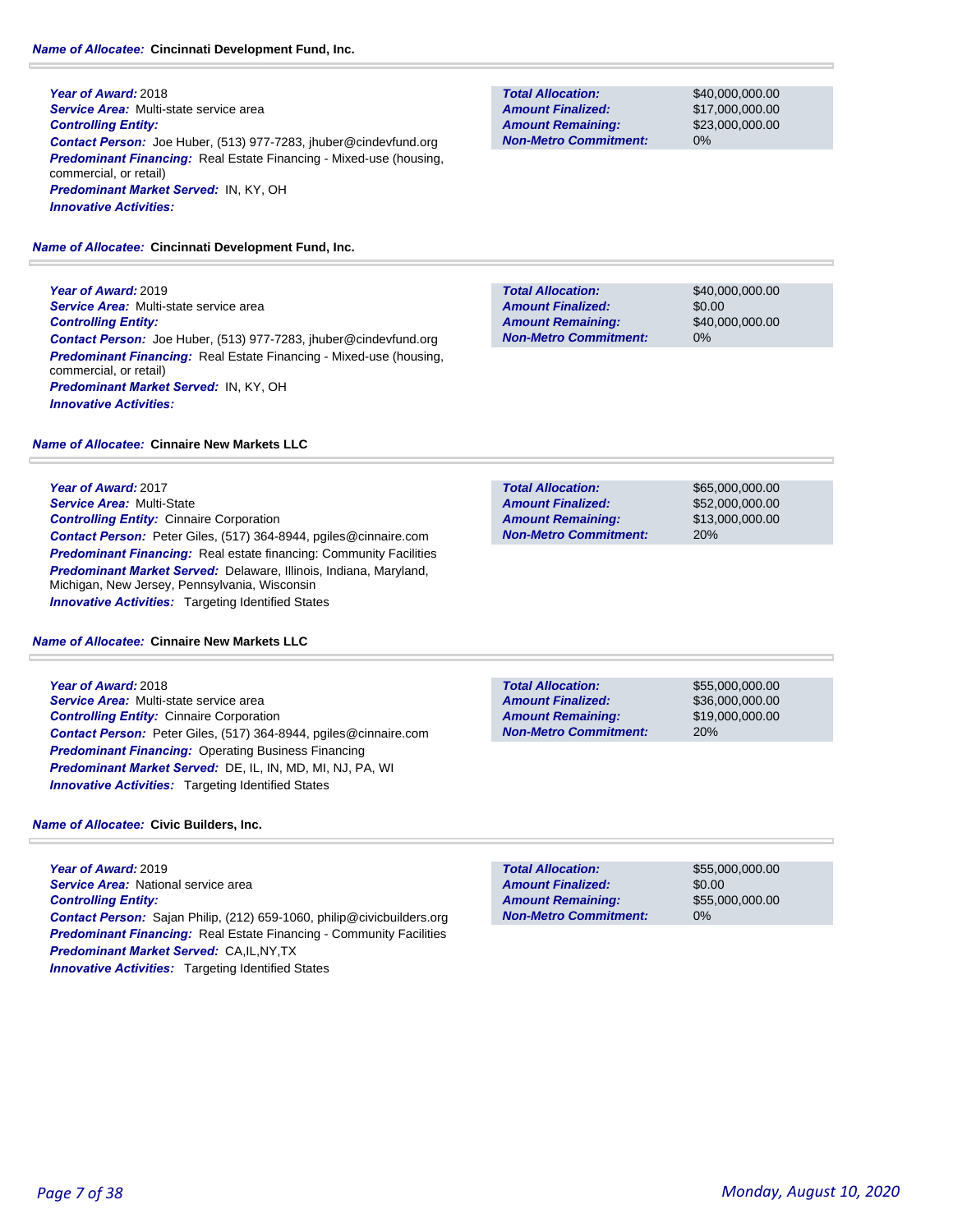# *Name of Allocatee:* **Civic San Diego Economic Growth and Neighborhood Investment Fund**

# **Year of Award:** 2019

*Service Area:* Local service area (e.g., neighborhoods, cities, a county or contiguous counties, or metropolitan areas) within a state or territory *Controlling Entity: Contact Person:* Michael Lengyel, (619) 533-7158, lengyel@civicsd.com **Predominant Financing:** Real Estate Financing - Community Facilities *Predominant Market Served:* CA

*Innovative Activities:* 

**Total Allocation: Non-Metro Commitment: Amount Remaining: Amount Finalized:**

\$30,000,000.00 \$0.00 \$30,000,000.00 0%

*Name of Allocatee:* **Clearinghouse Community Development Financial Institution**

# **Year of Award:** 2019

*Service Area:* Multi-state service area *Controlling Entity: Contact Person:* Kathy Bonney, (949) 525-4980, kathyb@clearinghousecdfi.com **Predominant Financing:** Real Estate Financing - Community Facilities *Predominant Market Served:* AK, AZ, CA, CO, HI, ID, MN, MT, ND, NM, NV, OK, OR, SD, UT, WA, WI, WY **Innovative Activities:** Investing in Indian Country

### *Name of Allocatee:* **Colorado Enterprise Fund**

**Year of Award:** 2019 **Service Area:** Statewide (or territory-wide) service area *Controlling Entity: Contact Person:* Tina Robinson, (720) 473-4066, tina@coloradoenterprisefund.org *Predominant Financing:* Real Estate Financing - Industrial/Manufacturing *Predominant Market Served:* CO *Innovative Activities:* 

*Name of Allocatee:* **Colorado Growth and Revitalization Fund LLC**

**Year of Award:** 2018 **Service Area:** Statewide (or territory-wide) service area *Controlling Entity:* Colorado Housing and Finance Authority *Contact Person:* John Plakorus, (303) 297-7494, jplakorus@chfainfo.com *Predominant Financing:* Real Estate Financing - Industrial/Manufacturing *Predominant Market Served:* CO *Innovative Activities:* 

*Name of Allocatee:* **Colorado Growth and Revitalization Fund LLC**

**Year of Award:** 2019 Service Area: Statewide (or territory-wide) service area *Controlling Entity: Contact Person:* John Plakorus, (303) 297-7494, jplakorus@chfainfo.com *Predominant Financing:* Real Estate Financing - Mixed-use (housing, commercial, or retail) *Predominant Market Served:* CO *Innovative Activities:* 

| <b>Total Allocation:</b>     | \$65,000,000,00 |
|------------------------------|-----------------|
| <b>Amount Finalized:</b>     | \$0.00          |
| <b>Amount Remaining:</b>     | \$65,000,000,00 |
| <b>Non-Metro Commitment:</b> | 20%             |

| <b>Total Allocation:</b>     | \$20,000,000,00 |
|------------------------------|-----------------|
| <b>Amount Finalized:</b>     | \$0.00          |
| <b>Amount Remaining:</b>     | \$20,000,000,00 |
| <b>Non-Metro Commitment:</b> | 20%             |

| <b>Total Allocation:</b>     | \$55,000,000,00 |
|------------------------------|-----------------|
| <b>Amount Finalized:</b>     | \$21,500,000,00 |
| <b>Amount Remaining:</b>     | \$33,500,000,00 |
| <b>Non-Metro Commitment:</b> | 20%             |

| <b>Total Allocation:</b>     | \$50,000,000,00 |
|------------------------------|-----------------|
| <b>Amount Finalized:</b>     | \$0.00          |
| <b>Amount Remaining:</b>     | \$50,000,000,00 |
| <b>Non-Metro Commitment:</b> | 20%             |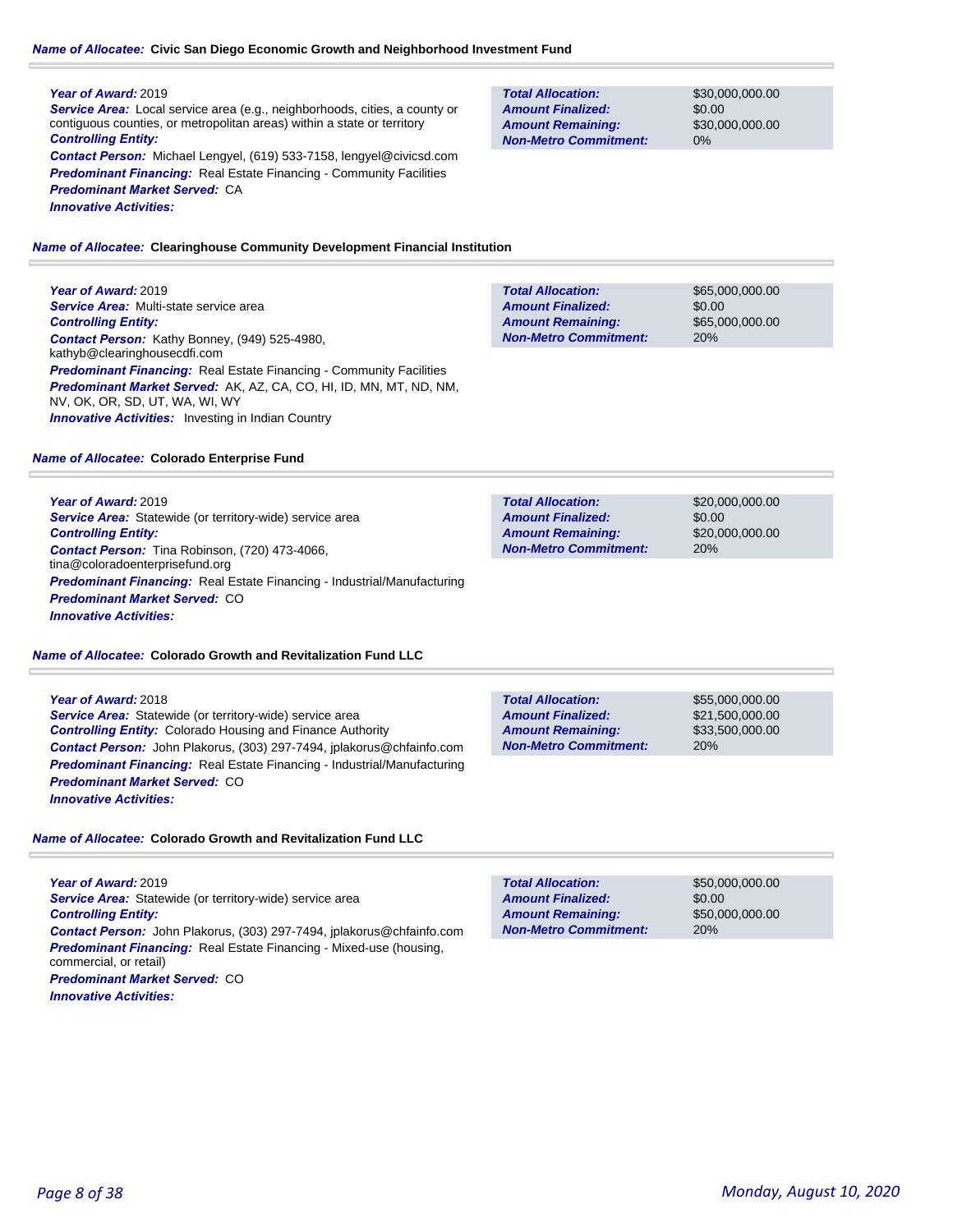#### **Year of Award:** 2018

**Service Area:** Statewide (or territory-wide) service area *Controlling Entity:* Pennsylvania Housing Finance Agency *Contact Person:* Steven O'Neill, (717) 780-3927, soneill@phfa.org **Predominant Financing:** Real Estate Financing - Mixed-use (housing, commercial, or retail) *Predominant Market Served:* PA *Innovative Activities:* 

### *Name of Allocatee:* **Community Development Finance Alliance**

**Year of Award:** 2017 *Service Area:* State *Controlling Entity: Contact Person:* Amy Rowland, (801) 557-1537, amy@cdfautah.org **Predominant Financing:** Real estate financing: Community Facilities *Predominant Market Served:* Utah *Innovative Activities:* 

#### *Name of Allocatee:* **Community Health Center Capital Fund, Inc.**

**Year of Award:** 2019 *Service Area:* National service area *Controlling Entity: Contact Person:* Brandon Boyle, (617) 422-0350, bboyle@chccapitalfund.org **Predominant Financing:** Real Estate Financing - Community Facilities *Predominant Market Served:* CA,IL,KY,MA,OH,OR,TN **Innovative Activities:** Targeting Identified States

#### *Name of Allocatee:* **Community Hospitality Healthcare Services, LLC**

| Year of Award: 2019                                                                       |
|-------------------------------------------------------------------------------------------|
| <b>Service Area:</b> National service area                                                |
| <b>Controlling Entity:</b>                                                                |
| <b>Contact Person:</b> Abel Cardenas, (941) 214-5436,<br>acardenas@communityhealthcde.com |
| <b>Predominant Financing:</b> Real Estate Financing - Community Facilities                |
| <b>Predominant Market Served: CO,FL,MO,OH,OK,TX</b>                                       |
| <b>Innovative Activities:</b> Targeting Identified States                                 |

# *Name of Allocatee:* **Community Loan Fund of New Jersey, Inc.**

**Year of Award:** 2017 *Service Area:* State *Controlling Entity:* Community Loan Fund of New Jersey, Inc. *Contact Person:* Daniel Arndt, (732) 640-2061, darndt@njclf.com *Predominant Financing:* Real estate financing: Industrial/Manufacturing *Predominant Market Served:* New Jersey *Innovative Activities:* 

# *Name of Allocatee:* **Community Loan Fund of New Jersey, Inc.**

### **Year of Award:** 2018

**Service Area:** Statewide (or territory-wide) service area *Controlling Entity:* Community Loan Fund of New Jersey, Inc. *Contact Person:* Daniel Arndt, (732) 640-2061, darndt@njclf.com **Predominant Financing: Operating Business Financing** *Predominant Market Served:* NJ *Innovative Activities:* 

**Total Allocation: Non-Metro Commitment: Amount Remaining: Amount Finalized:**

\$55,000,000.00 \$29,000,000.00 \$26,000,000.00 0%

\$40,000,000.00 \$25,550,000.00 \$14,450,000.00 0% **Total Allocation: Non-Metro Commitment: Amount Remaining: Amount Finalized:**

| <b>Total Allocation:</b>     | \$50,000,000,00 |
|------------------------------|-----------------|
| <b>Amount Finalized:</b>     | \$0.00          |
| <b>Amount Remaining:</b>     | \$50,000,000,00 |
| <b>Non-Metro Commitment:</b> | $0\%$           |

\$65,000,000.00 \$0.00 \$65,000,000.00 25% **Total Allocation: Non-Metro Commitment: Amount Remaining: Amount Finalized:**

0% **Total Allocation: Non-Metro Commitment: Amount Remaining: Amount Finalized:**

\$40,000,000.00 \$37,250,000.00 \$2,750,000.00

**Total Allocation: Non-Metro Commitment: Amount Remaining: Amount Finalized:**

\$35,000,000.00 \$18,500,000.00 \$16,500,000.00 0%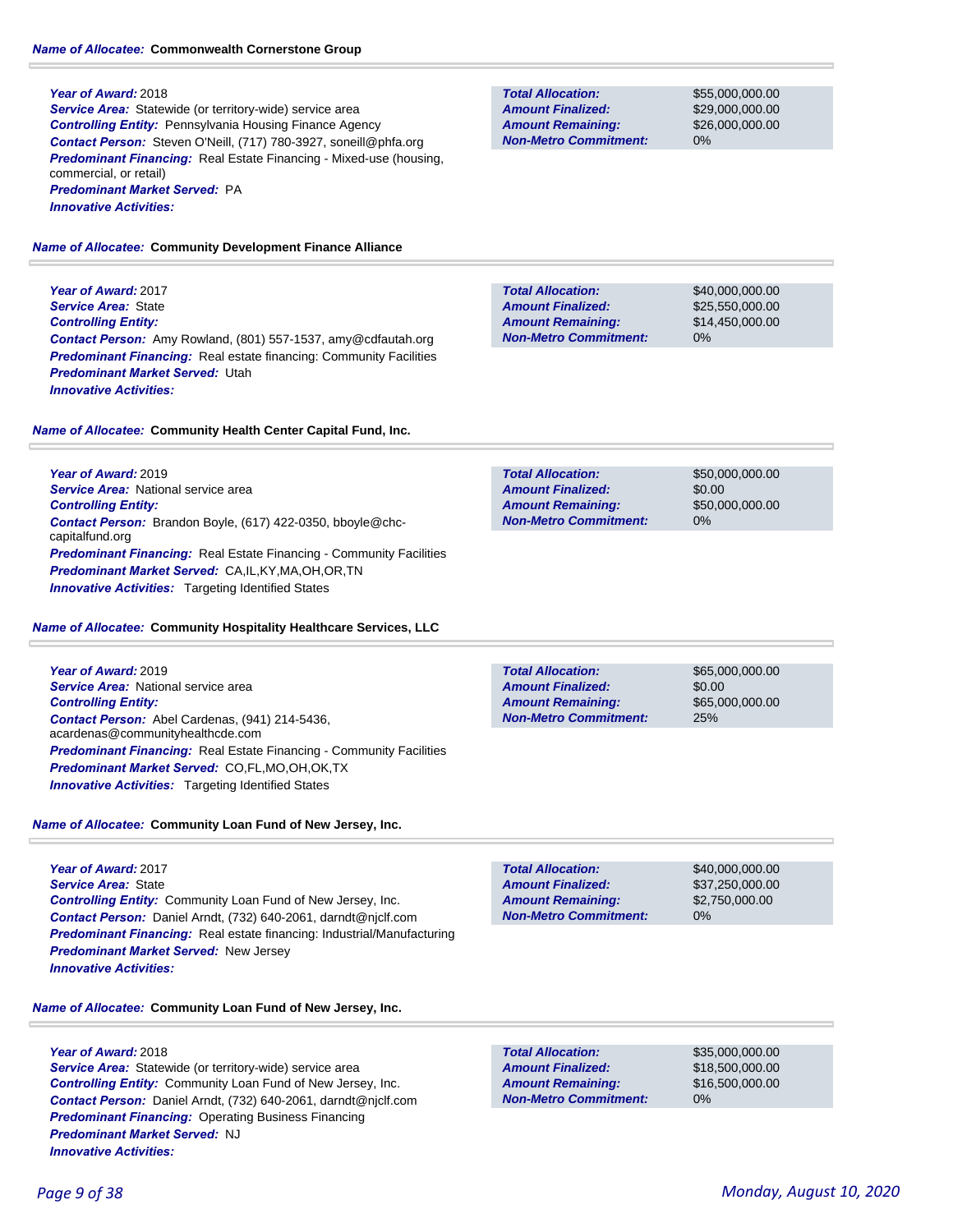**Year of Award:** 2015-2016 *Service Area:* National *Controlling Entity:* Trammell Crow Company LLC *Contact Person:* Adam Weers, (202) 295-3821, aweers@trammellcrow.com **Predominant Financing: Operating Business financing** *Predominant Market Served:* California, Colorado, Georgia, Illinois, Massachusetts, Michigan, South Dakota **Innovative Activities: Identified States** 

# *Name of Allocatee:* **Consortium America, LLC**

**Year of Award:** 2017 *Service Area:* National *Controlling Entity:* Trammell Crow Company LLC *Contact Person:* Adam Weers, (202) 295-3821, aweers@trammellcrow.com **Predominant Financing: Operating Business financing** *Predominant Market Served:* California, Illinois, Louisiana, Missouri, New York, Rhode Island, Texas **Innovative Activities:** Targeting Identified States

# *Name of Allocatee:* **Consortium America, LLC**

### **Year of Award:** 2018

**Service Area:** National service area *Controlling Entity:* Trammell Crow Company LLC *Contact Person:* Adam Weers, (202) 295-3821, aweers@trammellcrow.com *Predominant Financing: Operating Business Financing Predominant Market Served:* CA,CO,MI,MO,PA,TX,WI *Innovative Activities:* Targeting Identified States

# *Name of Allocatee:* **Corporation for Supportive Housing**

**Year of Award:** 2017 *Service Area:* National *Controlling Entity: Contact Person:* Nancy McGraw, (212) 986-2966, nancy.mcgraw@csh.org *Predominant Financing: Operating Business financing Predominant Market Served:* California, Colorado, Illinois, Massachusetts, Minnesota, New York, Washington *Innovative Activities:* 

# *Name of Allocatee:* **Corporation for Supportive Housing**

**Year of Award:** 2018 **Service Area: National service area** *Controlling Entity: Contact Person:* Nancy McGraw, (212) 986-2966, nancy.mcgraw@csh.org **Predominant Financing: Operating Business Financing** *Predominant Market Served:* CA,CO,GA,MD,OH,OR,WA *Innovative Activities:* 

**Total Allocation: Non-Metro Commitment: Amount Remaining: Amount Finalized:**

\$50,000,000.00 \$47,500,000.00 \$2,500,000.00 0%

**Total Allocation: Non-Metro Commitment: Amount Remaining: Amount Finalized:**

\$55,000,000.00 \$51,750,000.00 \$3,250,000.00 0%

**Total Allocation: Non-Metro Commitment: Amount Remaining: Amount Finalized:**

\$40,000,000.00 \$31,900,000.00 \$8,100,000.00 0%

**Total Allocation: Non-Metro Commitment: Amount Remaining: Amount Finalized:**

\$50,000,000.00 \$41,000,000.00 \$9,000,000.00 0%

**Total Allocation: Non-Metro Commitment: Amount Remaining: Amount Finalized:**

\$55,000,000.00 \$25,250,000.00 \$29,750,000.00 0%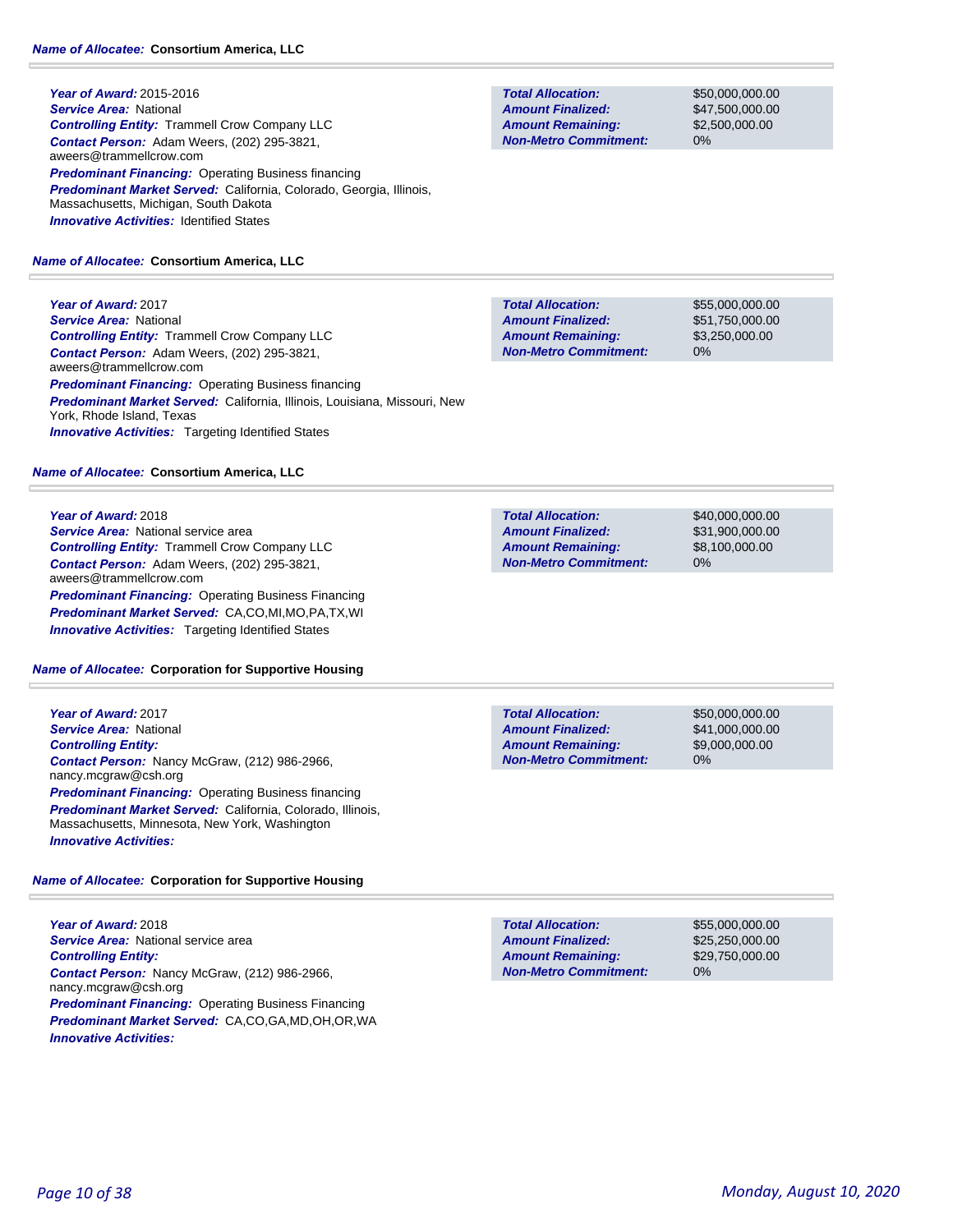**Year of Award:** 2019 **Service Area:** National service area *Controlling Entity: Contact Person:* Nancy McGraw, (212) 986-2966, nancy.mcgraw@csh.org **Predominant Financing: Operating Business Financing** *Predominant Market Served:* AZ,CA,GA,MA,TN,TX *Innovative Activities:* 

# *Name of Allocatee:* **Craft3**

**Year of Award:** 2018 *Service Area:* Multi-state service area *Controlling Entity: Contact Person:* Maggie Kirby Weiland, (888) 231-2170, mkirby@craft3.org **Predominant Financing:** Real Estate Financing - Community Facilities *Predominant Market Served:* OR, WA **Innovative Activities:** Investing in Indian Country

# *Name of Allocatee:* **CV Appalachian CDE, Inc.**

**Year of Award:** 2018 *Service Area:* Multi-state service area *Controlling Entity:* Community Ventures Corporation *Contact Person:* Dan Heffernan, (859) 231-0054, dheffernan@cvky.org *Predominant Financing:* Operating Business Financing *Predominant Market Served:* KY, TN, WV **Innovative Activities:** Targeting Identified States

# *Name of Allocatee:* **Dakotas America, LLC**

**Year of Award:** 2018 **Service Area:** National service area *Controlling Entity:* Dakota Resources *Contact Person:* Lin VanHofwegen, (605) 978-2804, lin@dakotasamerica.com **Predominant Financing:** Real Estate Financing - Community Facilities *Predominant Market Served:* AZ,GA,LA,NM,OK,SD,TX **Innovative Activities:** Investing in Indian Country, Targeting Identified States

# *Name of Allocatee:* **Dallas Development Fund**

**Year of Award:** 2017 *Service Area:* Local *Controlling Entity:* City of Dallas *Contact Person:* Heather Lepeska, (214) 670-1222, heather.lepeska@dallascityhall.com **Predominant Financing:** Real estate financing: Community Facilities *Predominant Market Served:* TX-Collin County, TX-Dallas County, TX-Denton County **Innovative Activities:** Targeting Identified States

**Total Allocation: Non-Metro Commitment: Amount Remaining: Amount Finalized:**

\$50,000,000.00 \$0.00 \$50,000,000.00 0%

\$50,000,000.00 \$34,000,000.00 \$16,000,000.00 50% **Total Allocation: Non-Metro Commitment: Amount Remaining: Amount Finalized:**

50% **Total Allocation: Non-Metro Commitment: Amount Remaining: Amount Finalized:**

\$55,000,000.00 \$42,500,000.00 \$12,500,000.00

70% **Total Allocation: Non-Metro Commitment: Amount Remaining: Amount Finalized:**

\$70,000,000.00 \$55,000,000.00 \$15,000,000.00

\$55,000,000.00 \$46,500,000.00 \$8,500,000.00 0% **Total Allocation: Non-Metro Commitment: Amount Remaining: Amount Finalized:**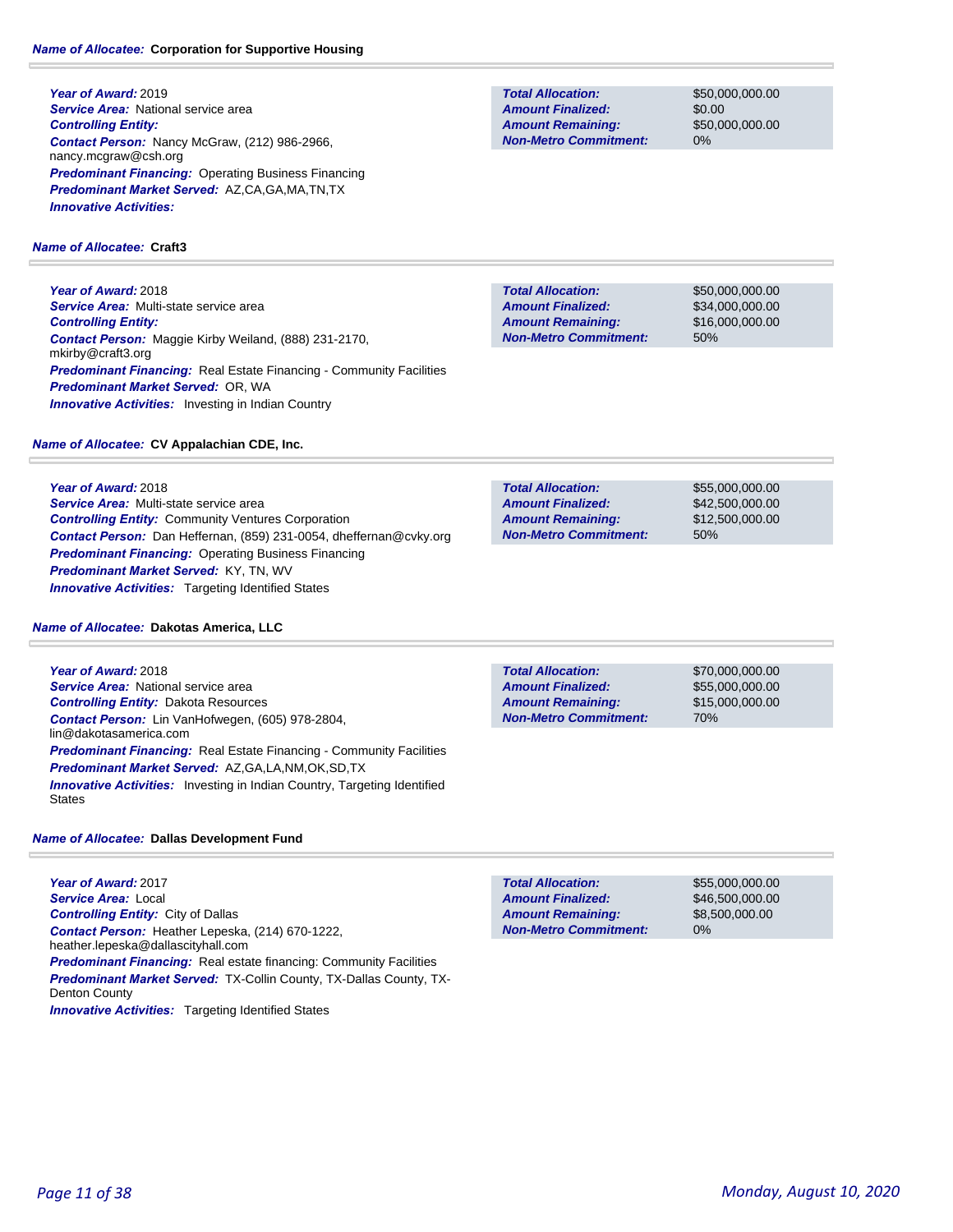### **Year of Award:** 2017 *Service Area:* Local *Controlling Entity:* City of Danville, Virginia *Contact Person:* Telly Tucker, (434) 793-1753, telly.tucker@danvilleva.gov **Predominant Financing: Operating Business financing** *Predominant Market Served:* VA-Danville city, VA-Halifax County, VA-Henry County, VA-Martinsville city, VA-Patrick County, VA-Pittsylvania **County**

*Innovative Activities:* 

# *Name of Allocatee:* **DAYTON REGION NEW MARKET FUND LLC**

### **Year of Award:** 2018

*Service Area:* Local service area (e.g., neighborhoods, cities, a county or contiguous counties, or metropolitan areas) within a state or territory *Controlling Entity:* CityWide Development Corporation *Contact Person:* Brian Heitkamp, (937) 853-2533, bheitkamp@citywidedev.com **Predominant Financing:** Real Estate Financing - Community Facilities *Predominant Market Served:* OH *Innovative Activities:* 

### *Name of Allocatee:* **Development Fund of the Western Reserve, Inc.**

### **Year of Award:** 2018

*Service Area:* Local service area (e.g., neighborhoods, cities, a county or contiguous counties, or metropolitan areas) within a state or territory *Controlling Entity:* Development Finance Authority of Summit County *Contact Person:* , , *Predominant Financing: Operating Business Financing Predominant Market Served:* OH *Innovative Activities:* 

### *Name of Allocatee:* **DV Community Investment, LLC**

### **Year of Award:** 2018

*Service Area:* National service area *Controlling Entity:* Dudley Ventures, L.L.C *Contact Person:* James D. Howard, Jr., (602) 759-5300, jhoward@dudleyventures.com *Predominant Financing: Operating Business Financing Predominant Market Served:* AL,AZ,GA,IN,MS,NY,OH *Innovative Activities:* Targeting Identified States

# *Name of Allocatee:* **DV Community Investment, LLC**

**Year of Award:** 2019 **Service Area:** National service area *Controlling Entity: Contact Person:* James D. Howard, Jr., (602) 759-5300, jhoward@dudleyventures.com *Predominant Financing: Operating Business Financing Predominant Market Served:* AZ,GA,MI,NY,OH,PA,TN,VA **Innovative Activities:** Targeting Identified States

**Total Allocation: Non-Metro Commitment: Amount Remaining: Amount Finalized:**

\$35,000,000.00 \$16,000,000.00 \$19,000,000.00 100%

\$35,000,000.00 \$12,000,000.00 \$23,000,000.00 0% **Total Allocation: Non-Metro Commitment: Amount Remaining: Amount Finalized:**

\$30,000,000.00 \$11,500,000.00 \$18,500,000.00 20% **Total Allocation: Non-Metro Commitment: Amount Remaining: Amount Finalized:**

**Total Allocation: Non-Metro Commitment: Amount Remaining: Amount Finalized:**

\$55,000,000.00 \$43,000,000.00 \$12,000,000.00 25%

\$55,000,000.00 \$0.00 \$55,000,000.00 30% **Total Allocation: Non-Metro Commitment: Amount Remaining: Amount Finalized:**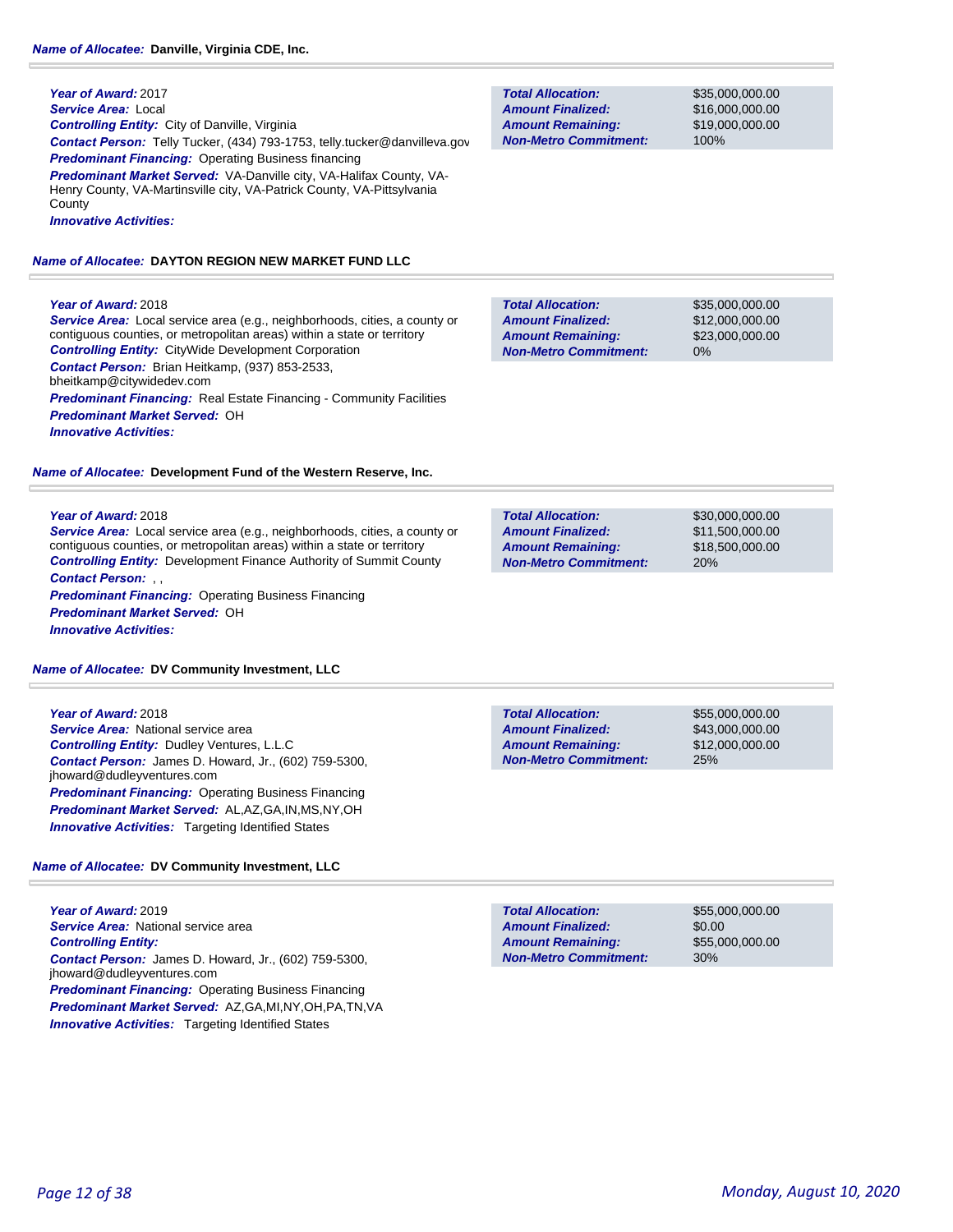**Year of Award:** 2015-2016 *Service Area:* National *Controlling Entity:* ECOTRUST *Contact Person:* Maralea Lutino (Disabled), (503) 467-0814, mlutino@ecotrust.org **Predominant Financing: Operating Business financing** *Predominant Market Served:* Alaska, California, Hawaii, Idaho, Montana, Oregon, Washington *Innovative Activities:* Unrelated CDEs, Identified States, Investing In Indian Country

#### *Name of Allocatee:* **Empowerment Reinvestment Fund, LLC**

**Total Allocation: Non-Metro Commitment: Amount Remaining: Amount Finalized:**

\$75,000,000.00 \$62,725,000.00 \$12,275,000.00 90%

\$35,000,000.00 \$0.00

\$35,000,000.00

40%

| <b>Year of Award: 2017</b>                                                                       | <b>Total Allocation:</b>     | \$40,000,000.00 |
|--------------------------------------------------------------------------------------------------|------------------------------|-----------------|
| <b>Service Area: National</b>                                                                    | <b>Amount Finalized:</b>     | \$34,515,464.00 |
| <b>Controlling Entity:</b> TruFund Financial Services, Inc.                                      | <b>Amount Remaining:</b>     | \$5.484.536.00  |
| <b>Contact Person:</b> Aisha Benson, (646) 732-9919, abenson@trufund.org                         | <b>Non-Metro Commitment:</b> | 39%             |
| <b>Predominant Financing:</b> Operating Business financing                                       |                              |                 |
| Predominant Market Served: Alabama, Florida, Georgia, Louisiana, New<br>Jersey, New York, Oregon |                              |                 |

*Innovative Activities:* Making QLICIs with an original term less than or equal to 60 months, Providing QLICIs of \$2 million or less, Targeting Identified States

#### *Name of Allocatee:* **Empowerment Reinvestment Fund, LLC**

**Year of Award:** 2019 **Service Area:** National service area *Controlling Entity: Contact Person:* Aisha Benson, (646) 732-9919, abenson@trufund.org **Predominant Financing: Operating Business Financing** *Predominant Market Served:* AL,AZ,GA,LA,NY,TN,TX **Innovative Activities:** Investing in Indian Country, Providing QLICIs for

*Name of Allocatee:* **Enhanced Community Development, LLC**

Non-Real Estate Activities, Targeting Identified States

| Year of Award: 2019                                                                                          | <b>Total Allocation:</b>     | \$35,000,000.00 |
|--------------------------------------------------------------------------------------------------------------|------------------------------|-----------------|
| <b>Service Area:</b> National service area                                                                   | <b>Amount Finalized:</b>     | \$0.00          |
| <b>Controlling Entity:</b>                                                                                   | <b>Amount Remaining:</b>     | \$35,000,000.00 |
| <b>Contact Person:</b> Richard Montgomery, (504) 569-7900,<br>rmontgomery@enhancedcapital.com                | <b>Non-Metro Commitment:</b> | <b>20%</b>      |
|                                                                                                              |                              |                 |
| <b>Predominant Financing: Operating Business Financing</b>                                                   |                              |                 |
| <b>Predominant Market Served: FL,GA,IL,LA,NV,TN,TX</b>                                                       |                              |                 |
| <b>Innovative Activities:</b> Providing QLICIs of \$2 million or less, Targeting<br><b>Identified States</b> |                              |                 |

*Name of Allocatee:* **ESIC New Markets Partners LP**

**Year of Award:** 2019 *Service Area:* National service area *Controlling Entity: Contact Person:* Jennifer Fleischer, (410) 772-2672, jfleischer@enterprisecommunity.com **Predominant Financing:** Real Estate Financing - Community Facilities *Predominant Market Served:* CA,CO,GA,MD,NY,WA **Innovative Activities:** Targeting Identified States

**Total Allocation: Non-Metro Commitment: Amount Remaining: Amount Finalized:**

**Total Allocation:**

**Non-Metro Commitment: Amount Remaining: Amount Finalized:**

> \$60,000,000.00 \$0.00 \$60,000,000.00 0%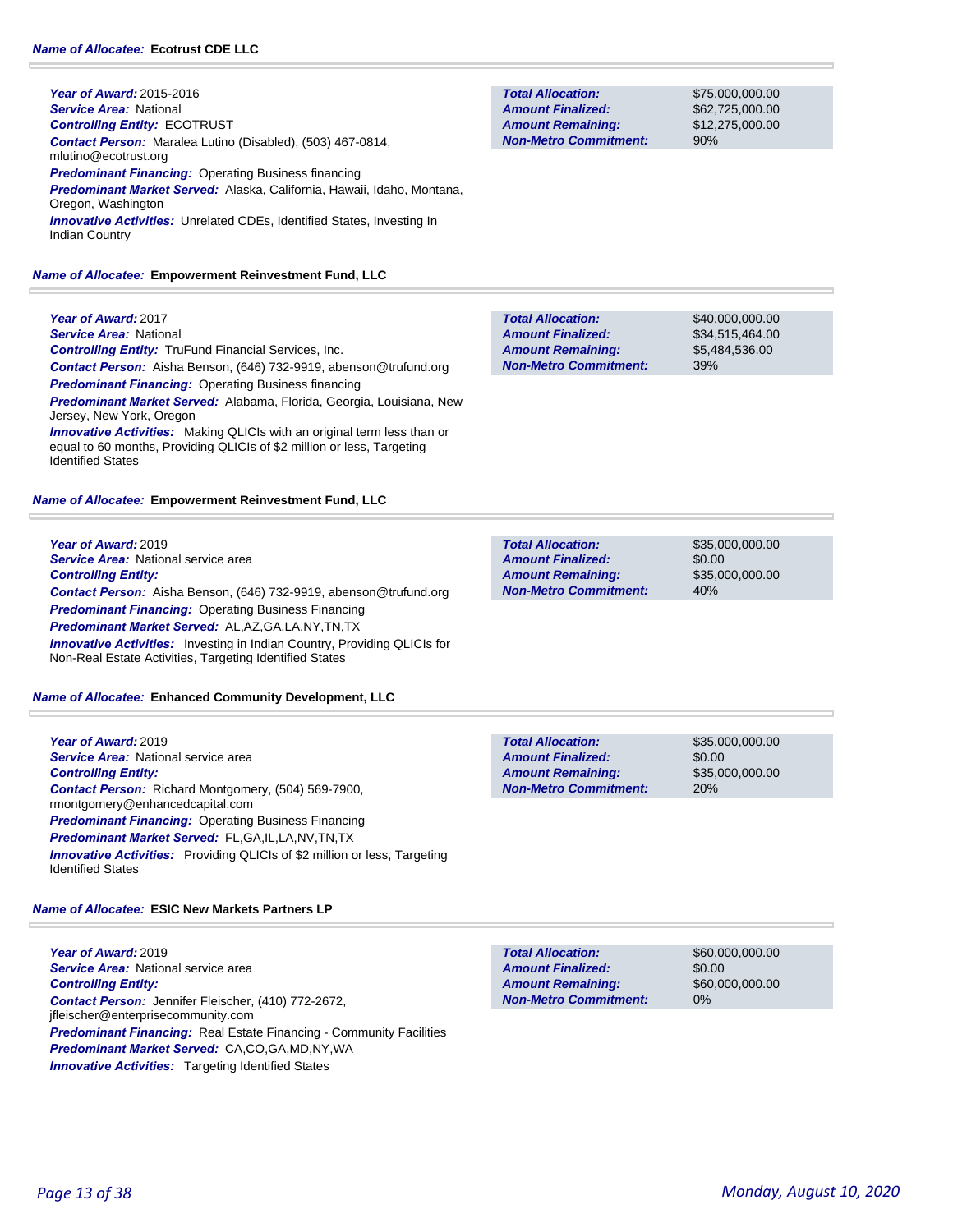**Year of Award:** 2015-2016 *Service Area:* Statewide *Controlling Entity:* New Mexico Finance Authority *Contact Person:* Marquita Russel, (505) 992-9619, mrussel@nmfa.net *Predominant Financing:* Operating Business financing *Predominant Market Served:* New Mexico *Innovative Activities:* 

#### *Name of Allocatee:* **Finance New Mexico, LLC**

**Year of Award:** 2018 *Service Area:* Statewide (or territory-wide) service area *Controlling Entity:* New Mexico Finance Authority *Contact Person:* Marquita Russel, (505) 992-9619, mrussel@nmfa.net *Predominant Financing:* Real Estate Financing - Mixed-use (housing, commercial, or retail) *Predominant Market Served:* NM **Innovative Activities:** Providing QLICIs of \$2 million or less

### *Name of Allocatee:* **Finance New Mexico, LLC**

**Year of Award:** 2019 *Service Area:* Statewide (or territory-wide) service area *Controlling Entity: Contact Person:* Marquita Russel, (505) 992-9619, mrussel@nmfa.net *Predominant Financing:* Operating Business Financing *Predominant Market Served:* NM *Innovative Activities:* Providing QLICIs of \$2 million or less

### *Name of Allocatee:* **FirstPathway Community Development LLC**

**Year of Award:** 2019 *Service Area:* Multi-state service area *Controlling Entity: Contact Person:* John Widmer, (414) 431-0742, jwidmer@firstpathway.com *Predominant Financing:* Real Estate Financing - Industrial/Manufacturing *Predominant Market Served:* IL, WI *Innovative Activities:* 

# *Name of Allocatee:* **First-Ring Industrial Redevelopment Enterprise, Inc.**

**Year of Award:** 2017 *Service Area:* Local *Controlling Entity:* City of West Allis, WI *Contact Person:* John Stibal, (414) 302-8462, jstibal@westalliswi.gov *Predominant Financing: Operating Business financing Predominant Market Served:* WI-Kenosha County, WI-Milwaukee County, WI-Ozaukee County, WI-Racine County *Innovative Activities:* Providing QLICIs for Non-Real Estate Activities

**Total Allocation: Non-Metro Commitment: Amount Remaining: Amount Finalized:**

\$45,000,000.00 \$39,500,000.00 \$5,500,000.00 0%

**Total Allocation: Non-Metro Commitment: Amount Remaining: Amount Finalized:**

\$40,000,000.00 \$25,500,000.00 \$14,500,000.00 20%

\$35,000,000.00 \$0.00 \$35,000,000.00 20% **Total Allocation: Non-Metro Commitment: Amount Remaining: Amount Finalized:**

\$0.00 0% **Total Allocation: Non-Metro Commitment: Amount Remaining: Amount Finalized:**

\$55,000,000.00 \$55,000,000.00

**Total Allocation: Non-Metro Commitment: Amount Remaining: Amount Finalized:**

\$35,000,000.00 \$26,500,000.00 \$8,500,000.00 0%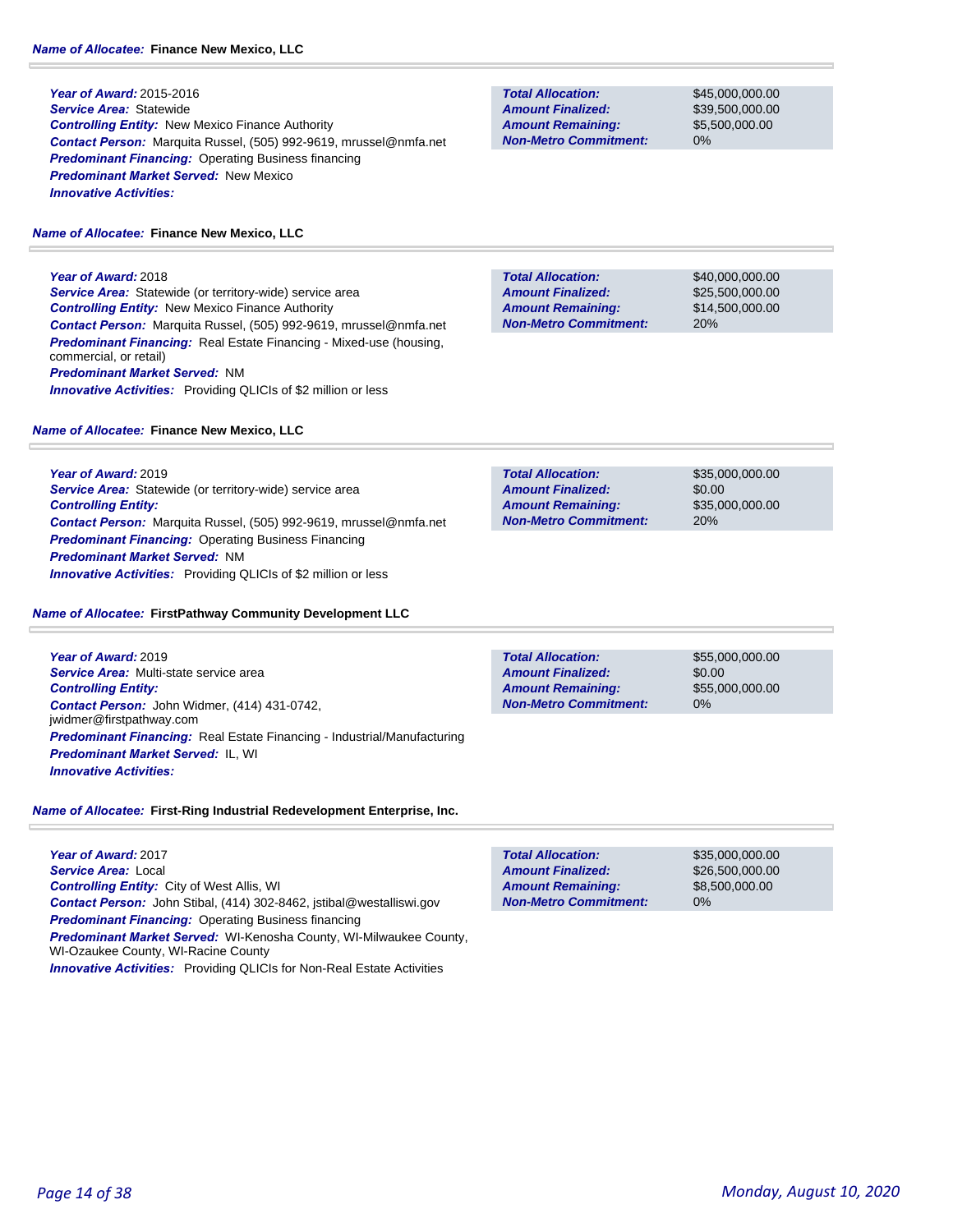# *Name of Allocatee:* **First-Ring Industrial Redevelopment Enterprise, Inc.**

### **Year of Award:** 2018

*Service Area:* Local service area (e.g., neighborhoods, cities, a county or contiguous counties, or metropolitan areas) within a state or territory *Controlling Entity:* City of West Allis, WI *Contact Person:* John Stibal, (414) 302-8462, jstibal@westalliswi.gov

**Predominant Financing: Operating Business Financing** 

*Predominant Market Served:* WI

*Innovative Activities:* 

*Name of Allocatee:* **First-Ring Industrial Redevelopment Enterprise, Inc.**

# **Year of Award:** 2019

*Service Area:* Local service area (e.g., neighborhoods, cities, a county or contiguous counties, or metropolitan areas) within a state or territory *Controlling Entity:* 

*Contact Person:* John Stibal, (414) 302-8462, jstibal@westalliswi.gov **Predominant Financing: Operating Business Financing** 

*Predominant Market Served:* WI

*Innovative Activities:* Providing QLICIs for Non-Real Estate Activities

# *Name of Allocatee:* **Fort Wayne New Markets Revitalization Fund, LLC**

**Year of Award:** 2017 *Service Area:* Local *Controlling Entity:* City of Fort Wayne, IN

*Contact Person:* Sharon Feasel, (260) 427-2107, sharon.feasel@ci.ftwayne.in.us

**Predominant Financing:** Real estate financing: Community Facilities

*Predominant Market Served:* IN-Adams County, IN-Allen County, IN-DeKalb County, IN-Huntington County, IN-Kosciusko County, IN-LaGrange County, IN-Noble County, IN-Wabash County, IN-Wells County, IN-Whitley **County** 

**Innovative Activities:** Targeting Identified States

*Name of Allocatee:* **Forward Community Investments, Inc.**

**Year of Award:** 2018 **Service Area:** Statewide (or territory-wide) service area *Controlling Entity: Contact Person:* Tracy Hubbard, (608) 204-8831, tracyh@forwardci.org **Predominant Financing:** Real Estate Financing - Community Facilities *Predominant Market Served:* WI *Innovative Activities:* Providing QLICIs of \$2 million or less

# *Name of Allocatee:* **FRENCH LICK REDEVELOPMENT CDE LLC**

**Year of Award:** 2015-2016 *Service Area:* Statewide *Controlling Entity:* Town of French Lick, Indiana *Contact Person:* David Umpleby, (317) 713-3537, daveumpleby18@gmail.com *Predominant Financing: Operating Business financing Predominant Market Served:* Indiana *Innovative Activities:* 

**Non-Metro Commitment: Amount Remaining: Amount Finalized:**

**Total Allocation:**

**Total Allocation: Non-Metro Commitment: Amount Remaining: Amount Finalized:**

\$15,000,000.00 \$7,500,000.00 \$7,500,000.00 0%

\$35,000,000.00 \$0.00 \$35,000,000.00 0% **Total Allocation: Non-Metro Commitment: Amount Remaining: Amount Finalized:**

\$55,000,000.00 \$43,000,000.00 \$12,000,000.00 0% **Total Allocation: Non-Metro Commitment: Amount Remaining: Amount Finalized:**

\$45,000,000.00 \$15,000,000.00 \$30,000,000.00 14% **Total Allocation: Non-Metro Commitment: Amount Remaining: Amount Finalized:**

> \$45,000,000.00 \$40,900,000.00 \$4,100,000.00

75%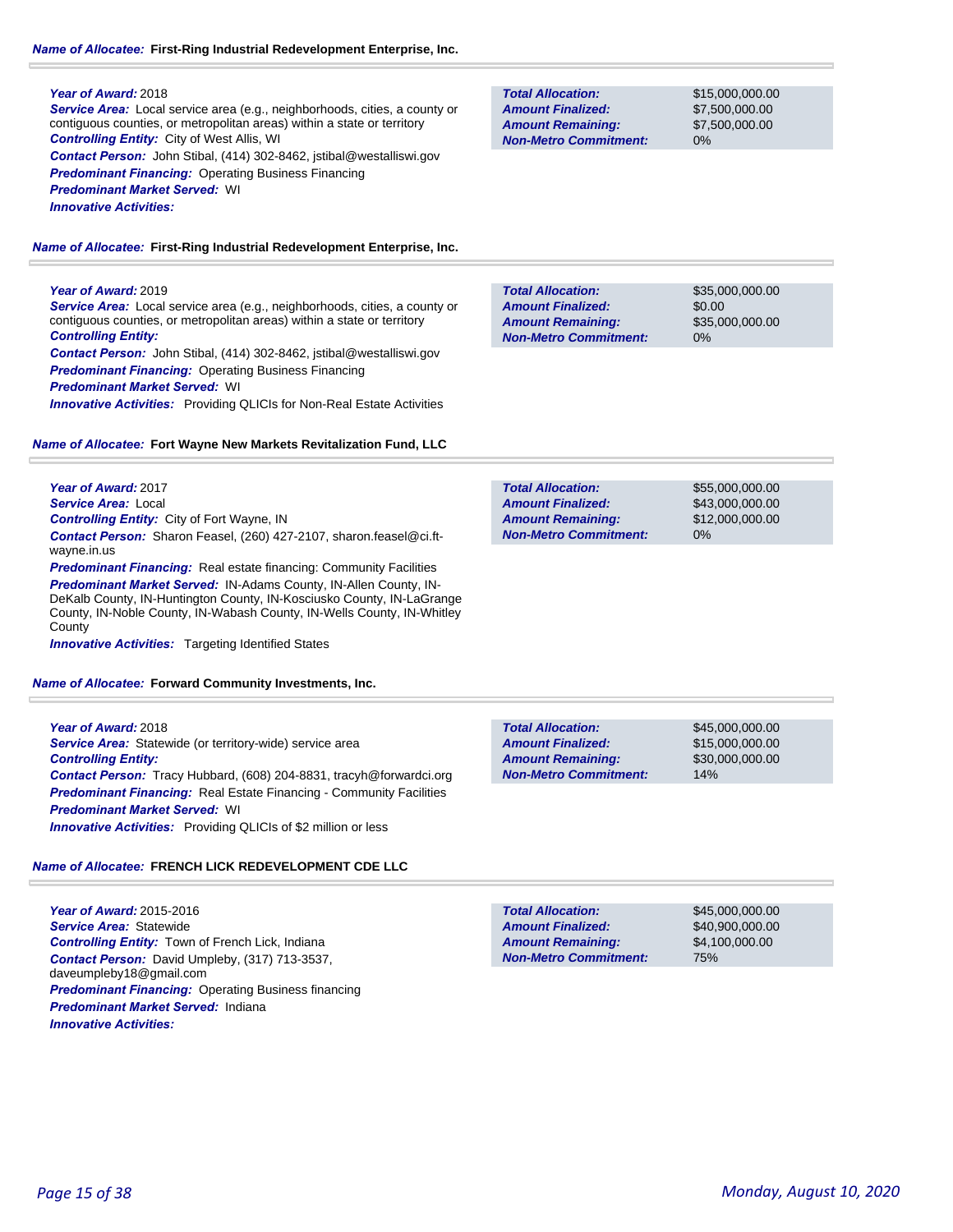**Year of Award:** 2017 *Service Area:* State *Controlling Entity:* Town of French Lick, Indiana *Contact Person:* David Umpleby, (317) 713-3537, daveumpleby18@gmail.com **Predominant Financing: Operating Business financing** *Predominant Market Served:* Indiana **Innovative Activities:** Targeting Identified States

# *Name of Allocatee:* **FRENCH LICK REDEVELOPMENT CDE LLC**

**Year of Award:** 2019 **Service Area:** Statewide (or territory-wide) service area *Controlling Entity: Contact Person:* David Umpleby, (317) 713-3537, daveumpleby18@gmail.com **Predominant Financing: Operating Business Financing** *Predominant Market Served:* IN *Innovative Activities:* 

# *Name of Allocatee:* **GS New Markets Fund, LLC**

**Year of Award:** 2015-2016 *Service Area:* National *Controlling Entity:* The Goldman Sachs Group, Inc. *Contact Person:* Joe Curatolo, (917) 343-0252, joe.curatolo@gs.com *Predominant Financing:* Real estate financing: Mixed-used (housing, commercial, or retail) *Predominant Market Served:* Louisiana, New Jersey, New York, Pennsylvania

*Innovative Activities:* 

# *Name of Allocatee:* **GUAM Community Development Enterprise LLC**

**Year of Award:** 2017 *Service Area: Controlling Entity:* Core Tech International Corporation *Contact Person:* Jason Ralston, (671) 473-5000, jason@guamcde.com **Predominant Financing:** Real estate financing: Mixed-used (housing, commercial, or retail) *Predominant Market Served:* Guam *Innovative Activities:* Targeting Identified States

# *Name of Allocatee:* **Gulf Coast Housing Partnership, Inc.**

**Year of Award:** 2019 *Service Area:* Multi-state service area *Controlling Entity: Contact Person:* Kevin Krejci, (504) 525-2505 ext. 219, krejci@gchp.net **Predominant Financing:** Real Estate Financing - Community Facilities *Predominant Market Served:* AL, LA, MS *Innovative Activities:* 

**Total Allocation: Non-Metro Commitment: Amount Remaining: Amount Finalized:**

\$15,000,000.00 \$12,100,000.00 \$2,900,000.00 75%

\$30,000,000.00 \$0.00 \$30,000,000.00 75% **Total Allocation: Non-Metro Commitment: Amount Remaining: Amount Finalized:**

\$70,000,000.00 \$43,000,000.00 \$27,000,000.00 0% **Total Allocation: Non-Metro Commitment: Amount Remaining: Amount Finalized:**

\$20,000,000.00 \$0.00 \$20,000,000.00 100% **Total Allocation: Non-Metro Commitment: Amount Remaining: Amount Finalized:**

**Total Allocation: Non-Metro Commitment: Amount Remaining: Amount Finalized:**

\$20,000,000.00 \$0.00 \$20,000,000.00 0%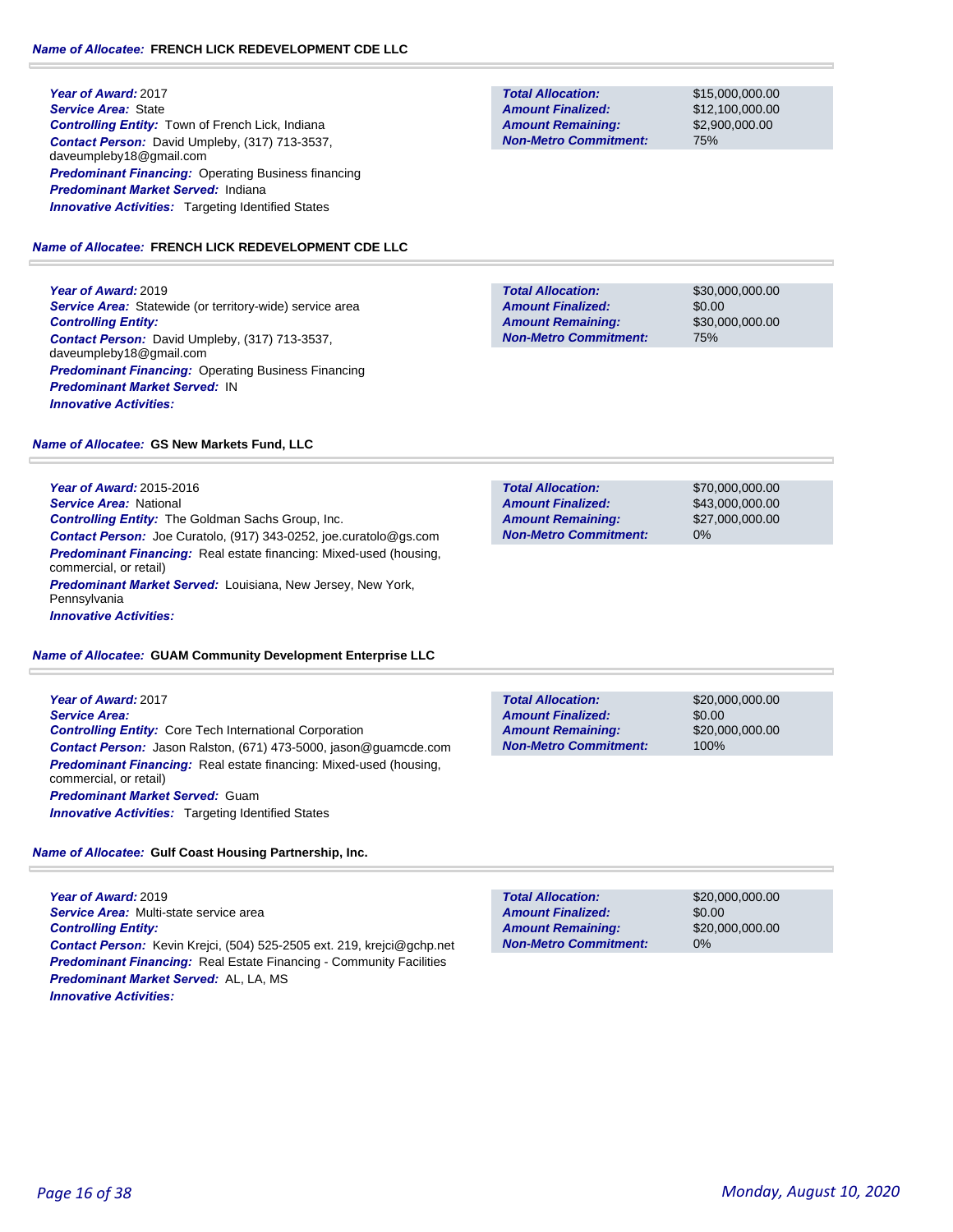# *Name of Allocatee:* **Habitat for Humanity NMTC, LLC**

**Year of Award:** 2019 **Service Area:** National service area *Controlling Entity: Contact Person:* Natosha Rice, (404) 979-3700, nreidrice@habitat.org *Predominant Financing:* Real Estate Financing - For-sale housing *Predominant Market Served:* CA,FL,NC,OR,TN,TX,VA *Innovative Activities:* 

# *Name of Allocatee:* **Hampton Roads Ventures, LLC**

**Year of Award:** 2019 **Service Area: National service area** *Controlling Entity: Contact Person:* Jennifer Donohue, (757) 962-1556, jdonohue@hamptonroadsventures.com *Predominant Financing:* Operating Business Financing *Predominant Market Served:* AL,GA,MI,MO,TN,TX,VA **Innovative Activities:** Providing QLICIs for Non-Real Estate Activities, Targeting Identified States

# *Name of Allocatee:* **Harbor Bankshares Corporation**

**Year of Award:** 2019 *Service Area:* Multi-state service area *Controlling Entity: Contact Person:* Joseph Haskins, (410) 528-1882, jhaskins@theharborbank.com *Predominant Financing: Operating Business Financing Predominant Market Served:* DC, MD, VA, WV *Innovative Activities:* Providing QLICIs of \$2 million or less

*Name of Allocatee:* **Heartland Renaissance Fund, LLC**

# **Year of Award:** 2018 *Service Area:* Multi-state service area *Controlling Entity:* Arkansas Capital Corporation, Inc. *Contact Person:* Leslie Lane, (501) 374-9247, llane@arcapital.com *Predominant Financing:* Operating Business Financing

*Name of Allocatee:* **Heartland Renaissance Fund, LLC**

*Predominant Market Served:* AR

*Innovative Activities:* 

**Year of Award:** 2019 *Service Area:* Multi-state service area *Controlling Entity: Contact Person:* Leslie Lane, (501) 374-9247, llane@arcapital.com *Predominant Financing:* Operating Business Financing *Predominant Market Served:* AR *Innovative Activities:* Providing QLICIs for Non-Real Estate Activities

**Total Allocation: Non-Metro Commitment: Amount Remaining: Amount Finalized:**

\$30,000,000.00 \$0.00 \$30,000,000.00 0%

**Total Allocation: Non-Metro Commitment: Amount Remaining: Amount Finalized:**

\$50,000,000.00 \$0.00 \$50,000,000.00 50%

**Total Allocation: Non-Metro Commitment: Amount Remaining: Amount Finalized:**

\$50,000,000.00 \$0.00 \$50,000,000.00 0%

**Total Allocation: Non-Metro Commitment: Amount Remaining: Amount Finalized:**

\$35,000,000.00 \$22,000,000.00 \$13,000,000.00 34%

\$35,000,000.00 \$0.00 \$35,000,000.00 50% **Total Allocation: Non-Metro Commitment: Amount Remaining: Amount Finalized:**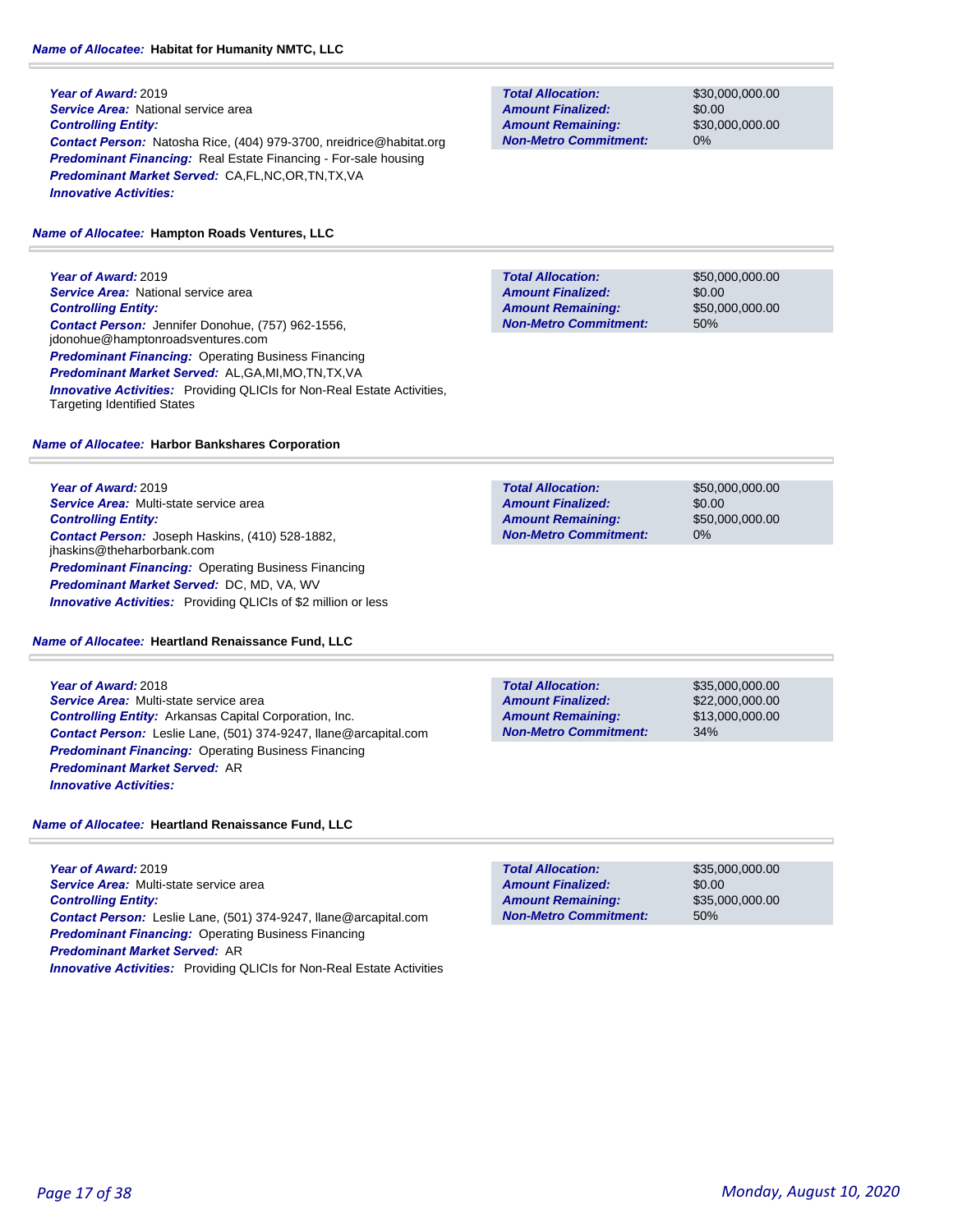**Year of Award:** 2018 *Service Area:* Multi-state service area *Controlling Entity: Contact Person:* Mary Bruce Alford, (601) 944-9307, marybruce.alford@hope-ec.org **Predominant Financing:** Real Estate Financing - Community Facilities *Predominant Market Served:* AL, AR, LA, MS, TN *Innovative Activities:* 

### *Name of Allocatee:* **Impact Seven, Inc.**

**Year of Award:** 2019 *Service Area:* Statewide (or territory-wide) service area *Controlling Entity: Contact Person:* Caroline Loyas, (715) 434-1712, caroline.loyas@impactseven.org *Predominant Financing:* Real Estate Financing - Industrial/Manufacturing *Predominant Market Served:* MI, MN, WI **Innovative Activities:** Providing QLICIs of \$2 million or less

### *Name of Allocatee:* **Indianapolis Redevelopment CDE LLC**

**Year of Award:** 2018

*Service Area:* Local service area (e.g., neighborhoods, cities, a county or contiguous counties, or metropolitan areas) within a state or territory *Controlling Entity:* City of Indianapolis *Contact Person:* Emily C. Mack, (317) 327-3922, emily.mack@indy.gov

*Predominant Financing: Operating Business Financing* 

#### *Predominant Market Served:* IN

**Innovative Activities:** Providing QLICIs of \$2 million or less, Targeting Identified States

#### *Name of Allocatee:* **Invest Detroit CDE**

**Year of Award:** 2018

*Service Area:* Local service area (e.g., neighborhoods, cities, a county or contiguous counties, or metropolitan areas) within a state or territory *Controlling Entity:* Invest Detroit Foundation *Contact Person:* Marcia Ventura, (313) 259-6368, marcia.ventura@investdetroit.com **Predominant Financing: Operating Business Financing** *Predominant Market Served:* MI *Innovative Activities:* 

*Name of Allocatee:* **Iowa Community Development LC**

**Year of Award:** 2015-2016 *Service Area:* Statewide *Controlling Entity:* Iowa Business Growth Company *Contact Person:* Steve Cruse, (515) 421-4843, steve@iowabusinessgrowth.com **Predominant Financing:** Real estate financing: Mixed-used (housing, commercial, or retail) *Predominant Market Served:* Iowa *Innovative Activities:* Smal Dollar QLICIs

**Total Allocation: Non-Metro Commitment: Amount Remaining: Amount Finalized:**

\$35,000,000.00 \$28,000,000.00 \$7,000,000.00 30%

\$45,000,000.00 \$0.00 \$45,000,000.00 25% **Total Allocation: Non-Metro Commitment: Amount Remaining: Amount Finalized:**

**Total Allocation: Non-Metro Commitment: Amount Remaining: Amount Finalized:**

\$55,000,000.00 \$17,000,000.00 \$38,000,000.00 0%

**Total Allocation: Non-Metro Commitment: Amount Remaining: Amount Finalized:**

\$15,000,000.00 \$7,000,000.00 \$8,000,000.00 0%

\$75,000,000.00 \$62,000,000.00 \$13,000,000.00 50% **Total Allocation: Non-Metro Commitment: Amount Remaining: Amount Finalized:**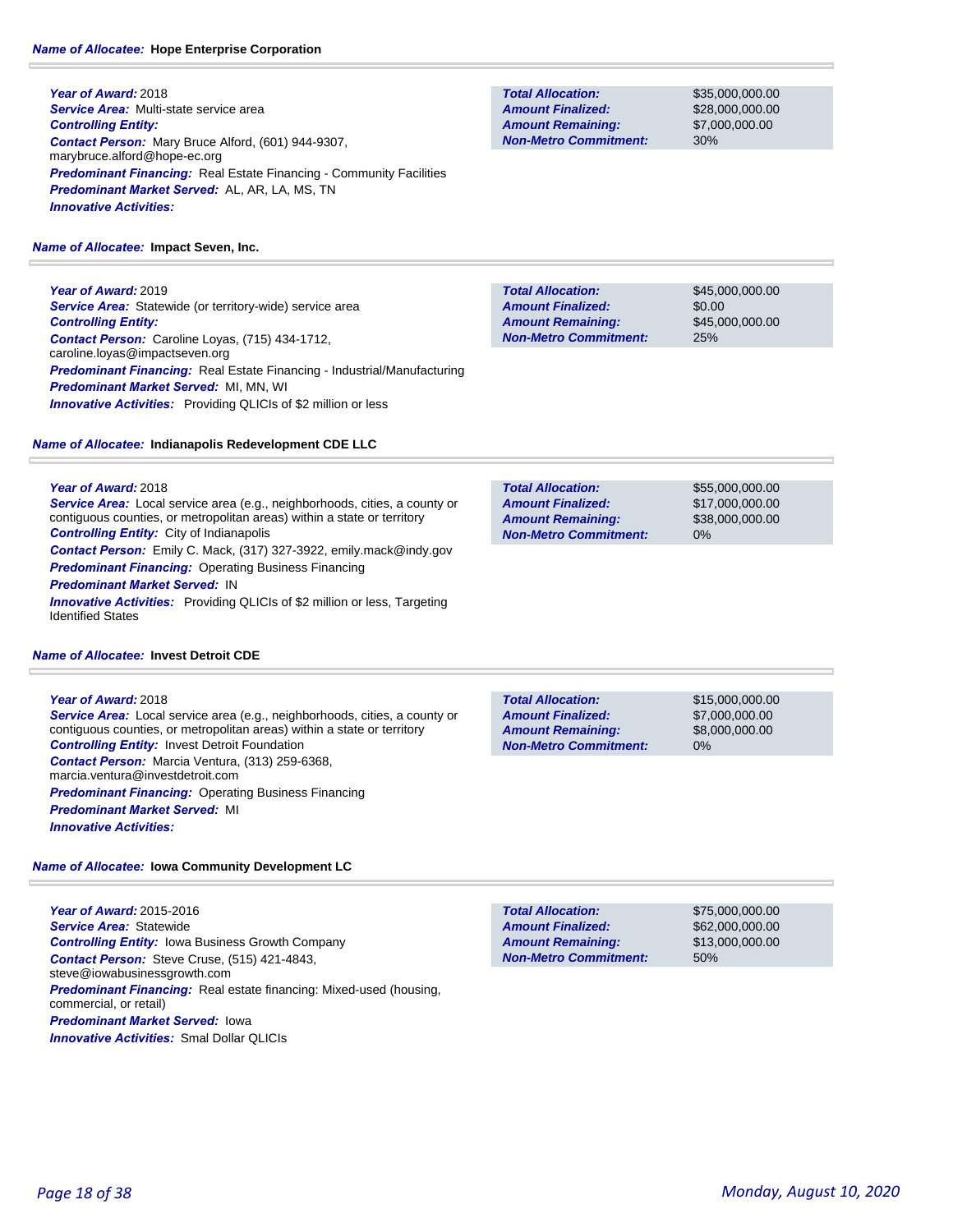### **Year of Award:** 2018 **Service Area:** Statewide (or territory-wide) service area *Controlling Entity:* Excellent Education Development (ExED) *Contact Person:* , , **Predominant Financing:** Real Estate Financing - Community Facilities *Predominant Market Served:* CA *Innovative Activities:*

# *Name of Allocatee:* **Las Vegas Community Investment Corporation**

**Year of Award:** 2015-2016 *Service Area:* Multi-State *Controlling Entity:* City of Las Vegas *Contact Person:* Bill Arent, (702) 229-6856, barent@lasvegasnevada.gov *Predominant Financing:* Real estate financing: Mixed-used (housing, commercial, or retail) *Predominant Market Served:* Mohave County, Arizona; Clark County and Nye County, Nevada **Innovative Activities: Identified States** 

# *Name of Allocatee:* **Las Vegas Community Investment Corporation**

**Year of Award:** 2018 *Service Area:* Multi-state service area *Controlling Entity:* City of Las Vegas *Contact Person:* Bill Arent, (702) 229-6856, barent@lasvegasnevada.gov *Predominant Financing:* Operating Business Financing *Predominant Market Served:* AZ, NV **Innovative Activities:** Targeting Identified States

# *Name of Allocatee:* **Local Initiatives Support Corporation**

**Year of Award:** 2015-2016 *Service Area:* National *Controlling Entity: Contact Person:* Kelsey Hamory, (312) 697-5698, khamory@newmarkets.org *Predominant Financing:* Operating Business financing *Predominant Market Served:* Service Area California, District of Columbia, Illinois, Massachusetts, Michigan, New York, Ohio *Innovative Activities:* Smal Dollar QLICIs

# *Name of Allocatee:* **Local Initiatives Support Corporation**

**Year of Award:** 2018 **Service Area: National service area** *Controlling Entity: Contact Person:* Kelsey Hamory, (312) 697-5698, khamory@newmarkets.org *Predominant Financing:* Operating Business Financing *Predominant Market Served:* AZ,CA,IL,KS,MI,PA,TX **Innovative Activities:** Providing QLICIs of \$2 million or less

**Total Allocation: Non-Metro Commitment: Amount Remaining: Amount Finalized:**

\$50,000,000.00 \$0.00 \$50,000,000.00 0%

**Total Allocation: Non-Metro Commitment: Amount Remaining: Amount Finalized:**

\$55,000,000.00 \$49,200,000.00 \$5,800,000.00 0%

\$45,000,000.00 \$13,803,614.00 \$31,196,386.00 0% **Total Allocation: Non-Metro Commitment: Amount Remaining: Amount Finalized:**

**Non-Metro Commitment:**

\$85,000,000.00 \$83,828,125.00 \$1,171,875.00 **Total Allocation: Amount Remaining: Amount Finalized:**

25%

\$60,000,000.00 \$52,843,750.00 \$7,156,250.00 20% **Total Allocation: Non-Metro Commitment: Amount Remaining: Amount Finalized:**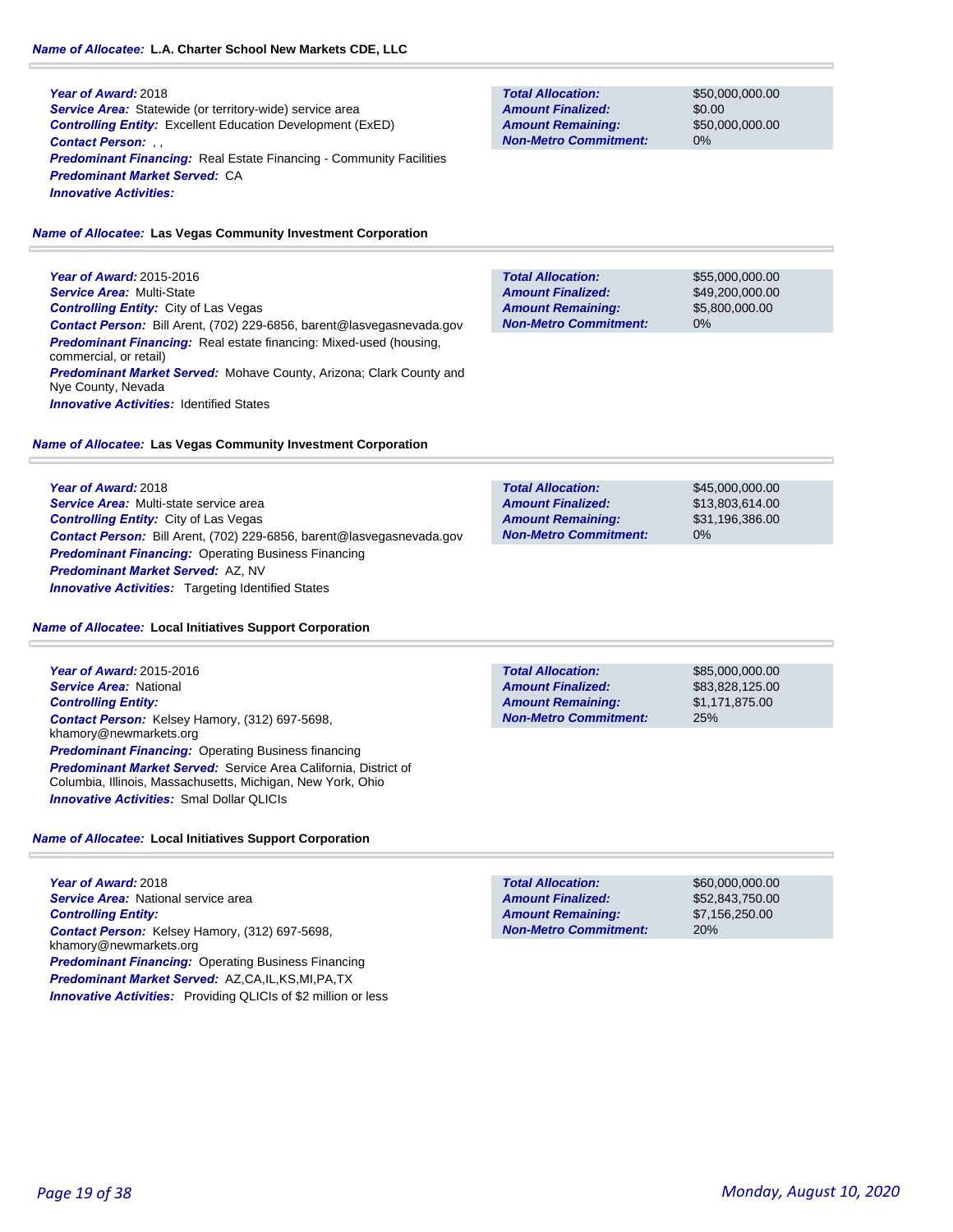# *Name of Allocatee:* **Local Initiatives Support Corporation**

**Year of Award:** 2019 **Service Area:** National service area *Controlling Entity: Contact Person:* Kelsey Hamory, (312) 697-5698, khamory@newmarkets.org *Predominant Financing:* Operating Business Financing *Predominant Market Served:* CA,GA,IL,NY,OH,PA,TX *Innovative Activities:* Providing QLICIs of \$2 million or less

# *Name of Allocatee:* **Los Angeles Development Fund**

### **Year of Award:** 2018

*Service Area:* Local service area (e.g., neighborhoods, cities, a county or contiguous counties, or metropolitan areas) within a state or territory *Controlling Entity:* City of Los Angeles *Contact Person:* Sandra Rahimi, (213) 808-8959, sandra.rahimi@lacity.org **Predominant Financing:** Real Estate Financing - Community Facilities *Predominant Market Served:* CA *Innovative Activities:* 

### *Name of Allocatee:* **Low Income Investment Fund**

**Year of Award:** 2017 *Service Area:* National *Controlling Entity: Contact Person:* Jessica Standiford, (415) 489-6110, jstandiford@liifund.org **Predominant Financing:** Real estate financing: Community Facilities *Predominant Market Served:* California, Georgia, Indiana, New Jersey, New York, Tennessee, Texas *Innovative Activities:* Targeting Identified States

### *Name of Allocatee:* **MASCOMA COMMUNITY DEVELOPMENT, LLC**

**Year of Award:** 2019 *Service Area:* National service area *Controlling Entity: Contact Person:* Michelle LeClair, (603) 443-8789, michelle.leclair@mascomabank.com *Predominant Financing:* Real Estate Financing - Industrial/Manufacturing *Predominant Market Served:* ME,MI,NH,NY,PA,VT *Innovative Activities:* 

### *Name of Allocatee:* **MBS Urban Initiatives CDE, LLC**

**Year of Award:** 2018 **Service Area:** National service area *Controlling Entity:* MBA Properties, Inc. (MBA) *Contact Person:* Kim Hartmann, (314) 335-2928, kim.hartmann@mccormackbaron.com *Predominant Financing:* Other Real Estate Financing *Predominant Market Served:* FL,GA,MI,MO,PA,TN,TX **Innovative Activities:** Targeting Identified States

**Total Allocation: Non-Metro Commitment: Amount Remaining: Amount Finalized:**

\$50,000,000.00 \$0.00 \$50,000,000.00 20%

\$35,000,000.00 \$19,150,000.00 \$15,850,000.00 0% **Total Allocation: Non-Metro Commitment: Amount Remaining: Amount Finalized:**

\$60,000,000.00 \$57,560,000.00 \$2,440,000.00 0% **Total Allocation: Non-Metro Commitment: Amount Remaining: Amount Finalized:**

**Total Allocation: Non-Metro Commitment: Amount Remaining: Amount Finalized:**

\$65,000,000.00 \$0.00 \$65,000,000.00 60%

\$60,000,000.00 \$43,000,000.00 \$17,000,000.00 0% **Total Allocation: Non-Metro Commitment: Amount Remaining: Amount Finalized:**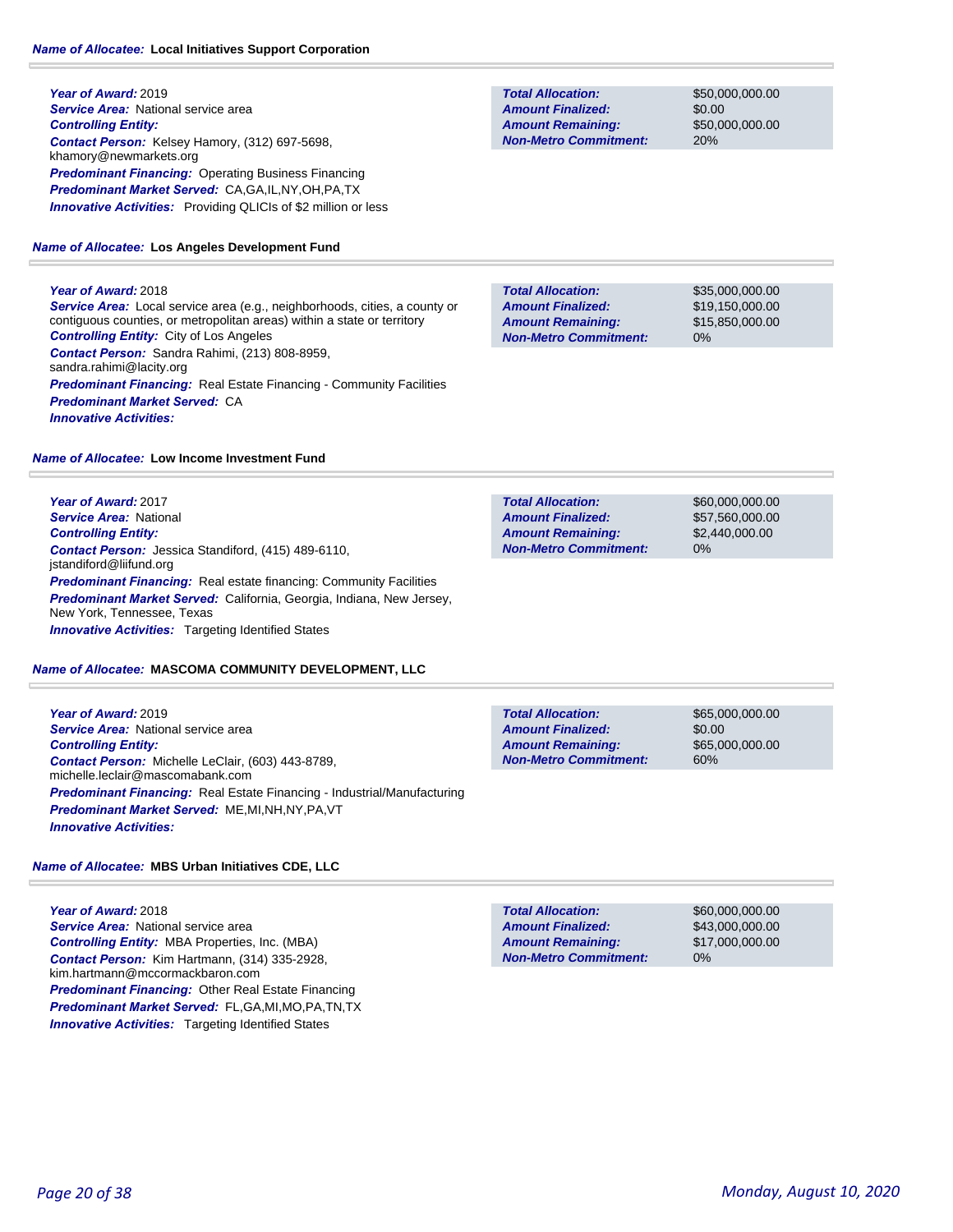# *Name of Allocatee:* **Merrill Lynch Community Development Company**

**Year of Award:** 2007 *Service Area:* National *Controlling Entity: Contact Person:* Leigh Ann Smith, (980) 386-3855, leigh.ann.smith@baml.com *Predominant Financing:* Financing of other CDEs *Predominant Market Served:* Alabama, California, Louisiana, Mississippi, New Jersey, New York, Utah *Innovative Activities:* 

# *Name of Allocatee:* **MetaFund Corporation f.k.a. Oklahoma MetaFund CDC**

**Year of Award:** 2019 *Service Area:* Multi-state service area *Controlling Entity: Contact Person:* Harry Gilbert, (405) 949-0001, hgilbert@metafund.org **Predominant Financing: Operating Business Financing** *Predominant Market Served:* NE, OK *Innovative Activities:* Providing QLICIs for Non-Real Estate Activities

# *Name of Allocatee:* **MHIC NE New Markets CDE II LLC**

**Year of Award:** 2015-2016 *Service Area:* Multi-State *Controlling Entity:* Massachusetts Housing Investment Corporation *Contact Person:* Kathy McGilvray, (617) 850-1008, mcgilvray@mhic.com **Predominant Financing:** Real estate financing: Community Facilities *Predominant Market Served:* Connecticut, Maine, Massachusetts, New Hampshire, Rhode Island, Vermont *Innovative Activities:* Smal Dollar QLICIs

# *Name of Allocatee:* **MHIC NE New Markets CDE II LLC**

**Year of Award:** 2017 *Service Area:* Multi-State *Controlling Entity:* Massachusetts Housing Investment Corporation *Contact Person:* Kathy McGilvray, (617) 850-1008, mcgilvray@mhic.com **Predominant Financing:** Real estate financing: Community Facilities *Predominant Market Served:* Connecticut, Maine, Massachusetts, New Hampshire, Rhode Island, Vermont *Innovative Activities:* Providing QLICIs of \$2 million or less

# *Name of Allocatee:* **MHIC NE New Markets CDE II LLC**

**Year of Award:** 2018 *Service Area:* Multi-state service area *Controlling Entity:* Massachusetts Housing Investment Corporation *Contact Person:* Kathy McGilvray, (617) 850-1008, mcgilvray@mhic.com **Predominant Financing:** Real Estate Financing - Community Facilities *Predominant Market Served:* CT, MA, ME, NH, RI, VT *Innovative Activities:* 

| <b>Total Allocation:</b>     | \$112, |
|------------------------------|--------|
| <b>Amount Finalized:</b>     | \$111  |
| <b>Amount Remaining:</b>     | \$0.36 |
| <b>Non-Metro Commitment:</b> | $0\%$  |

000,000.00 999.999.64

\$60,000,000.00 \$0.00 \$60,000,000.00 50% **Total Allocation: Non-Metro Commitment: Amount Remaining: Amount Finalized:**

**Total Allocation: Non-Metro Commitment: Amount Remaining: Amount Finalized:**

\$70,000,000.00 \$67,175,000.00 \$2,825,000.00 20%

17% **Total Allocation: Non-Metro Commitment: Amount Remaining: Amount Finalized:**

\$65,000,000.00 \$51,450,000.00 \$13,550,000.00

\$35,000,000.00 \$26,700,000.00 \$8,300,000.00 20% **Total Allocation: Non-Metro Commitment: Amount Remaining: Amount Finalized:**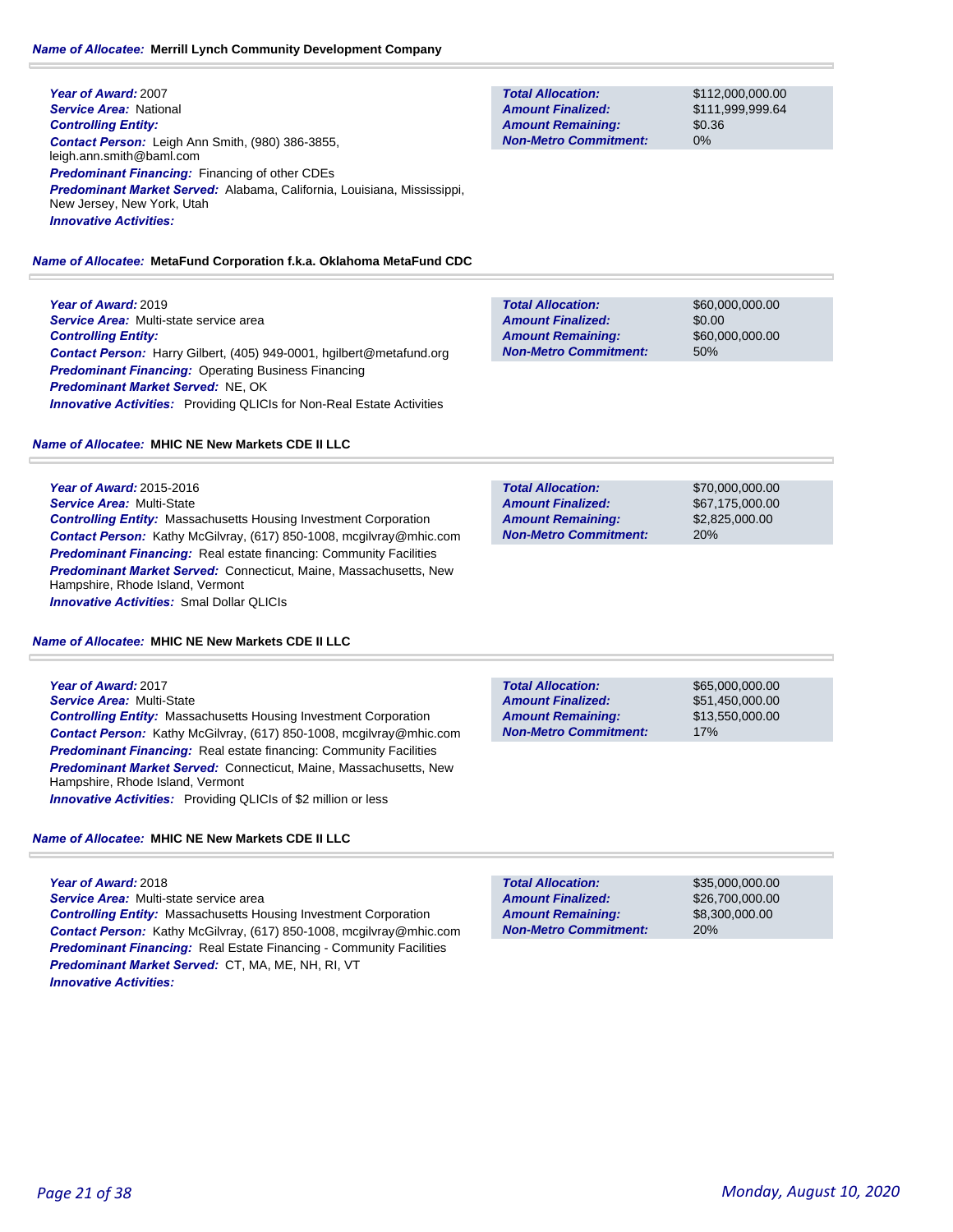# *Name of Allocatee:* **Michigan Community Capital**

### **Year of Award:** 2018

**Service Area:** Statewide (or territory-wide) service area *Controlling Entity:* Michigan Economic Development Corporation *Contact Person:* Eric Hanna, (517) 626-1861, eric@miccap.org *Predominant Financing:* Operating Business Financing *Predominant Market Served:* MI **Innovative Activities:** Providing QLICIs for Non-Real Estate Activities

# *Name of Allocatee:* **Michigan Community Capital**

**Year of Award:** 2019 **Service Area:** Statewide (or territory-wide) service area *Controlling Entity: Contact Person:* Eric Hanna, (517) 626-1861, eric@miccap.org *Predominant Financing:* Real Estate Financing - Mixed-use (housing, commercial, or retail) *Predominant Market Served:* MI **Innovative Activities:** Providing QLICIs for Non-Real Estate Activities

### *Name of Allocatee:* **Mid-City Community CDE, LLC**

**Year of Award:** 2019 *Service Area:* National service area *Controlling Entity: Contact Person:* Lois Fried, (301) 280-6618, lfried@urban-atlantic.com *Predominant Financing:* Real Estate Financing - Mixed-use (housing, commercial, or retail) *Predominant Market Served:* DC,FL,GA,MD,NC,TN *Innovative Activities:* Providing QLICIs for Non-Real Estate Activities, Targeting Identified States

# *Name of Allocatee:* **Midwest Industrial Redevelopment Fund, LLC**

**Year of Award:** 2018 **Service Area:** National service area *Controlling Entity:* CIBC Bank USA *Contact Person:* Allie Beath, (314) 301-2281, allie.beath@cibc.com *Predominant Financing:* Operating Business Financing *Predominant Market Served:* IL,IN,IA,MI,MO,OH,WI *Innovative Activities:* Providing QLICIs of \$2 million or less

**Non-Metro Commitment:**

# *Name of Allocatee:* **Midwest Minnesota Community Development Corporation**

**Year of Award:** 2018 *Service Area:* Multi-state service area *Controlling Entity: Contact Person:* Jamie Marks Erickson, (218) 844-7025, jerickson@mmcdc.com *Predominant Financing:* Real Estate Financing - Industrial/Manufacturing *Predominant Market Served:* MN, ND, SD, WY

**Innovative Activities:** Investing in Indian Country, Providing QLICIs of \$2 million or less

**Total Allocation: Non-Metro Commitment: Amount Remaining: Amount Finalized:**

\$55,000,000.00 \$25,000,000.00 \$30,000,000.00 20%

**Total Allocation: Non-Metro Commitment: Amount Remaining: Amount Finalized:**

\$55,000,000.00 \$0.00 \$55,000,000.00 20%

\$35,000,000.00 \$0.00 \$35,000,000.00 20% **Total Allocation: Non-Metro Commitment: Amount Remaining: Amount Finalized:**

**Total Allocation: Amount Remaining: Amount Finalized:**

\$60,000,000.00 \$20,000,000.00 \$40,000,000.00 0%

\$70,000,000.00 \$31,983,607.00 \$38,016,393.00 51% **Total Allocation: Non-Metro Commitment: Amount Remaining: Amount Finalized:**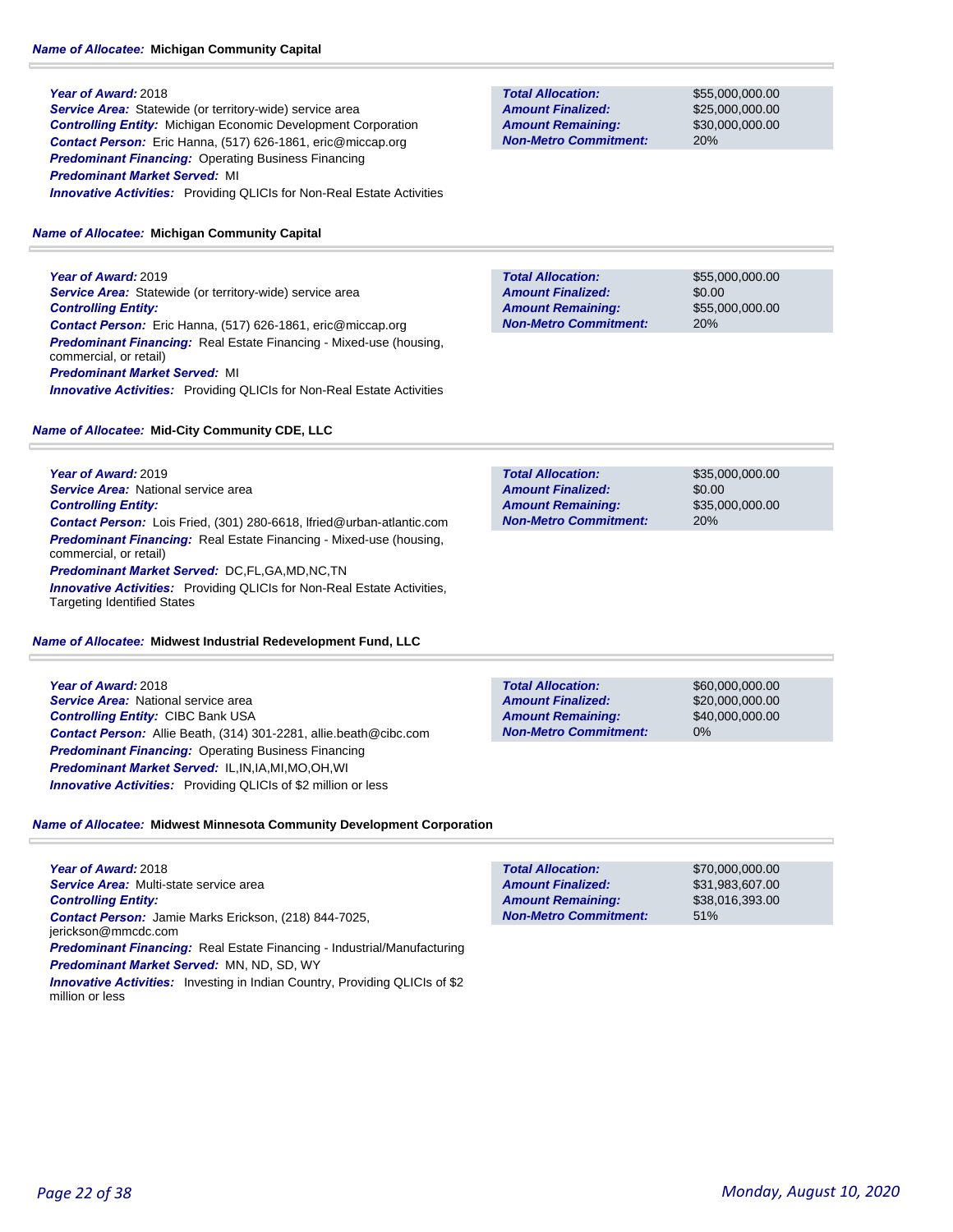# *Name of Allocatee:* **Midwest Minnesota Community Development Corporation**

**Year of Award:** 2019 *Service Area:* Multi-state service area *Controlling Entity: Contact Person:* Jamie Marks Erickson, (218) 844-7025, jerickson@mmcdc.com **Predominant Financing:** Real Estate Financing - Community Facilities *Predominant Market Served:* MN, ND, SD, WY **Innovative Activities:** Investing in Indian Country, Providing QLICIs of \$2 million or less

### *Name of Allocatee:* **Midwest Renewable Capital, LLC**

**Year of Award:** 2019 **Service Area: National service area** *Controlling Entity: Contact Person:* Corey Then, (314) 239-9920, corey.then@mwrcap.com **Predominant Financing: Operating Business Financing** *Predominant Market Served:* GA,IN,KS,KY,TN,TX,VA *Innovative Activities:* Providing QLICIs for Non-Real Estate Activities, Targeting Identified States

### *Name of Allocatee:* **Montana Community Development Corporation**

**Year of Award:** 2019 *Service Area:* Multi-state service area *Controlling Entity: Contact Person:* Heidi DeArment, (406) 728-9234, heidid@mofi.org *Predominant Financing:* Real Estate Financing - Industrial/Manufacturing *Predominant Market Served:* ID, MT, WY **Innovative Activities:** Investing in Indian Country, Targeting Identified States

### *Name of Allocatee:* **MuniStrategies, LLC**

**Year of Award:** 2018 *Service Area:* Multi-state service area *Controlling Entity:* First Commercial Bank *Contact Person:* Alan Lange, (601) 914-5642, alan@munistrategies.com *Predominant Financing: Operating Business Financing Predominant Market Served:* AL, AR, GA, MS, TN **Innovative Activities:** Providing QLICIs for Non-Real Estate Activities, Targeting Identified States

### *Name of Allocatee:* **National Community Fund I, LLC**

**Year of Award:** 2019 **Service Area: National service area** *Controlling Entity: Contact Person:* Chris Hasle, (503) 546-2643, chris@unitedfundadvisors.com **Predominant Financing:** Real Estate Financing - Community Facilities *Predominant Market Served:* CA,GA,NY,OR,TX,VT **Innovative Activities:** Targeting Identified States

**Total Allocation: Non-Metro Commitment: Amount Remaining: Amount Finalized:**

\$60,000,000.00 \$0.00 \$60,000,000.00 51%

\$45,000,000.00 \$0.00 \$45,000,000.00 50% **Total Allocation: Non-Metro Commitment: Amount Remaining: Amount Finalized:**

\$65,000,000.00 \$0.00 \$65,000,000.00 50% **Total Allocation: Non-Metro Commitment: Amount Remaining: Amount Finalized:**

\$55,000,000.00 \$45,000,000.00 \$10,000,000.00 90% **Total Allocation: Non-Metro Commitment: Amount Remaining: Amount Finalized:**

\$0.00 20% **Total Allocation: Non-Metro Commitment: Amount Remaining: Amount Finalized:**

\$35,000,000.00 \$35,000,000.00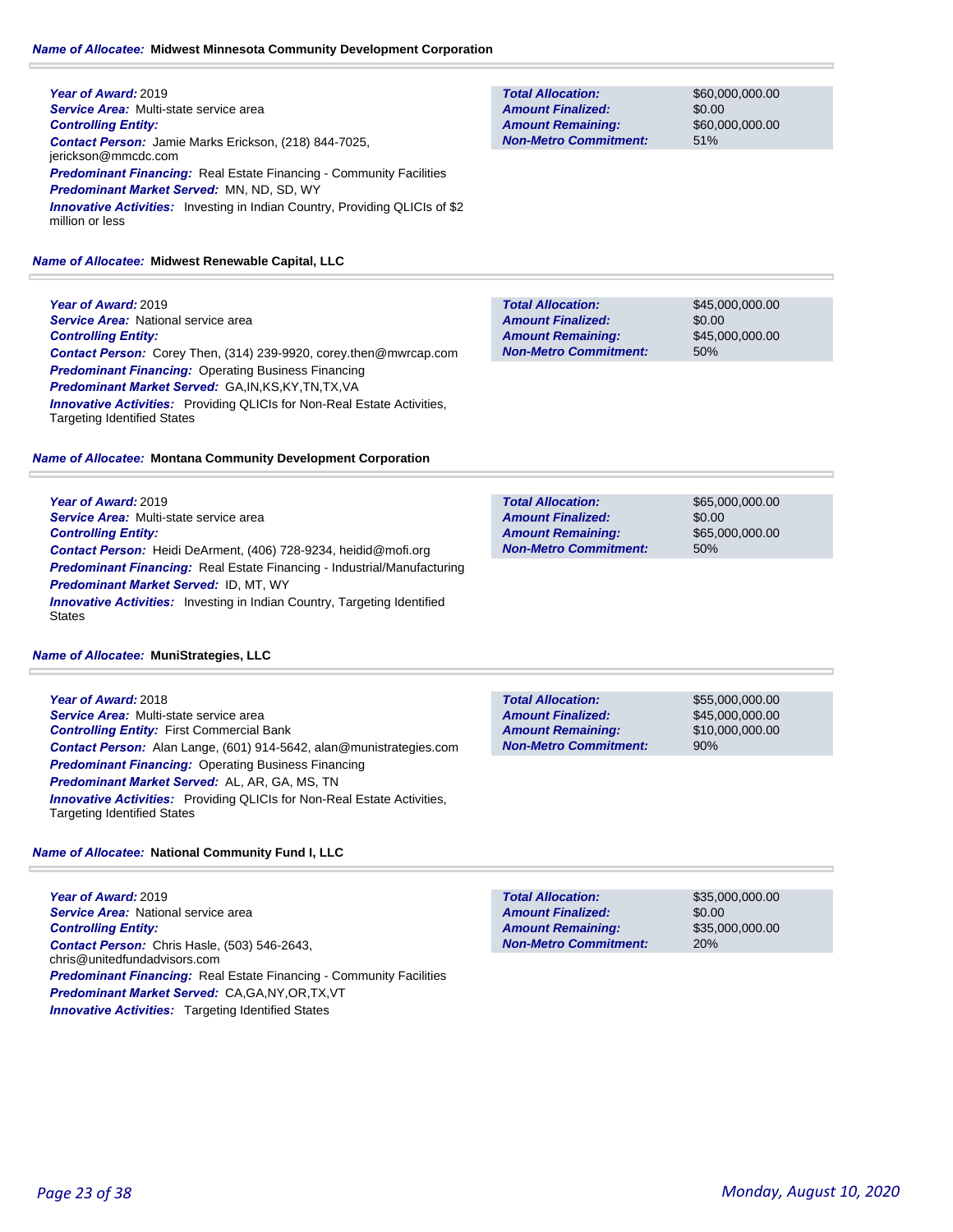**Year of Award:** 2015-2016 *Service Area:* National *Controlling Entity: Contact Person:* Terry Burm, (312) 662-6088, tburm@ncif.org *Predominant Financing:* Real estate financing: Community Facilities *Predominant Market Served:* Alabama, California, New Jersey, New York, Oklahoma, Oregon, South Dakota *Innovative Activities:* Smal Dollar QLICIs

### *Name of Allocatee:* **National Community Investment Fund**

**Year of Award:** 2017 *Service Area:* National *Controlling Entity: Contact Person:* Terry Burm, (312) 662-6088, tburm@ncif.org *Predominant Financing:* Real estate financing: Community Facilities *Predominant Market Served:* Alabama, Georgia, Illinois, Louisiana, Minnesota, South Carolina *Innovative Activities:* Providing QLICIs of \$2 million or less

#### *Name of Allocatee:* **National Impact Fund**

**Year of Award:** 2019 **Service Area: National service area** *Controlling Entity: Contact Person:* Morgan Flynn, (319) 431-2595, mflynn@nationalimpactfund.com *Predominant Financing:* Operating Business Financing *Predominant Market Served:* GA,KS,NV,TN,TX *Innovative Activities:* 

#### *Name of Allocatee:* **National New Markets Fund, LLC**

**Year of Award:** 2019 **Service Area: National service area** *Controlling Entity: Contact Person:* Steve MacDonald, (213) 342-6757, sm@sdsgroup.com *Predominant Financing:* Operating Business Financing *Predominant Market Served:* AL,GA,MI,OH,SC,TN,TX *Innovative Activities:* Providing QLICIs for Non-Real Estate Activities, Targeting Identified States

# *Name of Allocatee:* **National New Markets Tax Credit Fund, Inc**

**Year of Award:** 2009 *Service Area:* National *Controlling Entity:* Community Reinvestment Fund, Inc. *Contact Person:* Frank Altman, (612) 338-3050, frank@crfusa.com *Predominant Financing:* Business financing *Predominant Market Served:* California, Colorado, Illinois, Minnesota, New York, Ohio, Wisconsin *Innovative Activities:* 

**Total Allocation: Non-Metro Commitment: Amount Remaining: Amount Finalized:**

\$65,000,000.00 \$62,250,000.00 \$2,750,000.00 20%

\$55,000,000.00 \$31,600,000.00 \$23,400,000.00 20% **Total Allocation: Non-Metro Commitment: Amount Remaining: Amount Finalized:**

**Total Allocation: Non-Metro Commitment: Amount Remaining: Amount Finalized:**

\$30,000,000.00 \$0.00 \$30,000,000.00 25%

**Total Allocation: Non-Metro Commitment: Amount Remaining: Amount Finalized:**

\$35,000,000.00 \$0.00 \$35,000,000.00 20%

\$75,000,000.00 \$74,999,999.17 \$0.83 18% **Total Allocation: Non-Metro Commitment: Amount Remaining: Amount Finalized:**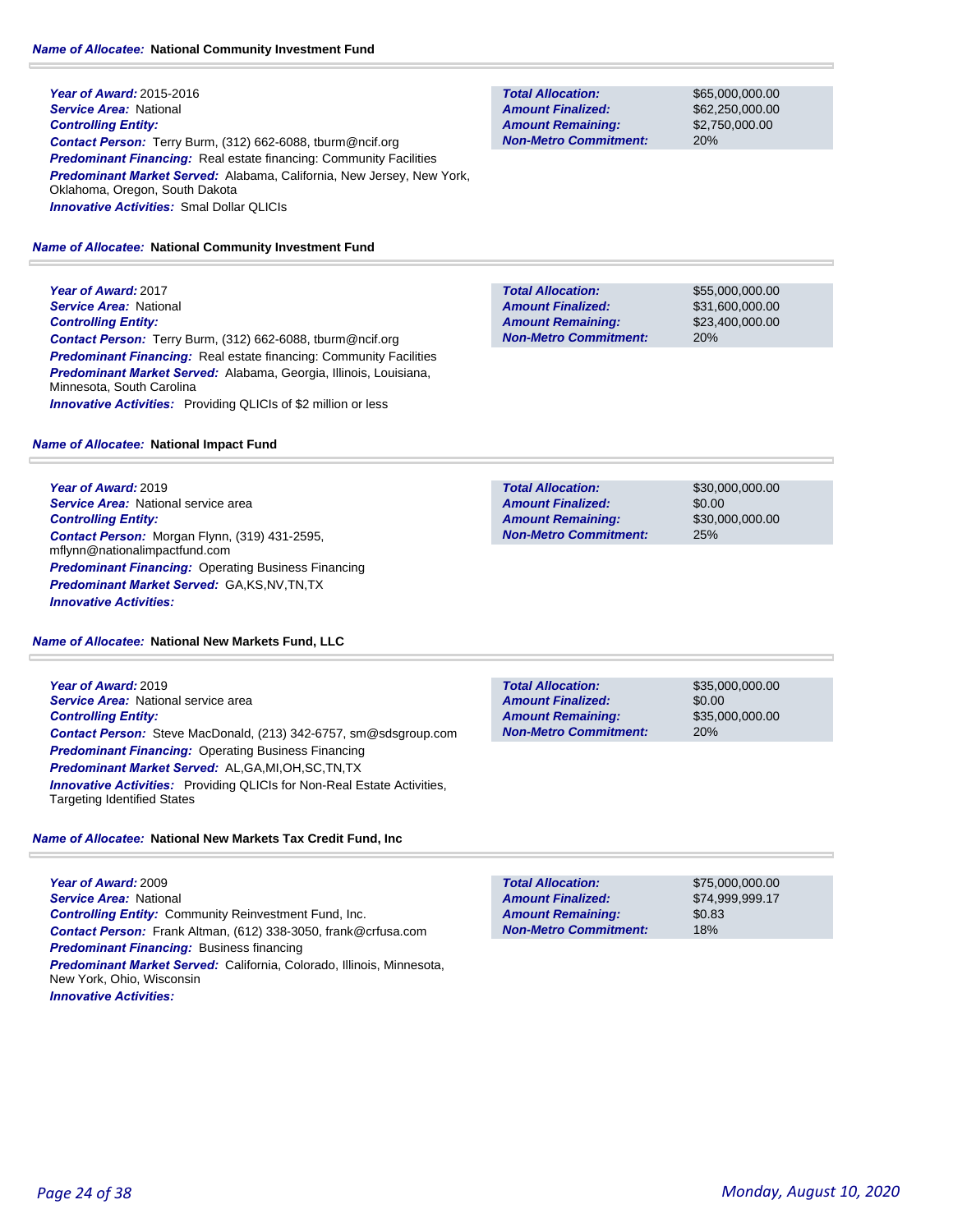**Year of Award:** 2019 **Service Area:** National service area *Controlling Entity: Contact Person:* Frank Altman, (612) 338-3050, frank@crfusa.com **Predominant Financing: Operating Business Financing** *Predominant Market Served:* GA,IL,MI,MN,NY,PA,TX **Innovative Activities:** Targeting Identified States

### *Name of Allocatee:* **National Trust Community Investment Corporation**

**Year of Award:** 2017 *Service Area:* National *Controlling Entity: Contact Person:* Suzanne Brown, (202) 588-6256, suzanne\_brown@ntcicfunds.com *Predominant Financing:* Other RE Financing *Predominant Market Served:* Arkansas, Illinois, New York, Ohio, South Carolina, Tennessee, Virginia **Innovative Activities:** Providing QLICIs of \$2 million or less

### *Name of Allocatee:* **National Trust Community Investment Corporation**

**Year of Award:** 2019 **Service Area: National service area** *Controlling Entity: Contact Person:* Suzanne Brown, (202) 588-6256, suzanne\_brown@ntcicfunds.com *Predominant Financing:* Real Estate Financing - Mixed-use (housing, commercial, or retail) *Predominant Market Served:* CO,IL,MI,MO,TN,VA,WV *Innovative Activities:* Providing QLICIs of \$2 million or less

### *Name of Allocatee:* **NCALL Community Investment LLC**

**Year of Award:** 2019 *Service Area:* Multi-state service area *Controlling Entity: Contact Person:* Dave Callahan, (302) 678-9400, dcallahan@ncall.org **Predominant Financing:** Real Estate Financing - Community Facilities *Predominant Market Served:* DE, MD, VA *Innovative Activities:* 

*Name of Allocatee:* **New Markets Community Capital, LLC**

**Year of Award:** 2019 Service Area: Statewide (or territory-wide) service area *Controlling Entity: Contact Person:* Jose Villalobos, (323) 721-1655, jvillalobos@telacu.com **Predominant Financing:** Real Estate Financing - Community Facilities *Predominant Market Served:* CA *Innovative Activities:* 

**Total Allocation: Non-Metro Commitment: Amount Remaining: Amount Finalized:**

\$50,000,000.00 \$0.00 \$50,000,000.00 20%

**Total Allocation: Non-Metro Commitment: Amount Remaining: Amount Finalized:**

\$60,000,000.00 \$48,238,178.00 \$11,761,822.00 0%

**Total Allocation: Non-Metro Commitment: Amount Remaining: Amount Finalized:**

\$50,000,000.00 \$0.00 \$50,000,000.00 0%

\$20,000,000.00 \$0.00 \$20,000,000.00 20% **Total Allocation: Non-Metro Commitment: Amount Remaining: Amount Finalized:**

\$55,000,000.00 \$0.00 \$55,000,000.00 0% **Total Allocation: Non-Metro Commitment: Amount Remaining: Amount Finalized:**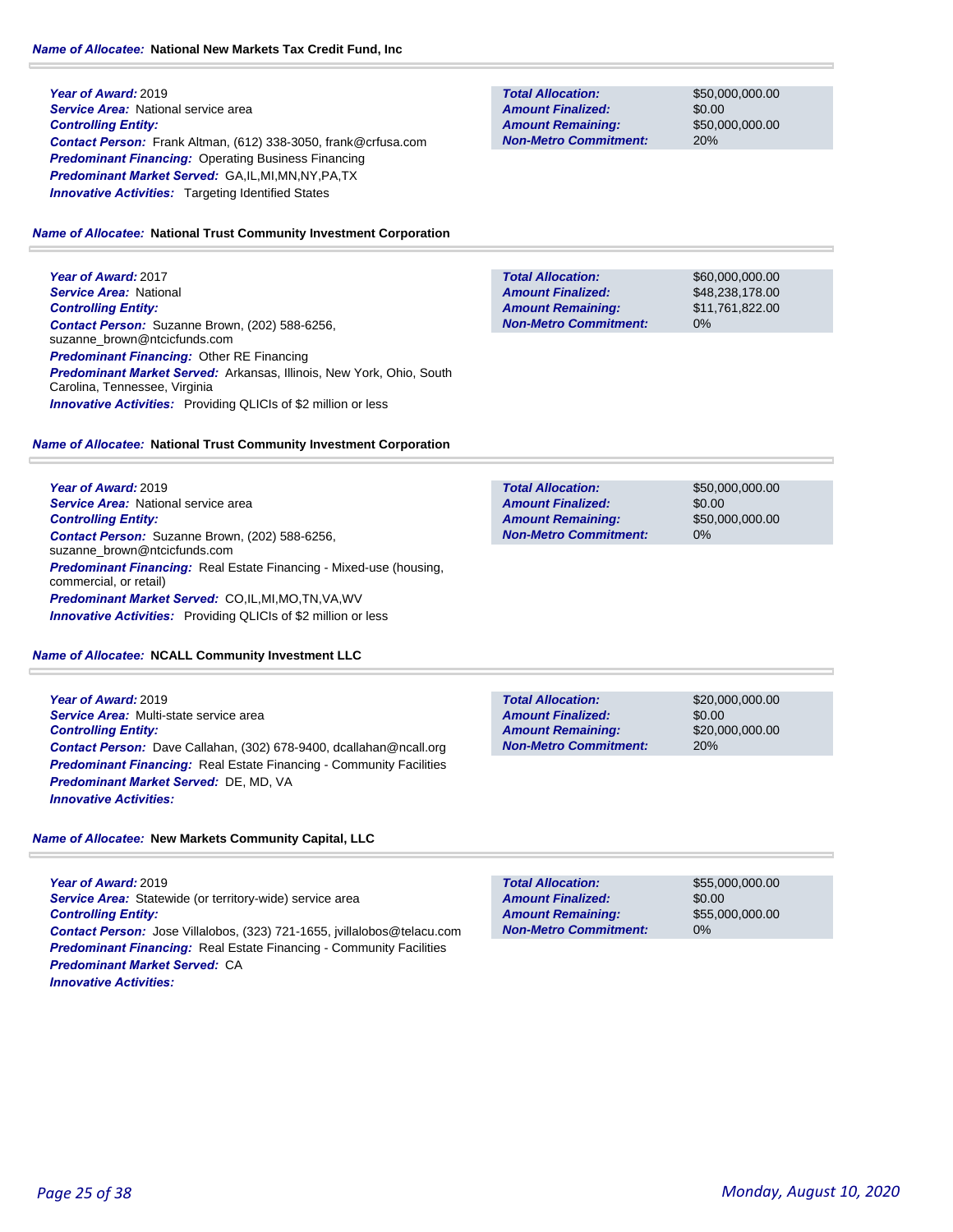**Year of Award:** 2017 *Service Area:* National *Controlling Entity: Contact Person:* Wendy Weiss, (215) 546-9426 x 206, wweiss@nff.org **Predominant Financing:** Real estate financing: Community Facilities *Predominant Market Served:* California, Georgia, New York, Pennsylvania, Rhode Island, Tennessee, Texas **Innovative Activities:** Providing QLICIs of \$2 million or less, Targeting Identified States

# *Name of Allocatee:* **Nonprofit Finance Fund**

# **Year of Award:** 2018

**Service Area: National service area** *Controlling Entity:* 

*Contact Person:* Wendy Weiss, (215) 546-9426 x 206, wweiss@nff.org **Predominant Financing:** Real Estate Financing - Community Facilities *Predominant Market Served:* CA,GA,MD,NY,TN,TX

*Innovative Activities:* Providing QLICIs of \$2 million or less, Targeting Identified States

# *Name of Allocatee:* **NYC Neighborhood Capital Corporation**

### **Year of Award:** 2018

*Service Area:* Local service area (e.g., neighborhoods, cities, a county or contiguous counties, or metropolitan areas) within a state or territory *Controlling Entity:* City of New York

*Contact Person:* Christine Robinson, (212) 312-3644, crobinson@edc.nyc **Predominant Financing:** Real Estate Financing - Community Facilities *Predominant Market Served:* NY

*Innovative Activities:* 

# *Name of Allocatee:* **NYC Neighborhood Capital Corporation**

# **Year of Award:** 2019

*Service Area:* Local service area (e.g., neighborhoods, cities, a county or contiguous counties, or metropolitan areas) within a state or territory *Controlling Entity:* 

*Contact Person:* Christine Robinson, (212) 312-3644, crobinson@edc.nyc *Predominant Financing:* Real Estate Financing - Community Facilities *Predominant Market Served:* NY *Innovative Activities:* 

# *Name of Allocatee:* **NYCR-CDE,LLC**

**Year of Award:** 2019

*Service Area:* Local service area (e.g., neighborhoods, cities, a county or contiguous counties, or metropolitan areas) within a state or territory *Controlling Entity:* 

*Contact Person:* GEORGE OLSEN, (212) 619-1270, golsen@nycrc.com *Predominant Financing:* Real Estate Financing - Community Facilities *Predominant Market Served:* NY

*Innovative Activities:* 

**Total Allocation: Non-Metro Commitment: Amount Remaining: Amount Finalized:**

\$65,000,000.00 \$60,385,298.97 \$4,614,701.03 0%

0% **Total Allocation: Non-Metro Commitment: Amount Remaining: Amount Finalized:**

\$55,000,000.00 \$21,000,000.00 \$34,000,000.00

| <b>Total Allocation:</b>     | \$55,000,000,00 |
|------------------------------|-----------------|
| <b>Amount Finalized:</b>     | \$16,500,000,00 |
| <b>Amount Remaining:</b>     | \$38,500,000,00 |
| <b>Non-Metro Commitment:</b> | 0%              |

| <b>Total Allocation:</b>     | \$50,000,000,00 |
|------------------------------|-----------------|
| <b>Amount Finalized:</b>     | \$0.00          |
| <b>Amount Remaining:</b>     | \$50,000,000,00 |
| <b>Non-Metro Commitment:</b> | 0%              |

0% **Total Allocation: Non-Metro Commitment: Amount Remaining: Amount Finalized:**

\$50,000,000.00 \$0.00 \$50,000,000.00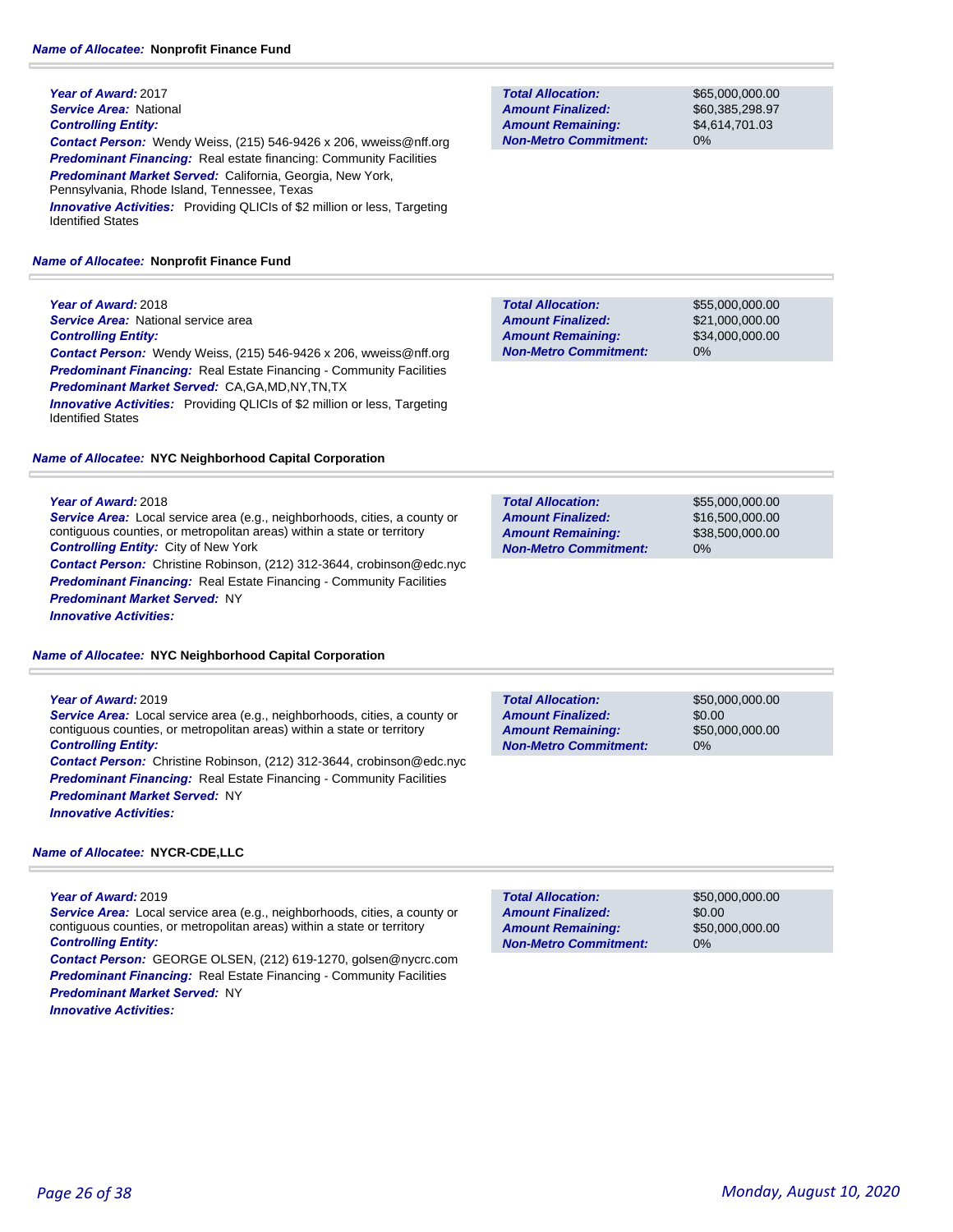### *Name of Allocatee:* **Oakland Renaissance NMTC, Inc. A California Nonprofit Public Benefit Corporation**

### **Year of Award:** 2015-2016 *Service Area:* Local *Controlling Entity:* City of Oakland *Contact Person:* Patrick Lane, (510) 238-7362, pslane@oaklandnet.com *Predominant Financing:* Real estate financing: Mixed-used (housing, commercial, or retail) *Predominant Market Served:* Alameda County, CA *Innovative Activities:*

### *Name of Allocatee:* **Opportunity Fund Community Development**

**Year of Award:** 2018 *Service Area:* Multi-state service area *Controlling Entity: Contact Person:* Christopher Huang, (408) 610-4344, christopher@opportunityfund.org **Predominant Financing:** Real Estate Financing - Community Facilities *Predominant Market Served:* AZ, CA, CO, HI, ID, MT, NM, NV, OR, TX, UT, WA, WY *Innovative Activities:* 

### *Name of Allocatee:* **Partners for the Common Good**

**Year of Award:** 2019 *Service Area:* National service area *Controlling Entity: Contact Person:* Jeannine Jacokes, (202) 689-8935 x222, jacokesj@pcgloanfund.org *Predominant Financing:* Real Estate Financing - Community Facilities *Predominant Market Served:* AZ,CT,FL,IL,PA,TX *Innovative Activities:* Targeting Identified States

#### *Name of Allocatee:* **People Incorporated Financial Services**

#### **Year of Award:** 2018

*Service Area:* Multi-state service area *Controlling Entity:* People Incorporated of Virginia *Contact Person:* Bryan Phipps, (276) 623-9000, bphipps@peopleinc.net **Predominant Financing:** Real Estate Financing - Community Facilities *Predominant Market Served:* AL, GA, KY, MS, NC, SC, TN, VA, WV **Innovative Activities:** Providing QLICIs for Non-Real Estate Activities, Targeting Identified States

#### *Name of Allocatee:* **PeopleFund NMTC LLC**

**Year of Award:** 2018 *Service Area:* Statewide (or territory-wide) service area *Controlling Entity:* PeopleFund *Contact Person:* Shay Erickson 2, (512) 222-1000, serickson@peoplefund.org *Predominant Financing:* Real Estate Financing - Community Facilities *Predominant Market Served:* TX **Innovative Activities:** Targeting Identified States

**Total Allocation: Non-Metro Commitment: Amount Remaining: Amount Finalized:**

\$20,000,000.00 \$12,000,000.00 \$8,000,000.00 0%

\$40,000,000.00 \$29,390,000.00 \$10,610,000.00 0% **Total Allocation: Non-Metro Commitment: Amount Remaining: Amount Finalized:**

| <b>Total Allocation:</b>     | \$35,000,000,00 |
|------------------------------|-----------------|
| <b>Amount Finalized:</b>     | \$0.00          |
| <b>Amount Remaining:</b>     | \$35,000,000,00 |
| <b>Non-Metro Commitment:</b> | 0%              |

| <b>Total Allocation:</b>     | \$60,000,000,00 |
|------------------------------|-----------------|
| <b>Amount Finalized:</b>     | \$16,000,000,00 |
| <b>Amount Remaining:</b>     | \$44,000,000,00 |
| <b>Non-Metro Commitment:</b> | 55%             |

0% **Total Allocation: Non-Metro Commitment: Amount Remaining: Amount Finalized:**

\$25,000,000.00 \$15,100,000.00 \$9,900,000.00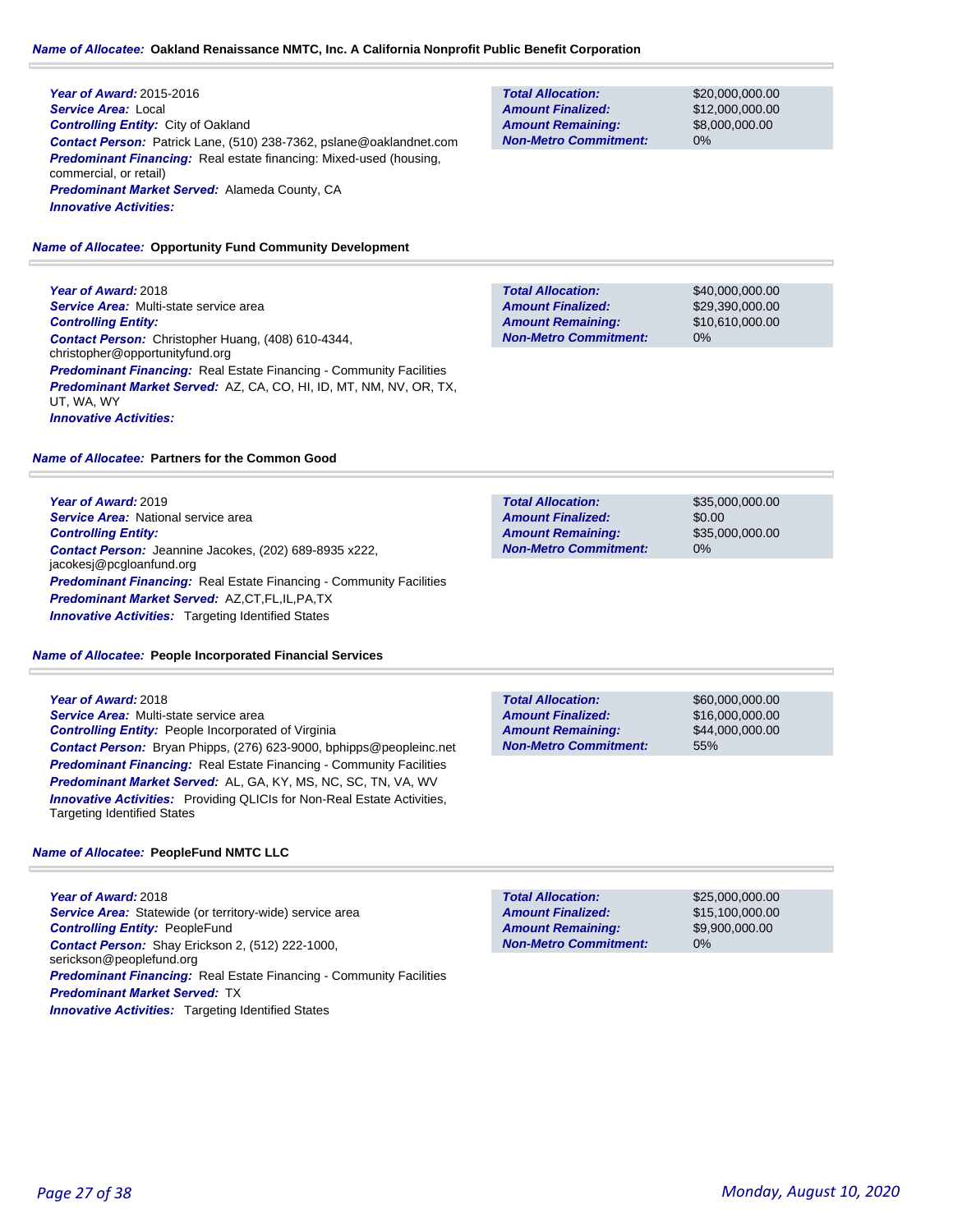**Year of Award:** 2019 **Service Area:** Statewide (or territory-wide) service area *Controlling Entity: Contact Person:* Shay Erickson 2, (512) 222-1000, serickson@peoplefund.org **Predominant Financing:** Real Estate Financing - Community Facilities *Predominant Market Served:* TX **Innovative Activities:** Targeting Identified States

**Total Allocation: Non-Metro Commitment: Amount Remaining: Amount Finalized:**

\$50,000,000.00 \$0.00 \$50,000,000.00 0%

*Name of Allocatee:* **Phoenix Community Development and Investment Corporation**

### **Year of Award:** 2019

*Service Area:* Local service area (e.g., neighborhoods, cities, a county or contiguous counties, or metropolitan areas) within a state or territory *Controlling Entity: Contact Person:* Mike Santellanes, (602) 262-7644, msantellanes@phoenixida.com **Predominant Financing:** Real Estate Financing - Community Facilities *Predominant Market Served:* AZ *Innovative Activities:* 

| <b>Total Allocation:</b>     | \$35,000,000.00 |
|------------------------------|-----------------|
| <b>Amount Finalized:</b>     | \$0.00          |
| <b>Amount Remaining:</b>     | \$35,000,000,00 |
| <b>Non-Metro Commitment:</b> | 0%              |

*Name of Allocatee:* **PIDC Community Capital**

### **Year of Award:** 2017

*Service Area:* Local *Controlling Entity:* Philadelphia Industrial Development Corporation *Contact Person:* Jennifer Crowther, (215) 496-8139, jcrowther@pidcphila.com *Predominant Financing:* Real estate financing: Mixed-used (housing, commercial, or retail) *Predominant Market Served:* PA-Philadelphia County *Innovative Activities:* Providing QLICIs of \$2 million or less

#### *Name of Allocatee:* **PIDC Community Capital**

| Year of Award: 2018                                                                                 |  |  |
|-----------------------------------------------------------------------------------------------------|--|--|
| <b>Service Area:</b> Local service area (e.g., neighborhoods, cities, a county or                   |  |  |
| contiguous counties, or metropolitan areas) within a state or territory                             |  |  |
|                                                                                                     |  |  |
| <b>Controlling Entity:</b> Philadelphia Industrial Development Corporation                          |  |  |
| <b>Contact Person:</b> Jennifer Crowther, (215) 496-8139,                                           |  |  |
| jcrowther@pidcphila.com                                                                             |  |  |
| <b>Predominant Financing:</b> Real Estate Financing - Mixed-use (housing,<br>commercial, or retail) |  |  |
| <b>Predominant Market Served: PA</b>                                                                |  |  |
| <b>Innovative Activities:</b> Providing QLICIs of \$2 million or less                               |  |  |

*Name of Allocatee:* **PNC Community Partners, Inc.**

**Year of Award:** 2018 *Service Area:* National service area *Controlling Entity:* PNC Bank, National Association *Contact Person:* David Gibson, (412) 762-3081, david.gibson@pnc.com *Predominant Financing:* Real Estate Financing - Community Facilities *Predominant Market Served:* IL,IN,MO,NY,OH,PA,WI **Innovative Activities:** Targeting Identified States

| <b>Total Allocation:</b>     | \$60,000,000,00 |
|------------------------------|-----------------|
| <b>Amount Finalized:</b>     | \$42.268.041.00 |
| <b>Amount Remaining:</b>     | \$17.731.959.00 |
| <b>Non-Metro Commitment:</b> | $0\%$           |

**Total Allocation: Non-Metro Commitment: Amount Remaining: Amount Finalized:**

\$45,000,000.00 \$30,500,000.00 \$14,500,000.00 0%

**Total Allocation: Non-Metro Commitment: Amount Remaining: Amount Finalized:**

\$70,000,000.00 \$35,000,000.00 \$35,000,000.00 20%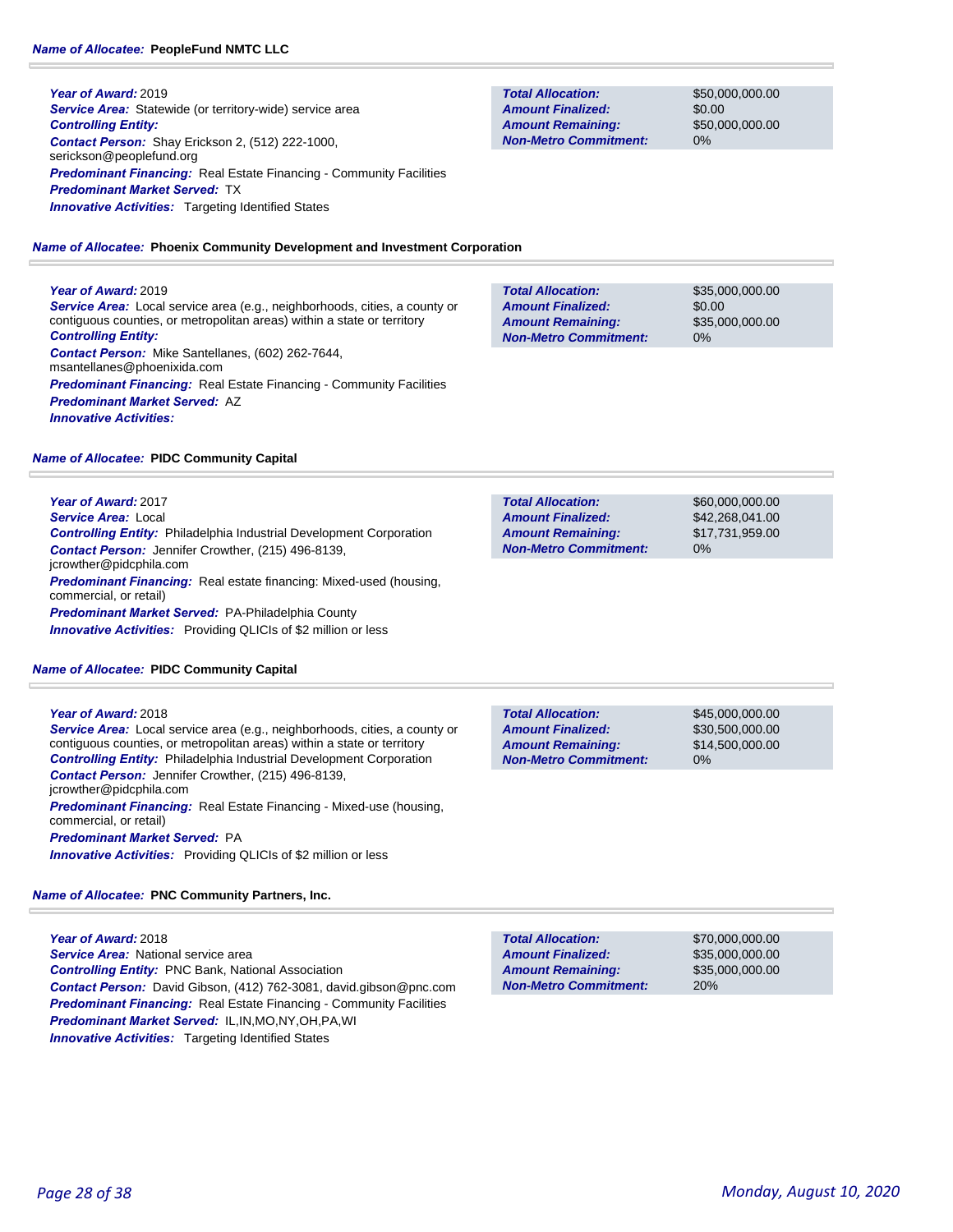# *Name of Allocatee:* **PNC Community Partners, Inc.**

**Year of Award:** 2019 **Service Area:** National service area *Controlling Entity: Contact Person:* David Gibson, (412) 762-3081, david.gibson@pnc.com **Predominant Financing:** Real Estate Financing - Community Facilities *Predominant Market Served:* GA,IL,KY,MI,OH,PA,VA **Innovative Activities:** Targeting Identified States

*Name of Allocatee:* **Popular Community Capital, LLC**

**Total Allocation: Non-Metro Commitment: Amount Remaining: Amount Finalized:**

\$60,000,000.00 \$0.00 \$60,000,000.00 20%

**Year of Award:** 2018 *Service Area:* Multi-state service area *Controlling Entity:* Banco Popular de Puerto Rico *Contact Person:* Natalia Guzman, , natalia.guzman@popular.com *Predominant Financing:* Real Estate Financing - Community Facilities *Predominant Market Served:* FL, NY, PR, VI **Innovative Activities:** Providing QLICIs for Non-Real Estate Activities, Targeting Identified States

### **Total Allocation: Non-Metro Commitment: Amount Remaining: Amount Finalized:**

\$50,000,000.00 \$27,000,000.00 \$23,000,000.00 0%

### *Name of Allocatee:* **Prestamos, CDFI, LLC**

**Year of Award:** 2019 *Service Area:* Multi-state service area *Controlling Entity: Contact Person:* Sylvia Rebozo, (602) 257-0700, sylvia.rebozo@cplc.org *Predominant Financing:* Real Estate Financing - Industrial/Manufacturing *Predominant Market Served:* AZ, NM, NV, TX *Innovative Activities:* Providing QLICIs of \$2 million or less, Targeting Identified States

#### *Name of Allocatee:* **Primary Care Development Corporation**

**Year of Award:** 2019 *Service Area:* National service area *Controlling Entity: Contact Person:* Johvanna Sampson, (212) 437-3932, jsampson@pcdc.org **Predominant Financing:** Real Estate Financing - Community Facilities *Predominant Market Served:* CA,KY,MN,NY,PA,RI,TX **Innovative Activities:** Targeting Identified States

### *Name of Allocatee:* **Punawai 'O Pu'uhonua, LLC**

### **Year of Award:** 2018

Service Area: Statewide (or territory-wide) service area *Controlling Entity:* American Savings Bank, FSB *Contact Person:* Gabriel Lee, (808) 539-7896, glee@asbhawaii.com **Predominant Financing:** Real Estate Financing - Community Facilities *Predominant Market Served:* HI **Innovative Activities:** Investing in Indian Country

| <b>Total Allocation:</b>     | \$55,000,000,00 |
|------------------------------|-----------------|
| <b>Amount Finalized:</b>     | \$0.00          |
| <b>Amount Remaining:</b>     | \$55,000,000,00 |
| <b>Non-Metro Commitment:</b> | 20%             |

**Total Allocation: Non-Metro Commitment: Amount Remaining: Amount Finalized:**

\$65,000,000.00 \$0.00 \$65,000,000.00 25%

\$40,000,000.00 \$20,000,000.00 \$20,000,000.00 20% **Total Allocation: Non-Metro Commitment: Amount Remaining: Amount Finalized:**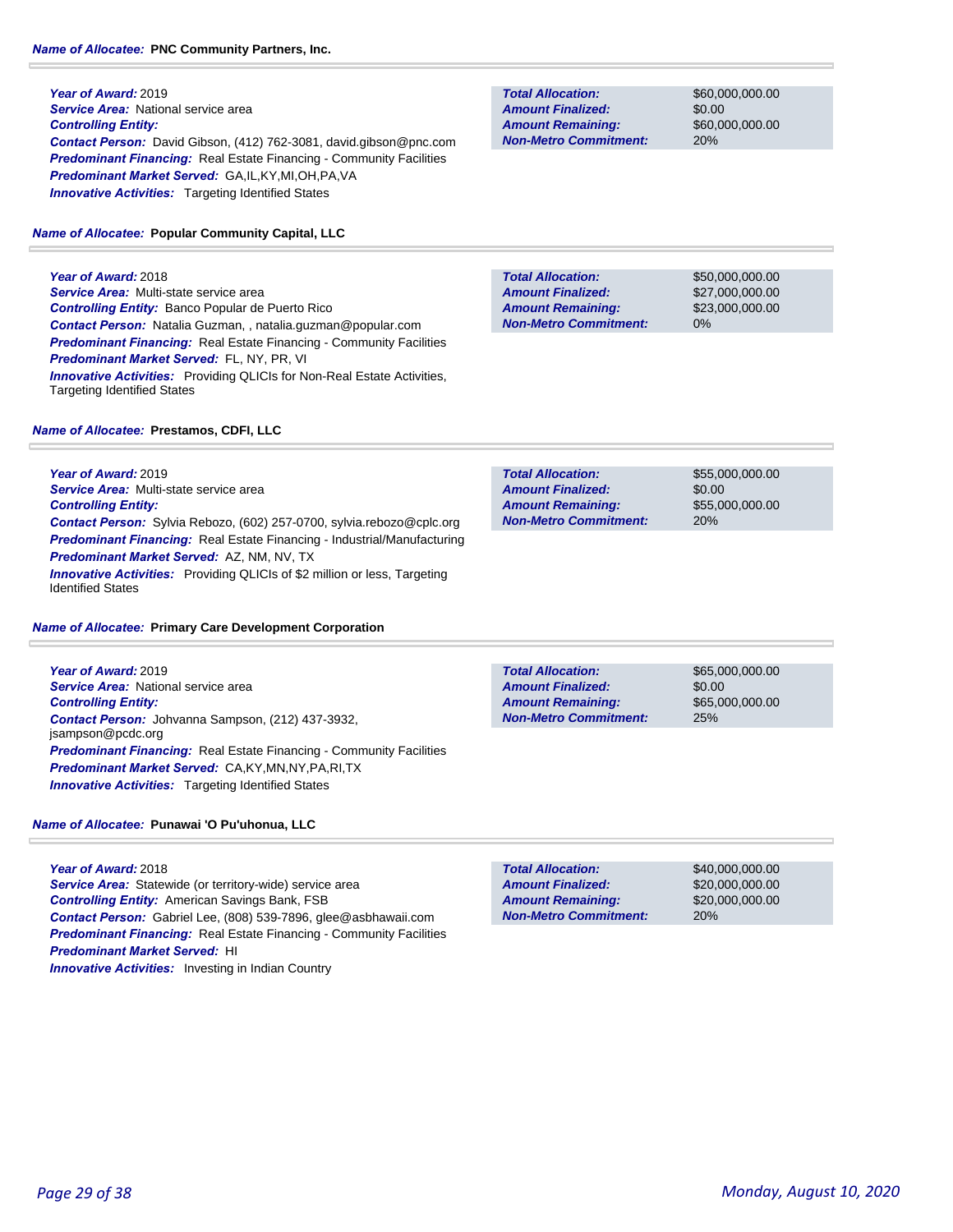**Year of Award:** 2015-2016 *Service Area:* National *Controlling Entity:* RBC Tax Credit Equity, LLC *Contact Person:* Kenneth Lohiser, (216) 875-6080, ken.lohiser@rbc.com *Predominant Financing:* Real estate financing: Mixed-used (housing, commercial, or retail) *Predominant Market Served:* Iowa, Maryland, Michigan, Nevada, Pennsylvania, Tennessee, Virginia **Innovative Activities: Identified States** 

*Name of Allocatee:* **RBC Community Development, LLC**

**Year of Award:** 2019 **Service Area: National service area** *Controlling Entity: Contact Person:* Kenneth Lohiser, (216) 875-6080, ken.lohiser@rbc.com *Predominant Financing:* Real Estate Financing - Mixed-use (housing, commercial, or retail) *Predominant Market Served:* GA,MS,MO,NV,NM,OH,WI **Innovative Activities:** Targeting Identified States

# *Name of Allocatee:* **REI Development Corp.**

### **Year of Award:** 2018

**Service Area:** Statewide (or territory-wide) service area *Controlling Entity:* Rural Enterprises of Oklahoma, Inc. *Contact Person:* Debbie Partin, (580) 924-5094, debbiep@ruralenterprises.com *Predominant Financing:* Real Estate Financing - Industrial/Manufacturing *Predominant Market Served:* OK *Innovative Activities:* 

*Name of Allocatee:* **Reinvestment Fund, Inc., The**

**Year of Award:** 2019 *Service Area:* National service area *Controlling Entity: Contact Person:* Sara Landis, (215) 574-5820, sara.landis@trfund.com **Predominant Financing:** Real Estate Financing - Community Facilities *Predominant Market Served:* DC,GA,MD,OH,PA **Innovative Activities:** Targeting Identified States

# *Name of Allocatee:* **River Gorge Capital, LLC**

**Year of Award:** 2018 **Service Area: National service area** *Controlling Entity:* BrightBridge, Inc *Contact Person:* Bill Pollard, (423) 648-9239, billp@brightbridgeinc.org *Predominant Financing:* Operating Business Financing *Predominant Market Served:* AL,FL,GA,TN,TX,WV *Innovative Activities:* Providing QLICIs for Non-Real Estate Activities, Targeting Identified States

**Total Allocation: Non-Metro Commitment: Amount Remaining: Amount Finalized:**

\$50,000,000.00 \$45,000,000.00 \$5,000,000.00 0%

\$60,000,000.00 \$0.00 \$60,000,000.00 0% **Total Allocation: Non-Metro Commitment: Amount Remaining: Amount Finalized:**

\$55,000,000.00 \$32,000,000.00 \$23,000,000.00 75% **Total Allocation: Non-Metro Commitment: Amount Remaining: Amount Finalized:**

20% **Total Allocation: Non-Metro Commitment: Amount Remaining: Amount Finalized:**

\$60,000,000.00 \$0.00 \$60,000,000.00

\$55,000,000.00 \$35,500,000.00 \$19,500,000.00 45% **Total Allocation: Non-Metro Commitment: Amount Remaining: Amount Finalized:**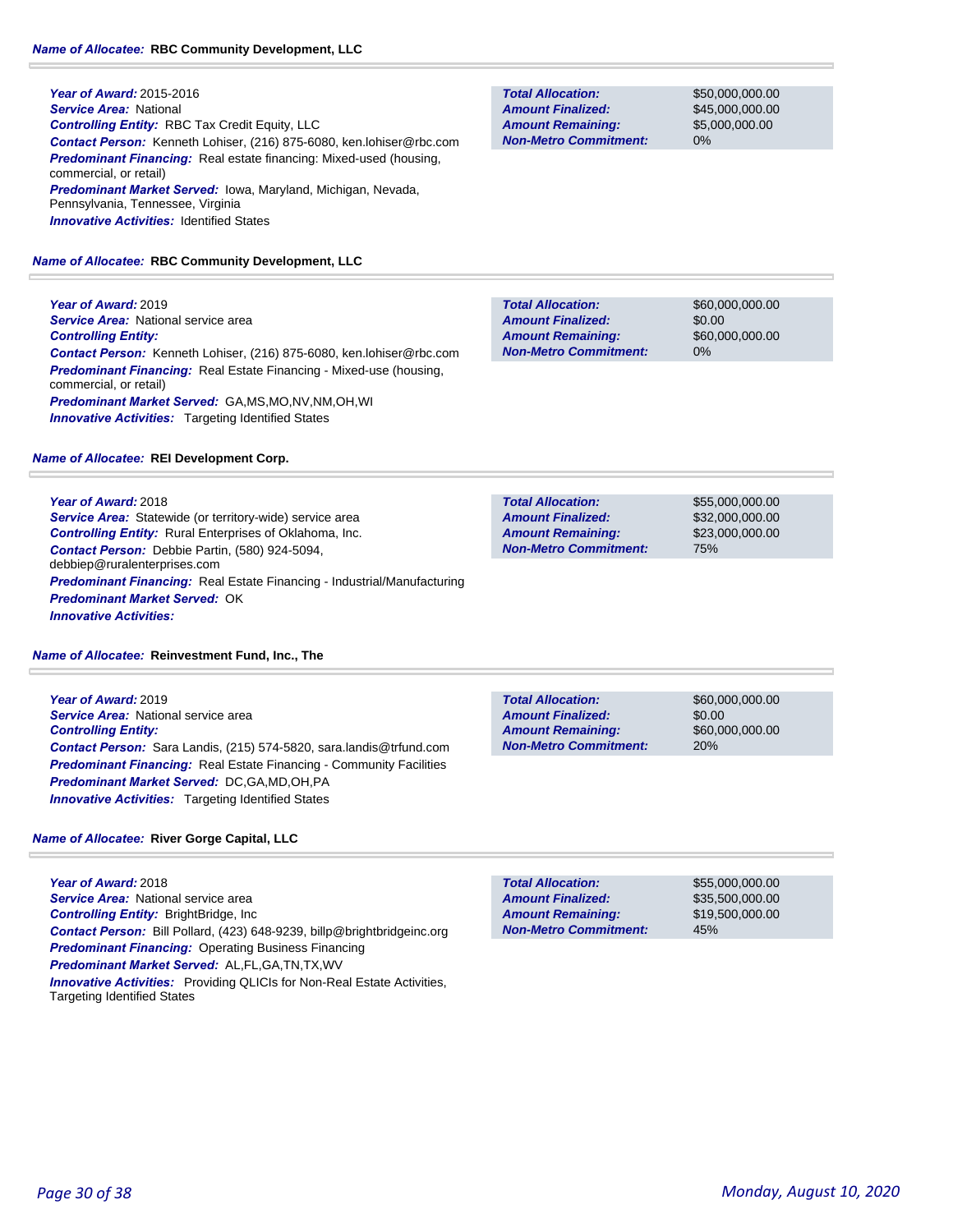#### *Name of Allocatee:* **Rural Development Partners LLC**

**Year of Award:** 2019 **Service Area:** National service area *Controlling Entity: Contact Person:* Kaye Grahn, (641) 585-1000, kgrahn@rdpimpact.com *Predominant Financing:* Operating Business Financing *Predominant Market Served:* IN,MI,MO,SC,TN,TX **Innovative Activities:** Providing QLICIs for Non-Real Estate Activities, Targeting Identified States

#### *Name of Allocatee:* **San Francisco Community Investment Fund**

**Year of Award:** 2015-2016 *Service Area:* Local *Controlling Entity:* City and County of San Francisco *Contact Person:* Bridget Katz, (415) 554-6240, bridget.katz@sfgov.org *Predominant Financing:* Real estate financing: Retail *Predominant Market Served:* San Francisco County, CA *Innovative Activities:* 

#### *Name of Allocatee:* **San Francisco Community Investment Fund**

**Year of Award:** 2017 *Service Area:* Local *Controlling Entity:* City and County of San Francisco *Contact Person:* Bridget Katz, (415) 554-6240, bridget.katz@sfgov.org *Predominant Financing:* Real estate financing: Community Facilities *Predominant Market Served:* CA-San Francisco County *Innovative Activities:* 

#### *Name of Allocatee:* **San Francisco Community Investment Fund**

#### **Year of Award:** 2018

**Service Area:** Local service area (e.g., neighborhoods, cities, a county or contiguous counties, or metropolitan areas) within a state or territory *Controlling Entity:* City and County of San Francisco *Contact Person:* Bridget Katz, (415) 554-6240, bridget.katz@sfgov.org *Predominant Financing:* Real Estate Financing - Community Facilities *Predominant Market Served:* CA *Innovative Activities:* 

### *Name of Allocatee:* **SB New Markets CDE LLC**

**Year of Award:** 2018

*Service Area:* Local service area (e.g., neighborhoods, cities, a county or contiguous counties, or metropolitan areas) within a state or territory *Controlling Entity:* University Financial Corp. GBC dba Sunrise Banks *Contact Person:* Michael Morrell, (651) 523-7847, michael.morrell@sunrisebanks.com **Predominant Financing:** Real Estate Financing - Community Facilities

*Predominant Market Served:* MN

*Innovative Activities:* Providing QLICIs of \$2 million or less

**Total Allocation: Non-Metro Commitment: Amount Remaining: Amount Finalized:**

\$65,000,000.00 \$0.00 \$65,000,000.00 70%

\$45,000,000.00 \$36,000,000.00 \$9,000,000.00 0% **Total Allocation: Non-Metro Commitment: Amount Remaining: Amount Finalized:**

| <b>Total Allocation:</b>     | \$30,000,000,00 |
|------------------------------|-----------------|
| <b>Amount Finalized:</b>     | \$15,000,000.00 |
| <b>Amount Remaining:</b>     | \$15,000,000,00 |
| <b>Non-Metro Commitment:</b> | $0\%$           |

\$35,000,000.00 \$10,507,000.00 \$24,493,000.00 0% **Total Allocation: Non-Metro Commitment: Amount Remaining: Amount Finalized:**

**Total Allocation: Non-Metro Commitment: Amount Remaining: Amount Finalized:**

\$60,000,000.00 \$41,000,000.00 \$19,000,000.00 0%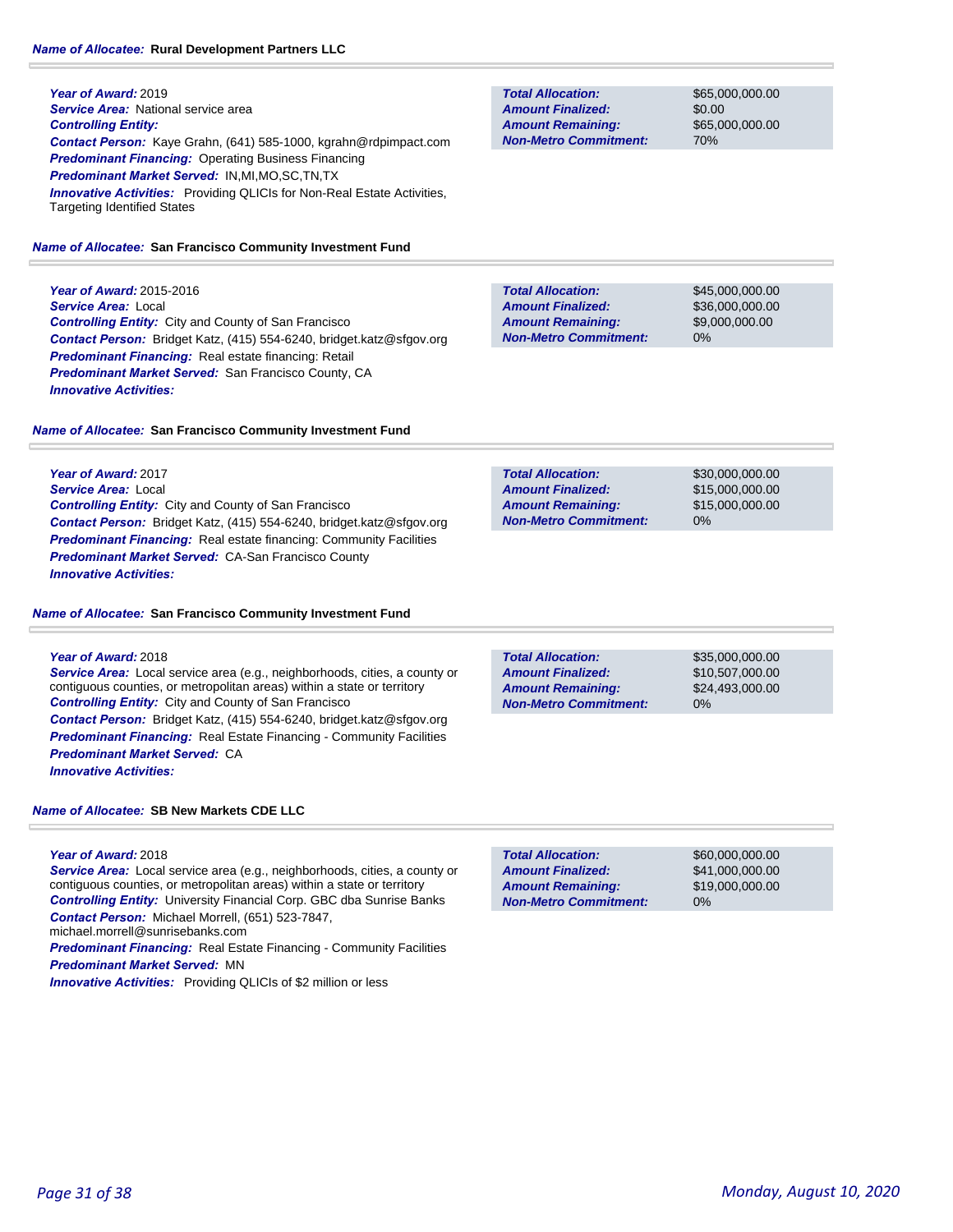# *Name of Allocatee:* **SB New Markets CDE LLC**

### **Year of Award:** 2019

*Service Area:* Local service area (e.g., neighborhoods, cities, a county or contiguous counties, or metropolitan areas) within a state or territory *Controlling Entity: Contact Person:* Michael Morrell, (651) 523-7847, michael.morrell@sunrisebanks.com **Predominant Financing:** Real Estate Financing - Community Facilities

*Predominant Market Served:* MN *Innovative Activities:* Providing QLICIs of \$2 million or less

# *Name of Allocatee:* **Small Business Finance NMTC, LLC**

**Year of Award:** 2019 *Service Area:* Statewide (or territory-wide) service area *Controlling Entity: Contact Person:* Robert Villarreal, (619) 243-8652, rvillarreal@cdcloans.com *Predominant Financing:* Operating Business Financing *Predominant Market Served:* AZ, CA *Innovative Activities:* Providing QLICIs of \$2 million or less

# *Name of Allocatee:* **South Carolina Community Loan Fund**

**Year of Award:** 2019 **Service Area:** Statewide (or territory-wide) service area *Controlling Entity: Contact Person:* Anna Lewin, (843) 973-7285, anna@sccommunityloanfund.org **Predominant Financing: Operating Business Financing** *Predominant Market Served:* SC *Innovative Activities:* 

### *Name of Allocatee:* **Southern Bancorp Bank**

**Year of Award:** 2019 *Service Area:* Multi-state service area *Controlling Entity: Contact Person:* John Olaimey, , john.olaimey@banksouthern.com *Predominant Financing: Operating Business Financing Predominant Market Served:* AR, MS *Innovative Activities:* Making QLICIs with an original term less than or equal to 60 months, Providing QLICIs of \$2 million or less

\$50,000,000.00 \$0.00 \$50,000,000.00 50% **Total Allocation: Non-Metro Commitment: Amount Remaining: Amount Finalized:**

# *Name of Allocatee:* **Southside Community Optimal Redevelopment Enterprise, LLC**

**Year of Award:** 2018 *Service Area:* Multi-state service area **Controlling Entity: McCaffery Interests, Inc.** *Contact Person:* Angela Woolfolk, (312) 784-2768, awoolfolk@mccafferyinc.com *Predominant Financing:* Other Real Estate Financing *Predominant Market Served:* IL, IN **Innovative Activities:** Targeting Identified States

#### \$35,000,000.00 \$14,636,873.02 \$20,363,126.98 0% **Total Allocation: Non-Metro Commitment: Amount Remaining: Amount Finalized:**

# *Page 32 of 38 Monday, August 10, 2020*

**Total Allocation: Non-Metro Commitment: Amount Remaining: Amount Finalized:**

\$50,000,000.00 \$0.00 \$50,000,000.00 0%

**Total Allocation: Non-Metro Commitment: Amount Remaining: Amount Finalized:**

\$25,000,000.00 \$0.00 \$25,000,000.00 0%

\$15,000,000.00 \$0.00 \$15,000,000.00 0% **Total Allocation: Non-Metro Commitment: Amount Remaining: Amount Finalized:**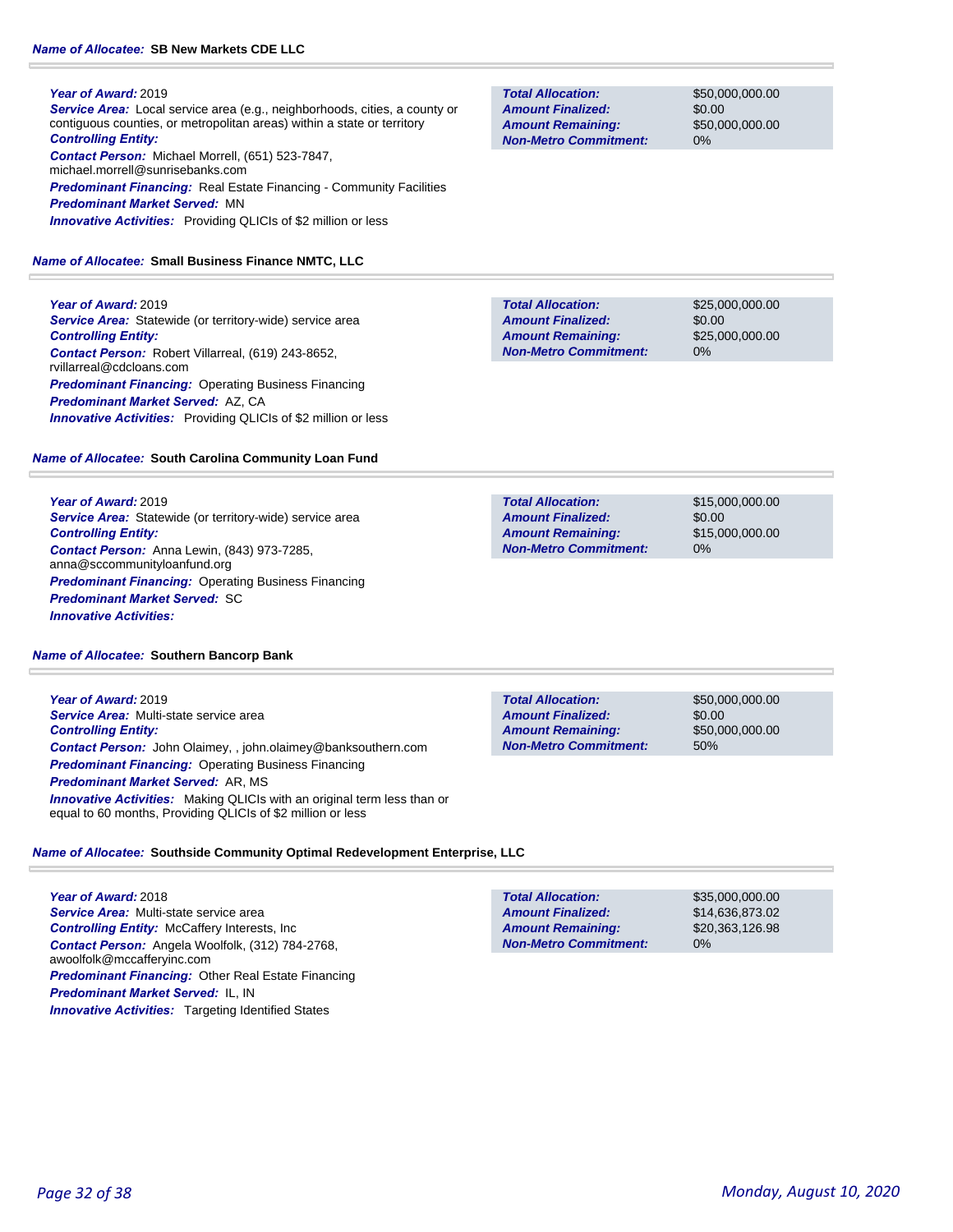#### *Name of Allocatee:* **Southside Community Optimal Redevelopment Enterprise, LLC**

**Year of Award:** 2019 *Service Area:* Multi-state service area *Controlling Entity: Contact Person:* Angela Woolfolk, (312) 784-2768, awoolfolk@mccafferyinc.com *Predominant Financing:* Other Real Estate Financing *Predominant Market Served:* IL, IN *Innovative Activities:* Providing QLICIs of \$2 million or less

#### *Name of Allocatee:* **St. Louis Development Corporation**

**Year of Award:** 2017 *Service Area:* Local *Controlling Entity: Contact Person:* Bill Seddon, (314) 657-3705, seddonb@stlouis-mo.gov *Predominant Financing:* Real estate financing: Community Facilities *Predominant Market Served:* IL-Clinton County, IL-Jersey County, IL-Madison County, IL-Monroe County, IL-St. Clair County, MO-Franklin County, MO-Jefferson County, MO-Lincoln County, MO-St. Charles County, MO-St. Louis city, MO-St. Louis County, MO-Warren County **Innovative Activities:** Providing QLICIs of \$2 million or less

#### *Name of Allocatee:* **St. Louis Development Corporation**

#### **Year of Award:** 2018

*Service Area:* Local service area (e.g., neighborhoods, cities, a county or contiguous counties, or metropolitan areas) within a state or territory *Controlling Entity:* 

*Contact Person:* Bill Seddon, (314) 657-3705, seddonb@stlouis-mo.gov **Predominant Financing:** Real Estate Financing - Community Facilities *Predominant Market Served:* IL, MO *Innovative Activities:* 

#### *Name of Allocatee:* **SunTrust Community Development Enterprises, LLC**

**Year of Award:** 2017 *Service Area:* National *Controlling Entity:* SunTrust Banks, Inc. *Contact Person:* Jan Gilbreath, (404) 813-5467, jan.gilbreath@suntrust.com **Predominant Financing:** Real estate financing: Community Facilities **Predominant Market Served:** District of Columbia, Florida, Georgia, Maryland, North Carolina, Tennessee, Virginia **Innovative Activities:** Providing QLICIs of \$2 million or less, Targeting Identified States

# *Name of Allocatee:* **SunTrust Community Development Enterprises, LLC**

**Year of Award:** 2019 *Service Area:* National service area *Controlling Entity: Contact Person:* Jan Gilbreath, (404) 813-5467, jan.gilbreath@suntrust.com **Predominant Financing: Operating Business Financing** *Predominant Market Served:* FL,GA,MD,NC,SC,TN,VA *Innovative Activities:* Providing QLICIs of \$2 million or less, Targeting Identified States

**Total Allocation: Non-Metro Commitment: Amount Remaining: Amount Finalized:**

\$50,000,000.00 \$0.00 \$50,000,000.00 0%

\$35,000,000.00 \$22,000,000.00 \$13,000,000.00 0% **Total Allocation: Non-Metro Commitment: Amount Remaining: Amount Finalized:**

\$35,000,000.00 \$12,000,000.00 \$23,000,000.00 0% **Total Allocation: Non-Metro Commitment: Amount Remaining: Amount Finalized:**

**Total Allocation: Non-Metro Commitment: Amount Remaining: Amount Finalized:**

\$70,000,000.00 \$68,000,000.00 \$2,000,000.00 20%

**Total Allocation: Non-Metro Commitment: Amount Remaining: Amount Finalized:**

\$65,000,000.00 \$0.00 \$65,000,000.00 20%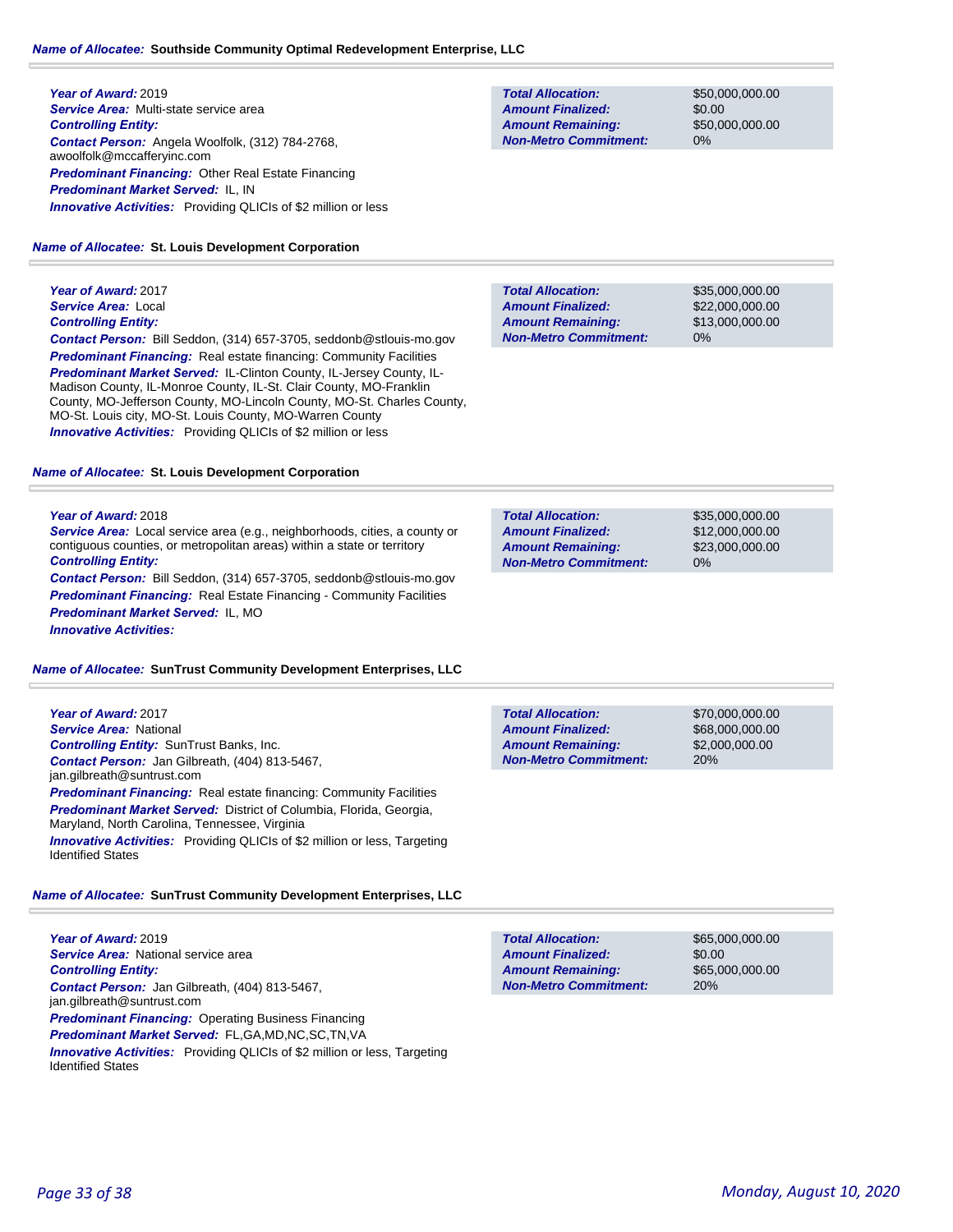**Year of Award:** 2018 **Service Area:** Statewide (or territory-wide) service area *Controlling Entity: Contact Person:* Karenthia Hill, (214) 943-5900, khill@tmfund.com **Predominant Financing: Operating Business Financing** *Predominant Market Served:* TX **Innovative Activities:** Targeting Identified States

*Name of Allocatee:* **Texas Mezzanine Fund, Inc.**

**Year of Award:** 2019 **Service Area:** Statewide (or territory-wide) service area *Controlling Entity: Contact Person:* Karenthia Hill, (214) 943-5900, khill@tmfund.com *Predominant Financing:* Operating Business Financing *Predominant Market Served:* TX **Innovative Activities:** Targeting Identified States

**Total Allocation: Non-Metro Commitment: Amount Remaining: Amount Finalized:**

**Total Allocation:**

**Non-Metro Commitment: Amount Remaining: Amount Finalized:**

> \$45,000,000.00 \$0.00

\$45,000,000.00

15%

\$35,000,000.00 \$24,000,000.00 \$11,000,000.00

0%

*Name of Allocatee:* **The Community Builders CDE LLC**

**Year of Award:** 2017 *Service Area:* National *Controlling Entity:* The Community Builders, Inc. *Contact Person:* Beverly Bates, (857) 227-8669, bbates@tcbinc.org **Predominant Financing:** Real estate financing: Mixed-used (housing, commercial, or retail) *Predominant Market Served:* Illinois, Maryland, Massachusetts, Michigan, New York, North Carolina, Pennsylvania *Innovative Activities:* 

*Name of Allocatee:* **The Community Development Venture Capital Alliance**

**Year of Award:** 2019 *Service Area:* National service area *Controlling Entity: Contact Person:* Kerwin Tesdell, (212) 594-6747 x 4515, ktesdell@cdvca.org *Predominant Financing:* Operating Business Financing *Predominant Market Served:* FL,IL,KY,ME,PR **Innovative Activities:** Making QLICIs with an original term less than or equal to 60 months, Providing QLICIs for Non-Real Estate Activities, Providing QLICIs of \$2 million or less, Targeting Identified States

### *Name of Allocatee:* **The Housing Partnership Network, Inc.**

**Year of Award:** 2019 *Service Area:* National service area *Controlling Entity: Contact Person:* Donna Smith, , dasmith@smithnmtc.com *Predominant Financing:* Real Estate Financing - For-sale housing *Predominant Market Served:* IN,KY,PA,TX,VT,VA **Innovative Activities:** Targeting Identified States

| <b>Total Allocation:</b>     | \$50,000,000,00 |
|------------------------------|-----------------|
| <b>Amount Finalized:</b>     | \$45,000,000,00 |
| <b>Amount Remaining:</b>     | \$5,000,000,00  |
| <b>Non-Metro Commitment:</b> | 0%              |
|                              |                 |

**Total Allocation: Non-Metro Commitment: Amount Remaining: Amount Finalized:**

\$50,000,000.00 \$0.00 \$50,000,000.00 15%

**Total Allocation: Non-Metro Commitment: Amount Remaining: Amount Finalized:**

\$50,000,000.00 \$0.00 \$50,000,000.00 0%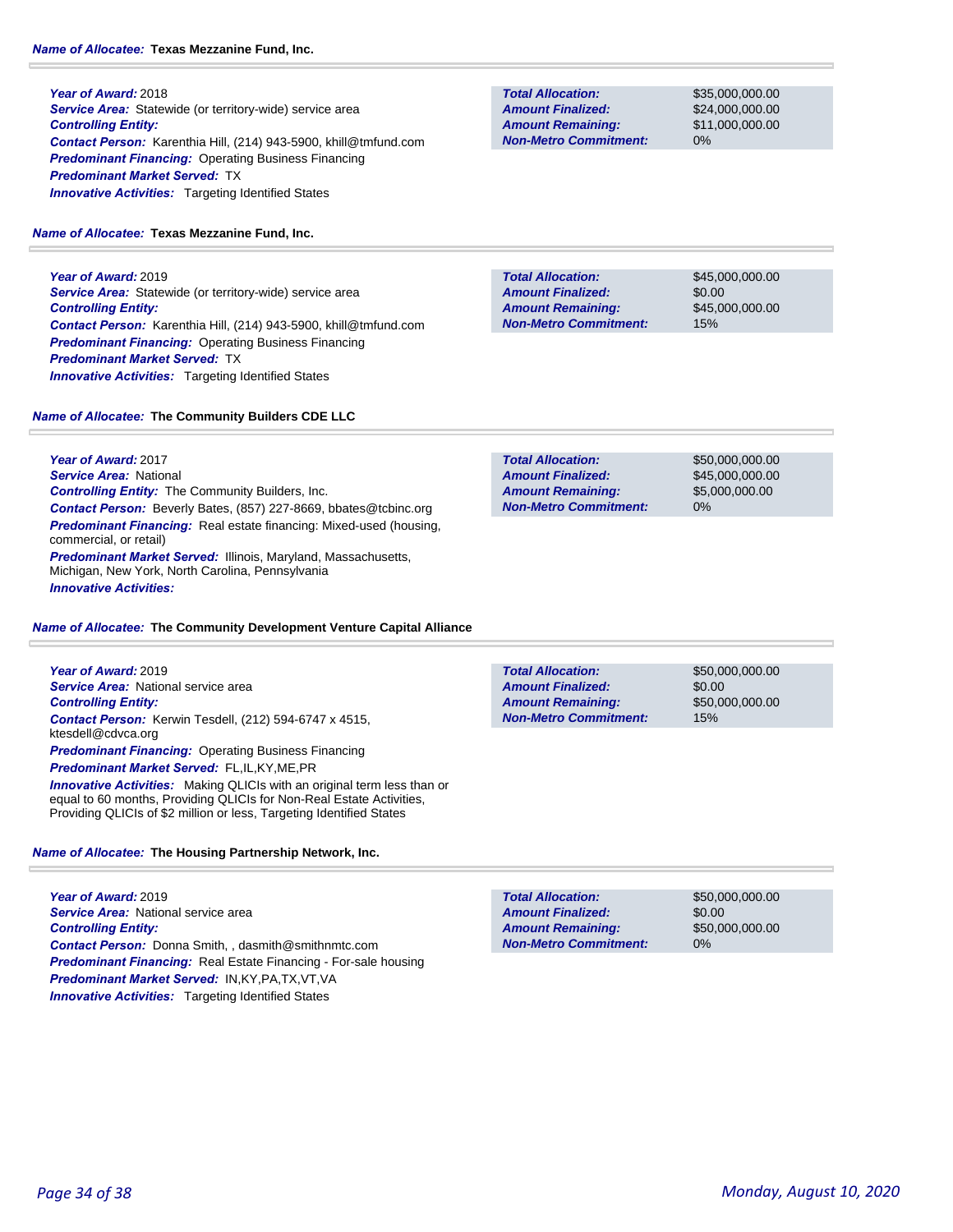#### **Year of Award:** 2018

**Service Area:** Statewide (or territory-wide) service area *Controlling Entity:* Greenville Local Development Corporation *Contact Person:* Whitney Ferguson, (864) 271-2737, wferguson@taxadvantagegroup.com *Predominant Financing:* Operating Business Financing *Predominant Market Served:* GA, NC, SC, TN *Innovative Activities:* 

### *Name of Allocatee:* **The Rose Urban Green Fund, LLC**

**Year of Award:** 2017 *Service Area:* National *Controlling Entity:* Rose Capital LLC *Contact Person:* Charles Perry, (303) 446-0600, chuck@perry-rose.com *Predominant Financing:* Real estate financing: Mixed-used (housing, commercial, or retail) *Predominant Market Served:* California, Colorado, Connecticut, New York, Pennsylvania, Texas, West Virginia **Innovative Activities:** Providing QLICIs of \$2 million or less, Targeting Identified States

### *Name of Allocatee:* **The Rose Urban Green Fund, LLC**

**Year of Award:** 2019 *Service Area:* National service area *Controlling Entity: Contact Person:* Charles Perry, (303) 446-0600, chuck@perry-rose.com *Predominant Financing:* Real Estate Financing - Mixed-use (housing, commercial, or retail) *Predominant Market Served:* CA,CO,CT,GA,NV,NY,PA *Innovative Activities:* Providing QLICIs of \$2 million or less, Targeting

*Name of Allocatee:* **The Valued Advisor Fund, LLC**

Identified States

**Year of Award:** 2018 **Service Area:** National service area *Controlling Entity:* Baker Tilly Capital LLC *Contact Person:* , , *Predominant Financing:* Other Real Estate Financing *Predominant Market Served:* AL,FL,MS,OK,SC,TN,TX *Innovative Activities:* Providing QLICIs of \$2 million or less, Targeting Identified States

#### *Name of Allocatee:* **Three Rivers CDE, Inc.**

**Year of Award:** 2018 **Service Area:** Statewide (or territory-wide) service area *Controlling Entity:* Three Rivers Planning and Development District, Inc. *Contact Person:* Vernon Kelley, , vrk@trpdd.com *Predominant Financing: Operating Business Financing Predominant Market Served:* AL, MS, TN *Innovative Activities:* 

**Total Allocation: Non-Metro Commitment: Amount Remaining: Amount Finalized:**

\$60,000,000.00 \$43,500,000.00 \$16,500,000.00 25%

\$45,000,000.00 \$32,240,000.00 \$12,760,000.00 0% **Total Allocation: Non-Metro Commitment: Amount Remaining: Amount Finalized:**

\$45,000,000.00 \$0.00 \$45,000,000.00 0% **Total Allocation: Non-Metro Commitment: Amount Remaining: Amount Finalized:**

\$70,000,000.00 \$44,200,000.00 \$25,800,000.00 50% **Total Allocation: Non-Metro Commitment: Amount Remaining: Amount Finalized:**

**Total Allocation: Non-Metro Commitment: Amount Remaining: Amount Finalized:**

\$25,000,000.00 \$20,000,000.00 \$5,000,000.00 65%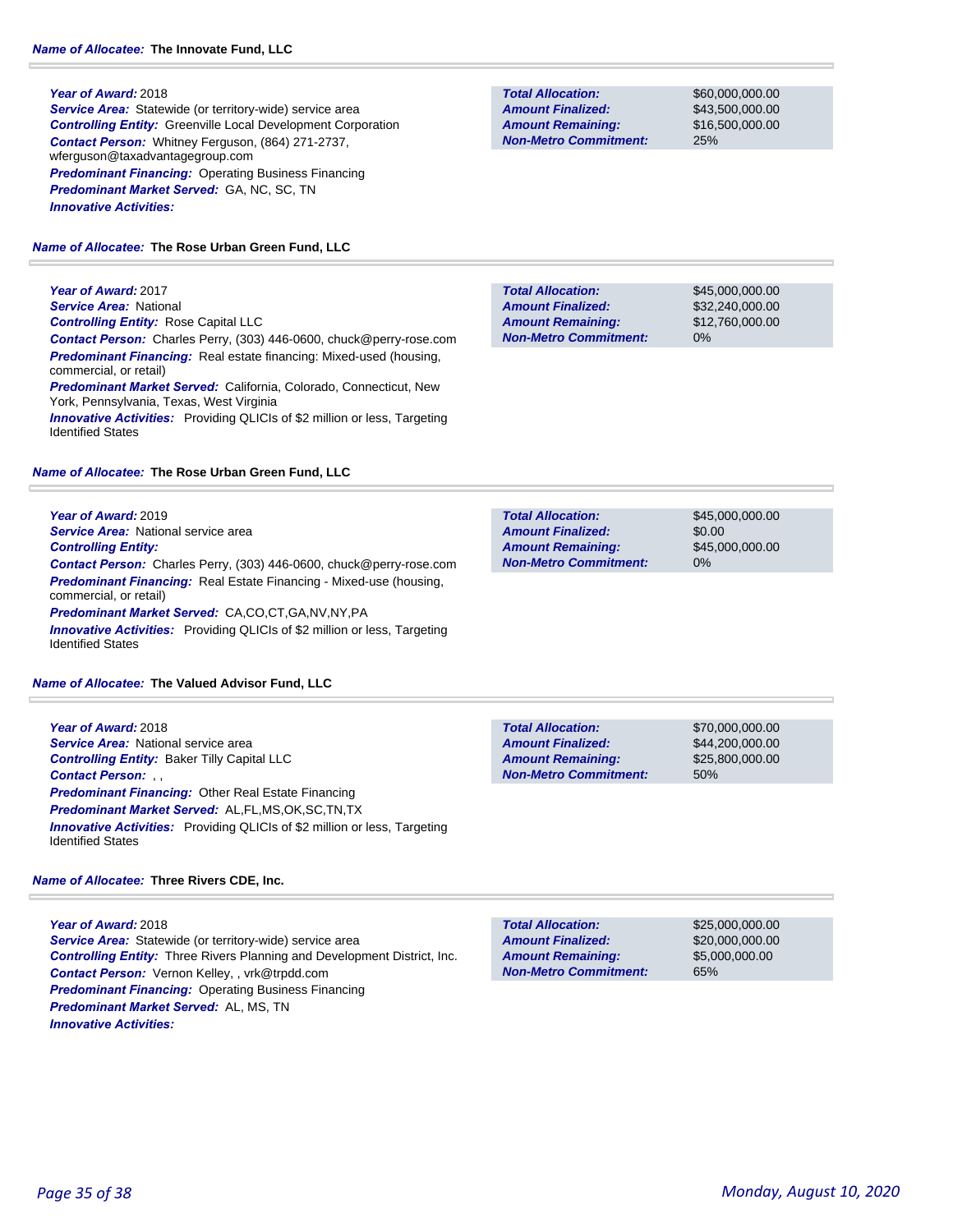**Year of Award:** 2017 *Service Area:* State *Controlling Entity:* TransPecos Banks *Contact Person:* Casey Klein, (210) 228-4414, casey@tpdc.us **Predominant Financing:** Real estate financing: Community Facilities *Predominant Market Served:* Texas **Innovative Activities:** Targeting Identified States

### *Name of Allocatee:* **UB Community Development LLC**

**Year of Award:** 2017 *Service Area:* Multi-State *Controlling Entity:* UNITED BANCORPORATION OF ALABAMA, INC. *Contact Person:* Leigh Anne Russell-Jones, (251) 446-6165, leighanne.jones@unitedbank.com **Predominant Financing: Operating Business financing** *Predominant Market Served:* Alabama, Florida **Innovative Activities:** Providing QLICIs of \$2 million or less, Targeting Identified States

# *Name of Allocatee:* **UB Community Development LLC**

**Year of Award:** 2019 *Service Area:* Multi-state service area *Controlling Entity: Contact Person:* Leigh Anne Russell-Jones, (251) 446-6165, leighanne.jones@unitedbank.com *Predominant Financing: Operating Business Financing Predominant Market Served:* AL, FL *Innovative Activities:* Providing QLICIs of \$2 million or less

*Name of Allocatee:* **Uptown Consortium, Inc.**

**Year of Award:** 2015-2016 *Service Area:* Local *Controlling Entity: Contact Person:* Beth Robinson, (513) 861-8726, brobinson@uptownconsortium.org **Predominant Financing:** Real estate financing: Mixed-used (housing, commercial, or retail) *Predominant Market Served:* Hamilton County, OH *Innovative Activities:* 

# *Name of Allocatee:* **Urban Action Community Development LLC**

**Year of Award:** 2019 **Service Area: National service area** *Controlling Entity: Contact Person:* Tabitha Atkins, (443) 577-4386, tatkins@crossstpartners.com *Predominant Financing:* Real Estate Financing - Office Space *Predominant Market Served:* KS,MD,MI,OH,TN,TX,WI **Innovative Activities:** Targeting Identified States

**Total Allocation: Non-Metro Commitment: Amount Remaining: Amount Finalized:**

\$65,000,000.00 \$32,000,000.00 \$33,000,000.00 60%

**Total Allocation: Non-Metro Commitment: Amount Remaining: Amount Finalized:**

\$55,000,000.00 \$54,500,000.00 \$500,000.00 60%

**Total Allocation: Non-Metro Commitment: Amount Remaining: Amount Finalized:**

\$65,000,000.00 \$0.00 \$65,000,000.00 50%

\$45,000,000.00 \$27,080,000.00 \$17,920,000.00 0% **Total Allocation: Non-Metro Commitment: Amount Remaining: Amount Finalized:**

**Total Allocation: Non-Metro Commitment: Amount Remaining: Amount Finalized:**

\$50,000,000.00 \$0.00 \$50,000,000.00 0%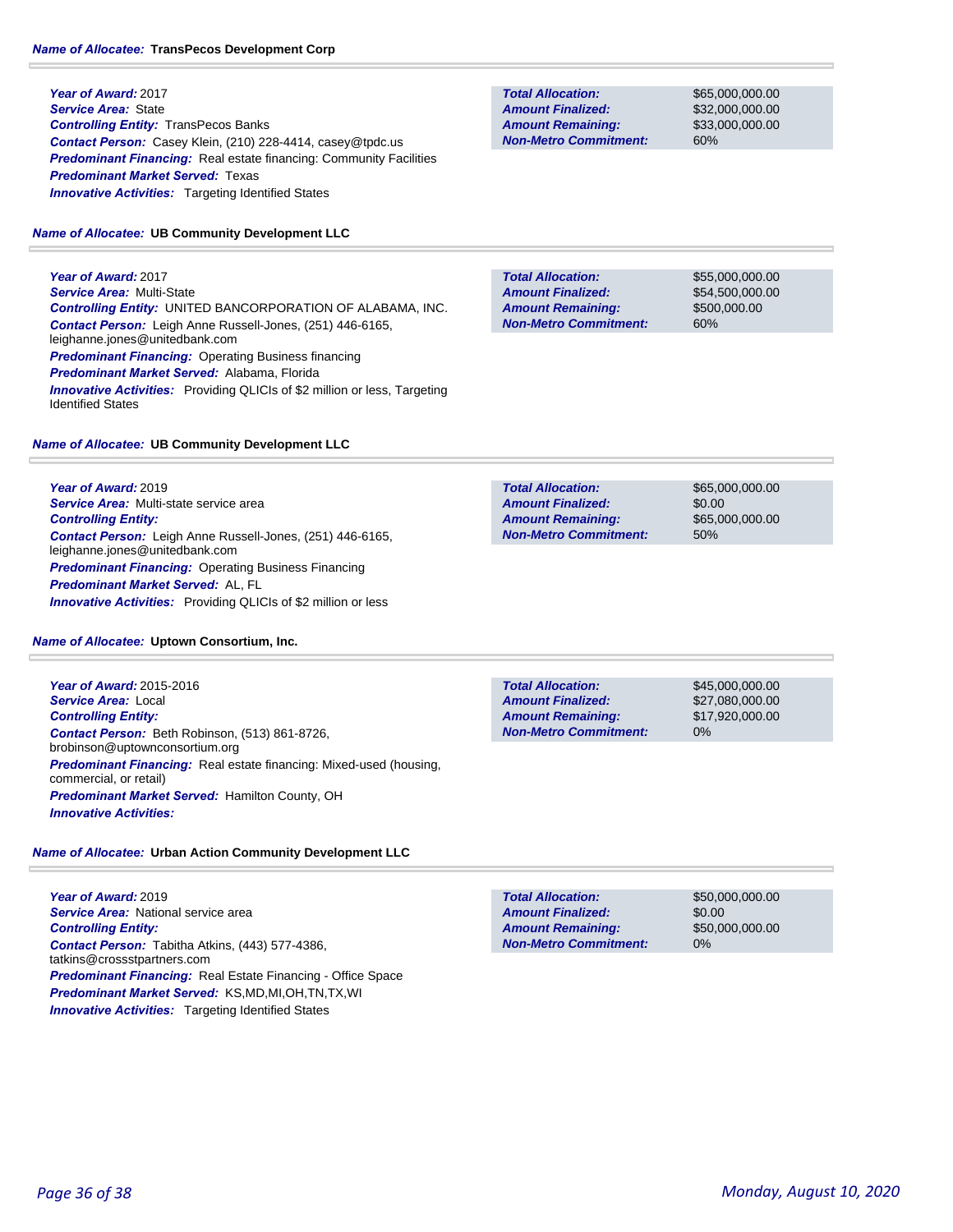**Year of Award:** 2018 **Service Area: National service area** *Controlling Entity:* Aries Capital LLC *Contact Person:* , , *Predominant Financing:* Real Estate Financing - Community Facilities *Predominant Market Served:* AL,FL,GA,IL,TX **Innovative Activities:** Providing QLICIs for Non-Real Estate Activities, Targeting Identified States

### *Name of Allocatee:* **Urban Research Park CDE, LLC**

**Year of Award:** 2018

*Service Area:* National service area *Controlling Entity:* Townsend Capital, LLC *Contact Person:* Dina Read, (410) 321-1900, dinar@townsendcapital.com *Predominant Financing:* Other Real Estate Financing *Predominant Market Served:* AZ,CA,CO,GA,LA,MI,TX **Innovative Activities:** Targeting Identified States

|  | Name of Allocatee: Urban Research Park CDE, LLC |  |  |  |  |
|--|-------------------------------------------------|--|--|--|--|
|--|-------------------------------------------------|--|--|--|--|

**Year of Award:** 2019 *Service Area:* National service area *Controlling Entity: Contact Person:* Dina Read, (410) 321-1900, dinar@townsendcapital.com *Predominant Financing:* Operating Business Financing *Predominant Market Served:* AL,IL,MI,PA,TX,WA,WV *Innovative Activities:* Targeting Identified States

#### *Name of Allocatee:* **USBCDE, LLC**

**Year of Award:** 2017 *Service Area:* National *Controlling Entity:* U.S. Bank *Contact Person:* Tony Cissi, (314) 335-2511, anthony.cissi@usbank.com *Predominant Financing:* Real estate financing: Industrial/Manufacturing *Predominant Market Served:* Alabama, California, Georgia, Indiana, Michigan, Texas, Washington *Innovative Activities:* Providing QLICIs of \$2 million or less, Targeting Identified States

### *Name of Allocatee:* **USBCDE, LLC**

**Year of Award:** 2018 **Service Area: National service area** *Controlling Entity:* U.S. Bank *Contact Person:* Tony Cissi, , anthony.cissi@usbank.com **Predominant Financing:** Real Estate Financing - Community Facilities *Predominant Market Served:* CA,MI,MO,NV,RI,TX,WA *Innovative Activities:* Providing QLICIs of \$2 million or less, Targeting Identified States

**Total Allocation: Non-Metro Commitment: Amount Remaining: Amount Finalized:**

\$50,000,000.00 \$9,068,202.80 \$40,931,797.20 0%

\$55,000,000.00 \$41,250,000.00 \$13,750,000.00 0% **Total Allocation: Non-Metro Commitment: Amount Remaining: Amount Finalized:**

| <b>Total Allocation:</b>     | \$50,000,000,00 |
|------------------------------|-----------------|
| <b>Amount Finalized:</b>     | \$0.00          |
| <b>Amount Remaining:</b>     | \$50,000,000,00 |
| <b>Non-Metro Commitment:</b> | $0\%$           |

21% **Total Allocation: Non-Metro Commitment: Amount Remaining: Amount Finalized:**

\$70,000,000.00 \$61,000,000.00 \$9,000,000.00

\$70,000,000.00 \$53,000,000.00 \$17,000,000.00 20% **Total Allocation: Non-Metro Commitment: Amount Remaining: Amount Finalized:**